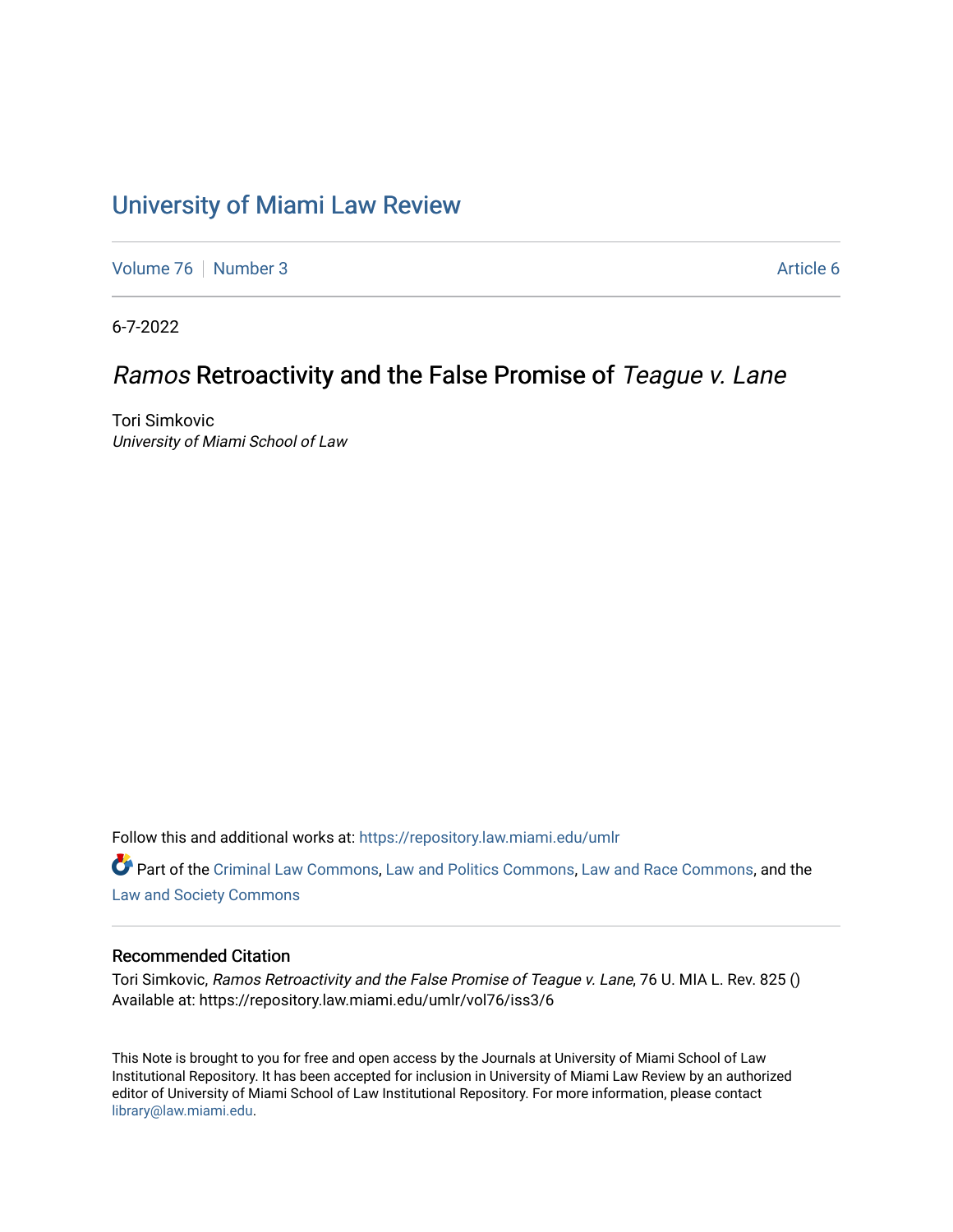# *Ramos* **Retroactivity and the False Promise of** *Teague v. Lane*

# TORI SIMKOVIC[\\*](#page-1-0)

*When the Supreme Court changes course and announces a new rule of constitutional criminal law, the question remains: what happens to those imprisoned by the old practice now deemed unconstitutional? Since 1989, that question has been answered by* Teague v. Lane*, a restrictive holding that limits retroactivity by prioritizing judicial resources over the constitutional rights of incarcerated people. But should it matter if the old rule has explicitly racist origins?*

*Convictions by non-unanimous juries emerged in Louisiana and Oregon with the stated intention of rendering Black jurors' votes meaningless. In 2020, the Supreme Court in* Ramos v. Louisiana *held that non-unanimous juries violate the Sixth Amendment right to a trial by jury, recognizing the practice's racist origins. Yet, when deciding the issue of Ramos retroactivity in* Edwards v. Vannoy*, the Court doubled down on its retroactivity ban, leaving thousands of people imprisoned by a relic of Jim Crow.* 

*This Note analyzes the Court's retroactivity framework through the lens of non-unanimous jury verdicts. It explores the history of non-unanimous juries, the role of fed-*

<span id="page-1-0"></span><sup>\*</sup> J.D. Candidate 2022, University of Miami School of Law; B.S.J. 2014, Northwestern University. I would like to thank Professor Scott Sundby for his meaningful mentorship on this Note and throughout law school. Thank you to Professor Annette Torres for making me a better legal researcher and writer. I would also like to thank the Promise of Justice Initiative for its tireless efforts representing Louisianans convicted by non-unanimous juries and for sparking my outrage about Jim Crow juries. Finally, I would like to thank my family and my fiancé Ian for supporting me, loving me unconditionally, and spending countless hours listening to me talk about non-unanimous jury verdicts.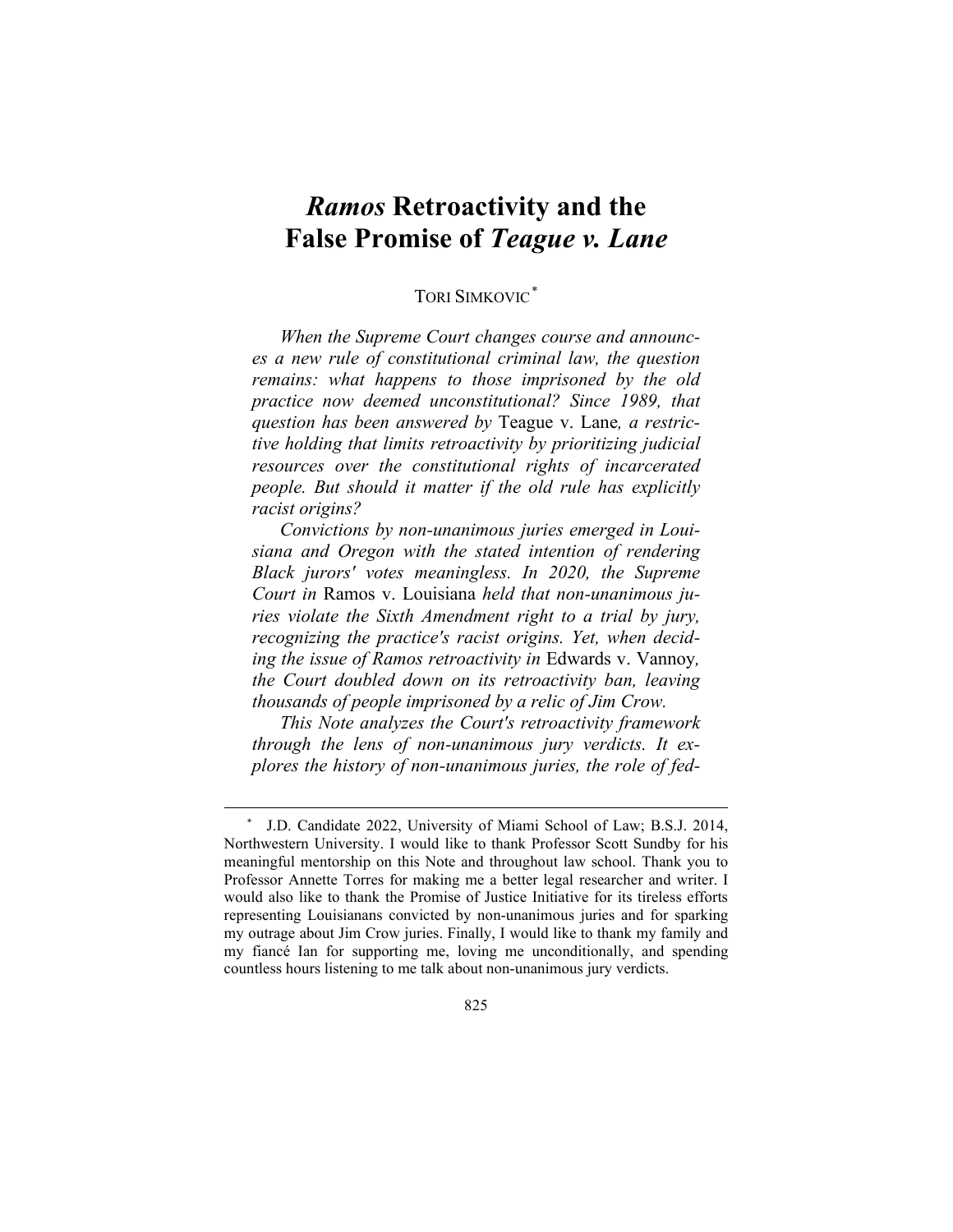*eral habeas review of state convictions, and the evolution of the Court's retroactivity doctrine. It proposes adopting a new retroactivity framework: one that accounts for the harmful origins and impacts of an old rule. It suggests that by leaving people incarcerated by a Jim Crow-era procedure, the Court perpetuates systemic racism.*

|    |                                                         | .827 |
|----|---------------------------------------------------------|------|
| I. |                                                         |      |
|    | A. The Racist Origins of Non-unanimous Jury Verdicts in |      |
|    |                                                         | 833  |
|    | B. The Racist Origins of Non-unanimous Jury Verdicts in |      |
|    | $O$ regon                                               | 835  |
|    | C. The Beginning of the End for Non-unanimous Juries836 |      |
|    |                                                         |      |
| Н. | FEDERAL HABEAS REVIEW OF STATE CONVICTIONS841           |      |
| Ш. | RETROACTIVITY OF NEW CONSTITUTIONAL RULES OF            |      |
|    |                                                         |      |
|    |                                                         |      |
|    |                                                         |      |
|    |                                                         |      |
|    | IV. EDWARDS V. VANNOY AND THE DESTRUCTION OF THE        |      |
|    |                                                         |      |
|    | A. A State's Interest in the Finality of Convictions is |      |
|    | Overvalued                                              | 853  |
|    | B. The Court's Elimination of the Watershed Exception   |      |
|    | was Unjustified and Exemplifies the Need to Overhaul    |      |
|    | <i>the</i> Teague <i>Framework</i>                      | 856  |
|    | V. DANFORTH V. MINNESOTA, STATE HABEAS REVIEW, AND      |      |
|    |                                                         |      |
|    |                                                         |      |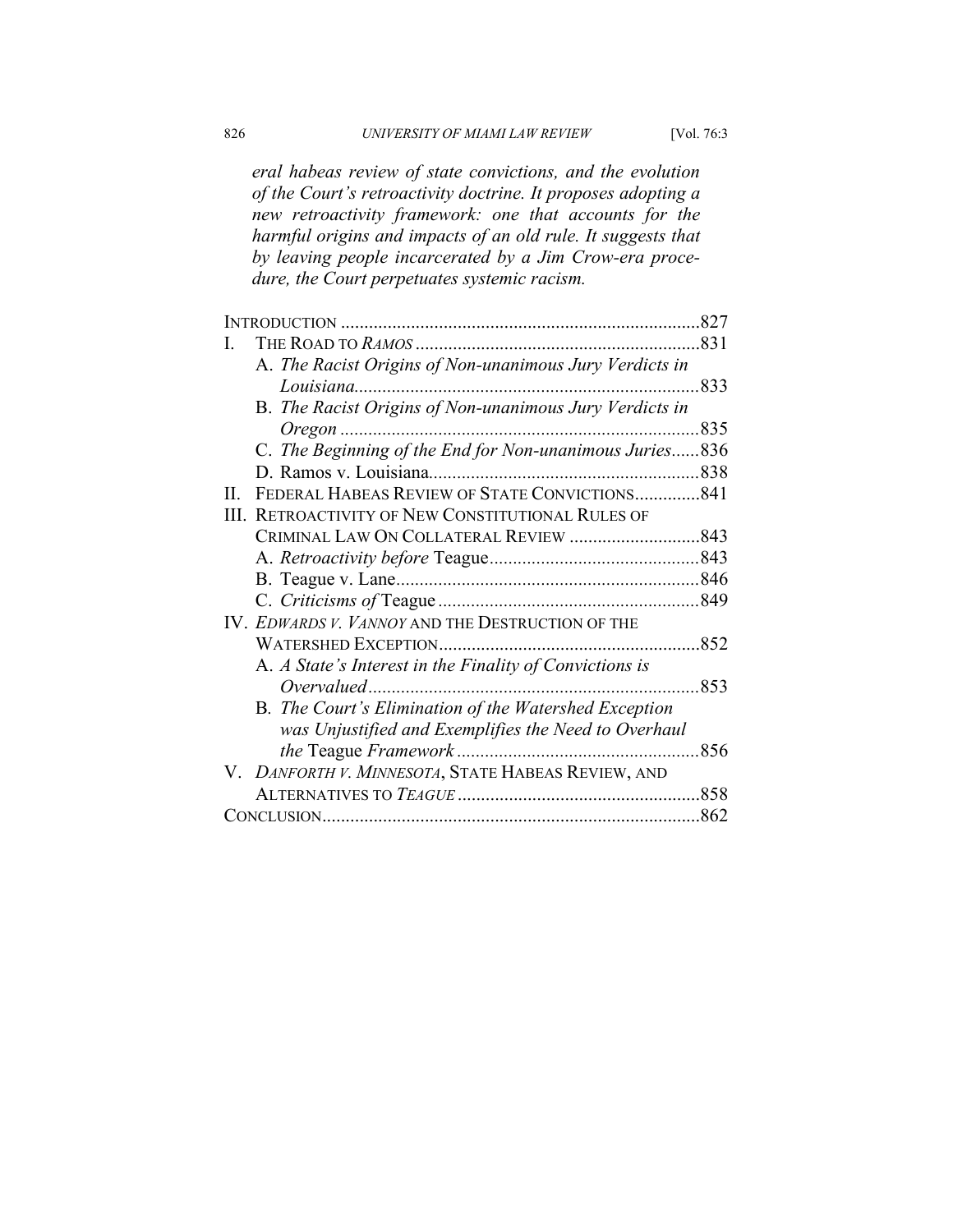#### **INTRODUCTION**

"Thedrick Edwards is a Black man who was convicted by a non-unanimous Louisiana jury and sentenced to life in prison over the lone Black juror's vote to acquit on all counts."<sup>[1](#page-3-0)</sup> In forty-eight states and federal court, he would not have been convicted.<sup>[2](#page-3-1)</sup> Louisiana, however, allowed criminal convictions even where one or two jurors voted not guilty.<sup>[3](#page-3-2)</sup> Convictions by non-unanimous ju-ries—also known as Jim Crow juries<sup>[4](#page-3-3)</sup>—had roots in white supremacy, emerging "'to ensure that African-American juror service would be meaningless."<sup>[5](#page-3-4)</sup> Non-unanimous juries continued to dis-parately impact Black defendants<sup>[6](#page-3-5)</sup> long after Louisiana's stated motivation underlying the practice changed to "judicial efficien $cy.$ "

In April 2020, the Supreme Court held in *Ramos v. Louisiana* that convictions by non-unanimous juries violate the Sixth Amendment right to a trial by jury as incorporated against the States by the Fourteenth Amendment; $<sup>8</sup>$  $<sup>8</sup>$  $<sup>8</sup>$  the decision impacted cases</sup> still on direct appeal in Louisiana, Oregon, and Puerto Rico.<sup>[9](#page-3-8)</sup> Evangelisto Ramos—the petitioner in *Ramos v. Louisiana* convict-

<sup>3</sup> *Id.*

<span id="page-3-5"></span><sup>6</sup> *See* Jeff Adelson, Gordon Russell & John Simerman, *How an Abnormal Louisiana Law Deprives, Discriminates and Drives Incarceration: Tilting the Scales*, THE ADVOC. (Apr. 1, 2018, 8:05 AM), https://www.theadvocate.com/ baton\_rouge/news/courts/article\_16fd0ece-32b1-11e8-8770-33eca2a325de.html.

<span id="page-3-6"></span><sup>7</sup> *Ramos*, 140 S. Ct. at 1426 (Alito, J., dissenting) (quoting Louisiana v. Hankton, 122 So. 3d 1028, 1038 (La. App. 4th Cir. 2013)).

<sup>8</sup> *Id.* at 1397.

<span id="page-3-8"></span><span id="page-3-7"></span><sup>9</sup> *See* Adam Liptak, *Supreme Court Weighs Sweep of Its Ruling on Non-Unanimous Jury Verdicts*, N.Y. TIMES (Dec. 2, 2020), https://www.nytimes. com/2020/12/02/us/supreme-court-non-unanimous-jury-verdicts.html; *see also*  Matt Reynolds, *Oregon and Louisiana Grapple with Past Criminal Convictions Made with Split Verdicts*, ABA JOURNAL (Oct. 1, 2020, 2:10 AM), https://www.abajournal.com/magazine/article/after-ramos-decision-oregon-andlouisiana-grapple-with-split-verdicts. Puerto Rico, a U.S. territory, also allowed non-unanimous jury verdicts.

<span id="page-3-0"></span><sup>&</sup>lt;sup>1</sup> Brief for Petitioner at 2, Edwards v. Vannoy, 141 S. Ct. 1547 (2021) (No. 19-5807).

<sup>2</sup> Ramos v. Louisiana, 140 S. Ct. 1390, 1394 (2020).

<span id="page-3-3"></span><span id="page-3-2"></span><span id="page-3-1"></span><sup>4</sup> *See generally* Thomas W. Frampton, *The Jim Crow Jury*, 71 VAND. L. REV. 1593 (2018).

<span id="page-3-4"></span><sup>5</sup> *Ramos*, 140 S. Ct. at 1394 (quoting State v. Maxie, No. 13-CR-72522 (La. 11th Jud. Dist., Oct. 11, 2018)).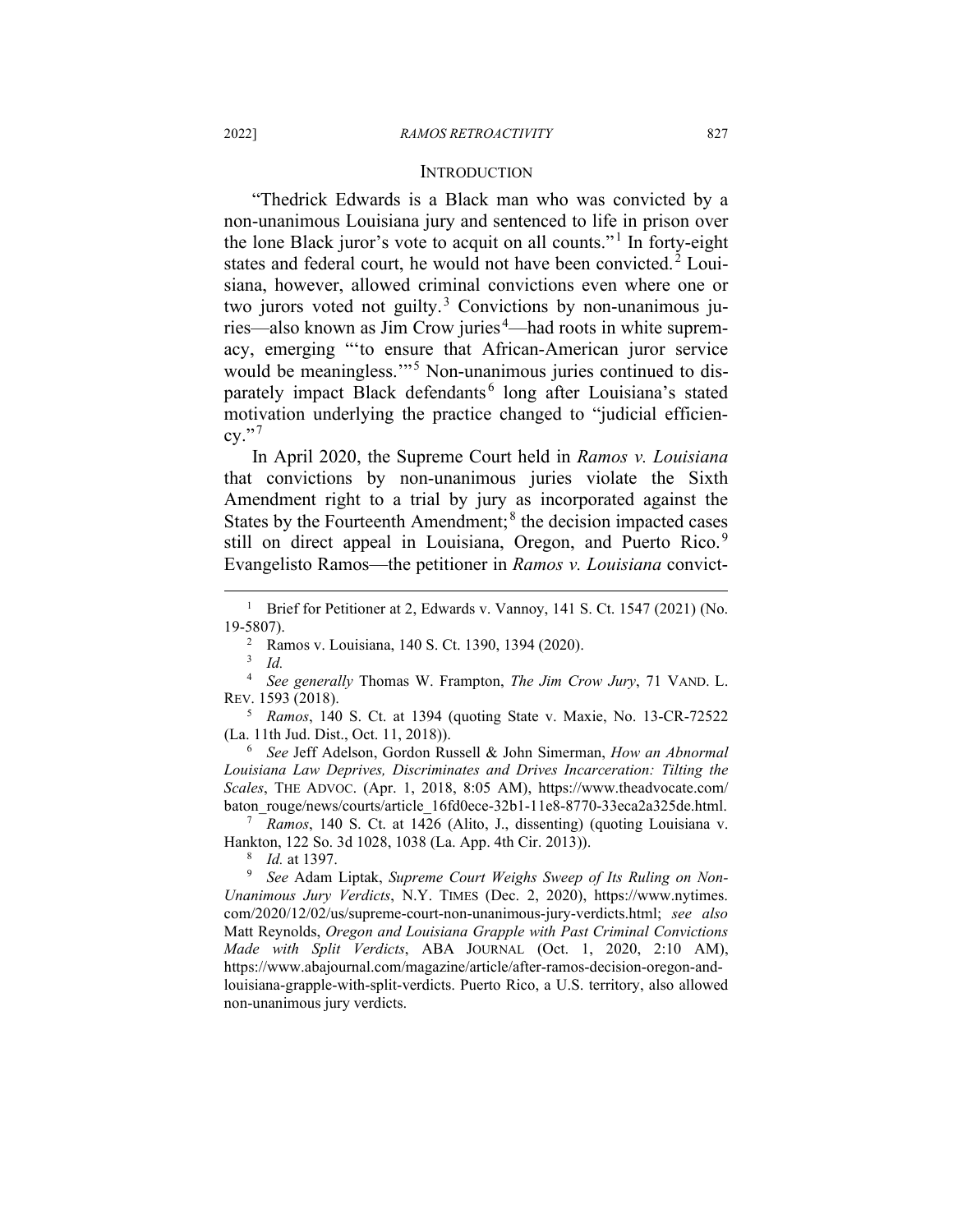ed by a ten-to-two jury—had his conviction reversed.<sup>[10](#page-4-0)</sup> But the *Ramos* decision provided no relief for Mr. Edwards. Because his conviction became final before *Ramos*, the opinion left his conviction in a state of repose. [11](#page-4-1) Just weeks after the *Ramos* Court handed down its opinion, the Court granted certiorari in Edwards' case to decide if *Ramos* applies retroactively to cases on federal habeas corpus review. [12](#page-4-2)

Since 1989, *Teague v. Lane* has governed the retroactivity of new constitutional rules of criminal law for cases on federal postconviction review. [13](#page-4-3) The *Teague* decision, prioritizing the government's interest in the finality of convictions, set a general rule *barring* retroactive application of new rules of criminal law on habeas appeal. [14](#page-4-4) The Court, though, outlined two exceptions: one for substantive rules of criminal law<sup>[15](#page-4-5)</sup> and one for watershed rules of criminal procedure.<sup>[16](#page-4-6)</sup> The number of rules the Court has deemed substantive have been "few and far between,"<sup>[17](#page-4-7)</sup> and the Court has never, since the establishment of the *Teague* doctrine, deemed a new rule of criminal procedure to be "watershed." [18](#page-4-8) The Court's enforcement of *Teague*'s retroactivity bar has been so steadfast that it has been called "draconian."<sup>[19](#page-4-9)</sup>

<span id="page-4-0"></span>"[I]s this a false promise?" Justice Gorsuch asked of *Teague*'s exception for watershed rules of criminal procedure.<sup>[20](#page-4-10)</sup> The ques-

<span id="page-4-6"></span><sup>16</sup> *Id*. at 311–13 (defining watershed rules of criminal procedure as rules that implicate the "fundamental fairness" of the trial, "without which the likelihood of an accurate conviction is seriously diminished.").

<span id="page-4-7"></span><sup>17</sup> Ruthanne M. Deutsch, *Federalizing Retroactivity Rules: The Unrealized Promise of* Danforth v. Minnesota *and the Unmet Obligation of State Courts to Vindicate Federal Constitutional Rights*, 44 FLA. ST. U. L. REV. 53, 62 (2016).

<span id="page-4-10"></span><span id="page-4-9"></span><span id="page-4-8"></span><sup>20</sup> Transcript of Oral Argument at 25, Edwards v. Vannoy, 141 S. Ct. 1547 (2021) (No. 19-5807).

<sup>10</sup> *Ramos*, 140 S. Ct. at 1408.

<sup>11</sup> *See id.* at 1407.

<sup>&</sup>lt;sup>12</sup> Edwards v. Vannoy, 140 S. Ct. 2737, 2737–38 (2020).<br><sup>13</sup> Teague v. Lane 480 U.S. 288, 310 (1080).

Teague v. Lane, 489 U.S. 288, 310 (1989).

 $\frac{14}{15}$  *Id.* 

<span id="page-4-5"></span><span id="page-4-4"></span><span id="page-4-3"></span><span id="page-4-2"></span><span id="page-4-1"></span>*Id.* at 307 ("[A] new rule should be applied retroactively if it places 'certain kinds of primary, private individual conduct beyond the power of the criminal law-making authority to proscribe.'") (quoting Mackey v. United States, 401 U.S. 667, 692 (1971)).

<sup>18</sup> *See* Ramos v. Louisiana, 140 S. Ct. 1390,1407 (2020).

<sup>19</sup> Deutsch, *supra* note 17, at 76.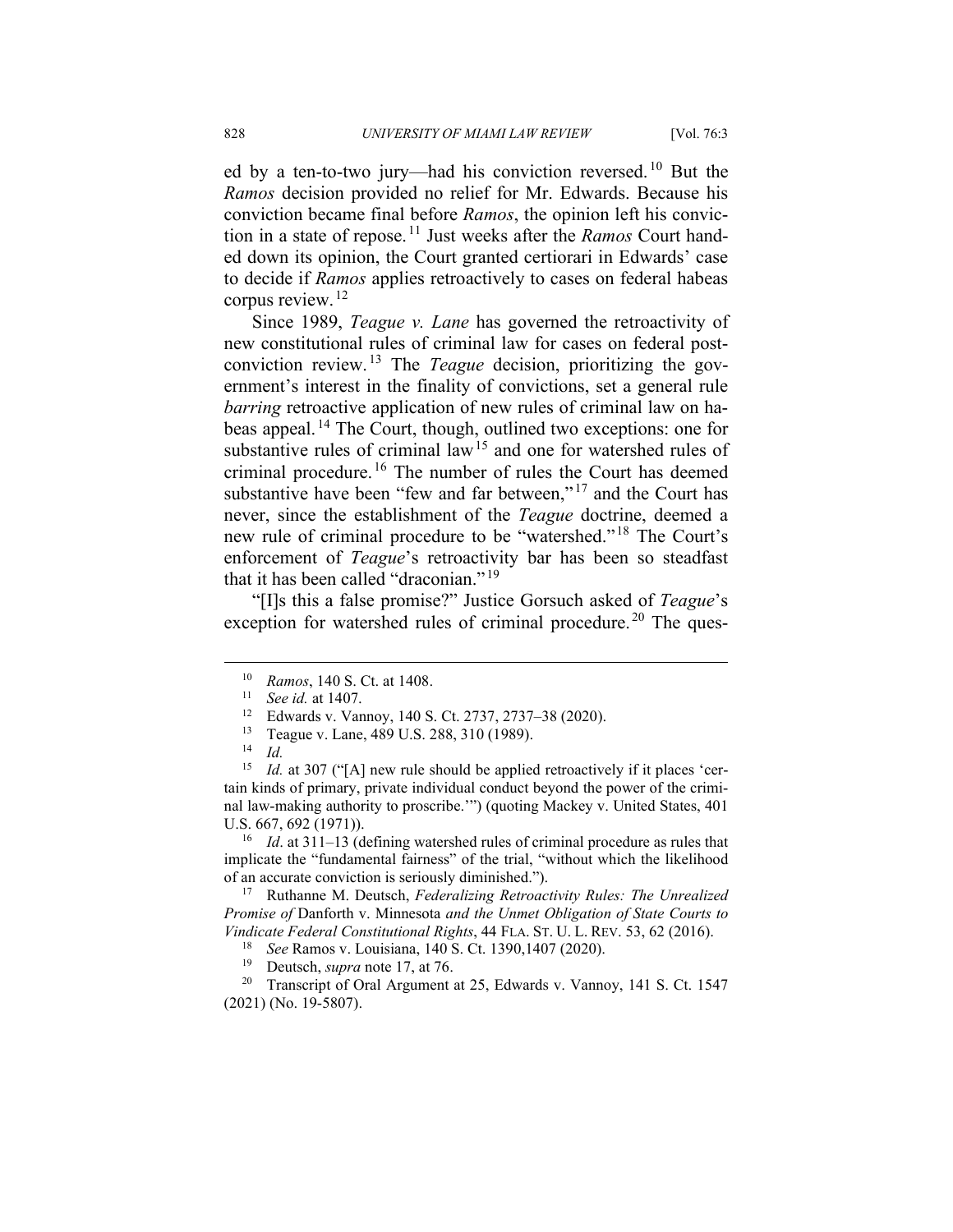tion came during oral arguments in Edwards' case. [21](#page-5-0) Justice Sotomayor asked a similar question: "Are we claiming an exception that  $\dots$  we're never going to utilize?"<sup>[22](#page-5-1)</sup> Justice Alito analogized the search for a watershed rule of criminal procedure to "the quest for an animal that was thought to have become extinct."<sup>[23](#page-5-2)</sup>

On May 17, 2021, the "animal" officially became extinct; the Court handed down its opinion in *Edwards v. Vannoy*, rejecting Mr. Edwards' claim for habeas corpus relief and refusing to apply *Ramos* retroactively.<sup>[24](#page-5-3)</sup> In the decision, the Court explicitly killed the *Teague* exception for watershed rules of criminal procedure, eliminating all hope for people convicted by procedures later deemed unconstitutional.<sup>[25](#page-5-4)</sup> The exception, long thought to be a "false promise,"<sup>[26](#page-5-5)</sup> has been replaced with a grim certainty: " $[n]$ ew" procedural rules do not apply retroactively on federal collateral review."<sup>[27](#page-5-6)</sup>

From a historical perspective, "[a]t common law there was no authority for the proposition that judicial decisions made law only for the future."<sup>[28](#page-5-7)</sup> Under a Blackstonian theory of law, the Court ought to apply new constitutional decisions retroactively.<sup>[29](#page-5-8)</sup> Yet, over the course of the twentieth century, the Court limited retroac-

 $\frac{21}{22}$  *Id.* 

*Id.* at 46.

<span id="page-5-2"></span><span id="page-5-1"></span><span id="page-5-0"></span><sup>23</sup> *Id.* at 13–14 ("This whole quest for watershed rules is rather strange. We keep saying there were some in the past that were discovered, but it's not clear that there are any new—any new ones that haven't yet been discovered, but, you know, maybe, just maybe there might be a watershed rule out there that hasn't been discovered. It—I mean, it sort of reminds me of something you see on some TV shows about the—the quest for an animal that was thought to have become extinct, like the Tasmanian tiger, which was thought to have died out in a zoo in 1936, but every once in a while, deep in the forests of Tasmania, somebody sees a footprint in the mud or a howl in the night or some fleeting thing running by, and they say, a-ha, there still is one that exists."). 24 Edwards v. Vannoy, 141 S. Ct. 1547, 1552 (2021).

<sup>25</sup> *Id.* at 1560.

<span id="page-5-5"></span><span id="page-5-4"></span><span id="page-5-3"></span><sup>&</sup>lt;sup>26</sup> Transcript of Oral Argument at 25, Edwards v. Vannoy, 141 S. Ct. 1547 (2021) (No. 19-5807).

*Edwards*, 141 S. Ct. at 1560.

<span id="page-5-8"></span><span id="page-5-7"></span><span id="page-5-6"></span><sup>28</sup> Linkletter v. Walker, 381 U.S. 618, 622 (1965). Sir William Blackstone, influential English jurist, "is always cited as the foremost exponent of the declaratory theory." *Id.* at 623 n.7.

<sup>29</sup> *See id*. at 622–23.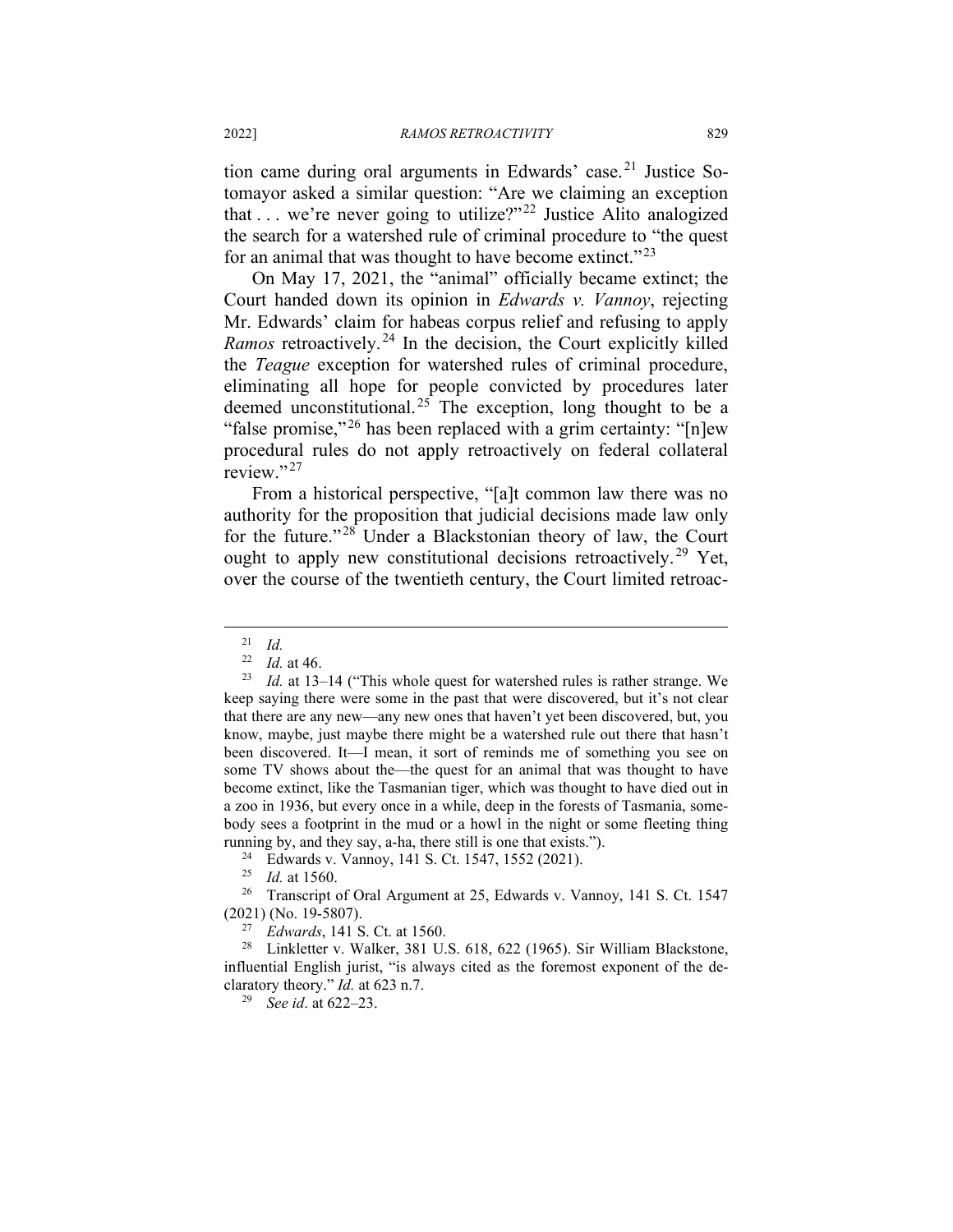tivity for cases on collateral review so greatly that retroactivity became an "empty promise." [30](#page-6-0)

In rendering its decision in *Edwards*, the Court was constrained by the fact that it had never declared a rule to be watershed in the thirty years since *Teague*. [31](#page-6-1) The Court repeatedly pointed to the Sixth Amendment right to counsel articulated in *Gideon v. Wainwright* as an example of a watershed rule of criminal procedure.<sup>[32](#page-6-2)</sup> The *Gideon* case, decided decades before the establishment of the *Teague* framework, stood alone as the Court's example of a watershed rule, providing a beacon of hope to defendants challenging their convictions on habeas corpus review. [33](#page-6-3) By eliminating that hope of applying new procedural rules retroactively,  $34$  the Supreme Court placed states' exaggerated interest in the finality of convictions over the concrete constitutional rights of the accused. [35](#page-6-5)

Given that *Teague*'s exception for watershed rules is now extinct, the Court should rethink its entire retroactivity framework for new rules of criminal law on habeas review. In order to understand why *Ramos* and *Edwards* underscore the flaws of the *Teague* framework, it is necessary to understand the history of non-

<sup>&</sup>lt;sup>30</sup> *Edwards*, 141 S. Ct. at 1560.<br><sup>31</sup> *See e g* Whorton v Bocktin

<span id="page-6-1"></span><span id="page-6-0"></span>See, e.g., Whorton v. Bockting, 549 U.S. 406, 421 (2007) (rejecting retroactivity for Crawford v. Washington, 541 U.S. 35 (2004)); Schriro v. Summerlin, 542 U.S. 348, 358 (2004) (rejecting retroactivity for Ring v. Arizona, 546 U.S. 584 (2002)); Beard v. Banks, 542 U.S. 406, 420 (2004) (rejecting retroactivity for Mills v. Maryland, 486 U.S. 367 (1988)); O'Dell v. Netherland, 521 U.S. 151, 167 (1997) (rejecting retroactivity for Simmons v. South Carolina, 512 U.S. 154 (1994)); Lambrix v. Singletary, 520 U.S. 518, 539–40 (1997) (rejecting retroactivity for Espinosa v. Florida, 505 U.S. 1079 (1992)); Sawyer v. Smith, 497 U.S. 227, 245 (1990) (rejecting retroactivity for Caldwell v. Mississippi, 472 U.S. 320 (1985)).

<span id="page-6-2"></span><sup>32</sup> *See, e.g.*, *Bockting*, 549 U.S. at 419 ("Guidance in answering this question is provided by *Gideon v. Wainwright*, 372 U.S. 335, 83 S. Ct. 792, 9 L. Ed. 2d 799 (1963), to which we have repeatedly referred in discussing the meaning of the *Teague* exception at issue here."); *Banks*, 542 U.S. at 417 ("In providing guidance as to what might fall within this exception, we have repeatedly referred to the rule of *Gideon v. Wainwright*, 372 U.S. 335, 9 L. Ed. 2d 799, 83 S. Ct. 792 (1963) (right to counsel), and only to this rule."); *Parks*, 494 U.S. at 495 ("Although the precise contours of this exception may be difficult to discern, we have usually cited *Gideon v. Wainwright*, 372 U.S. 335 (1963)[.]").

<span id="page-6-4"></span><span id="page-6-3"></span><sup>33</sup> *See supra* note 32 and accompanying text.

<span id="page-6-5"></span><sup>34</sup> *Edwards*, 141 S. Ct. at 1560.

<sup>35</sup> *See* Deutsch, *supra* note 17, at 56.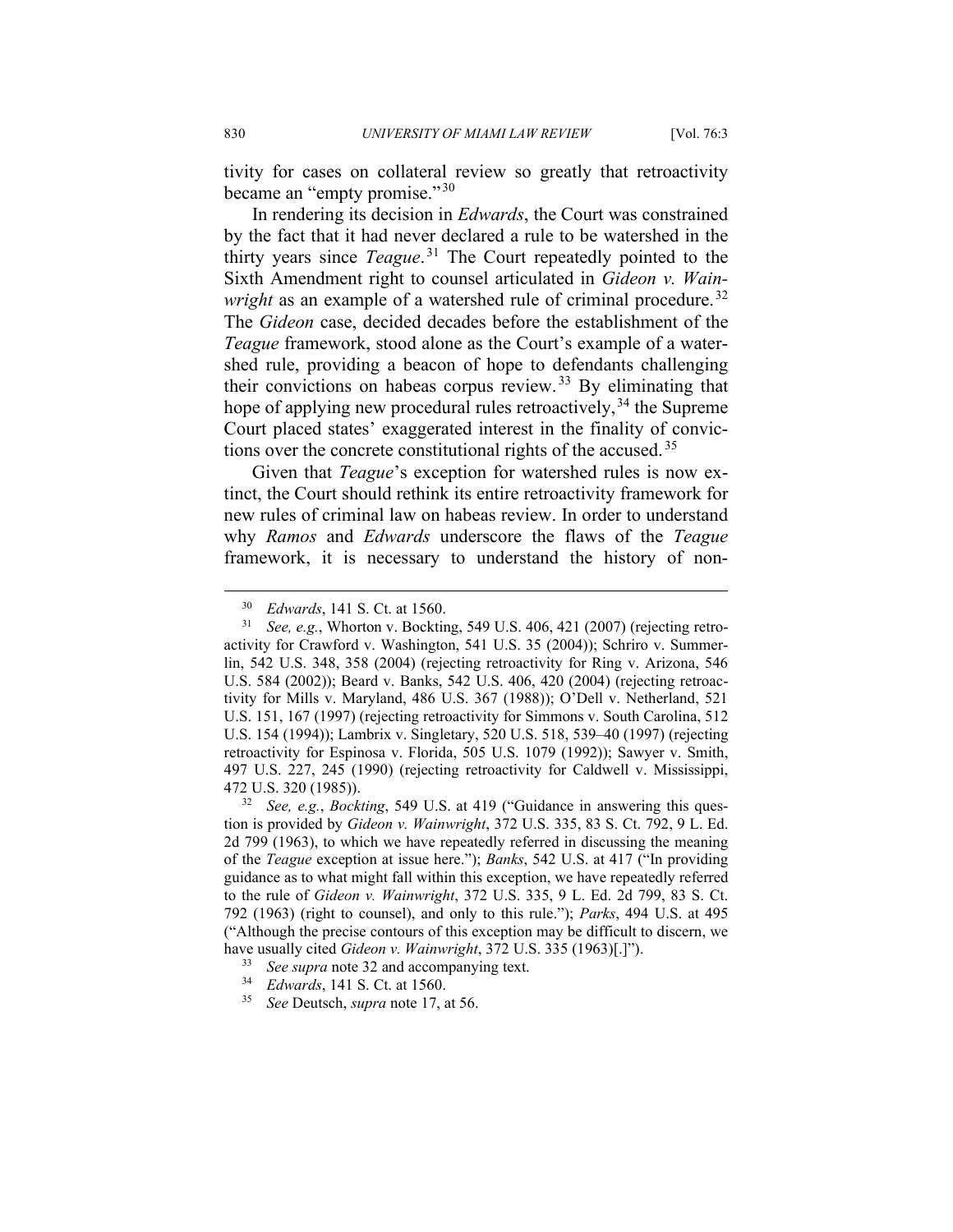unanimous juries, their impact, and the precedent that allowed them to continue. Part I of this Note explores the history of split verdicts, their demise, and the monumental *Ramos* decision. Part II briefly outlines the role of habeas corpus, its expansion, and its contraction. Part III outlines the Court's retroactivity doctrine before *Teague*, after *Teague*, and the criticism the *Teague* framework has engendered. Part IV explains the failures of the *Edwards* opinion—in both the Court's refusal to apply *Ramos* retroactively and its destruction of the *Teague* exception for watershed rules of criminal procedure. The *Edwards* decision shows that *Teague* is an unworkable framework for determining retroactivity. Part V explores the states' ability to deviate from *Teague* when reviewing their own decisions on collateral review and highlights alternatives to *Teague* that could account for states' interest in the finality of convictions while ensuring that those convicted in violation of their constitutional rights can get the relief they deserve.

#### I. THE ROAD TO *RAMOS*

Dissenting in *Ramos*, Justice Alito claimed that "all the talk about the Klan, etc., is entirely out of place" in the debate about non-unanimous juries; he asserted that even if split verdicts were initially adopted to promote white supremacy, the motivation changed years later. [36](#page-7-0) He noted that both Louisiana and Oregon "readopted their rules under different circumstances in later years" with a new stated purpose of ""judicial efficiency."<sup>[37](#page-7-1)</sup> To argue the discussion about the racist origins of non-unanimous jury schemes is entirely out of place is to deny American history and to ignore the racially disparate effects of non-unanimous juries that contin-ued into the twenty-first century.<sup>[38](#page-7-2)</sup> Eighty percent of the Louisian-ans still impacted by Jim Crow juries are Black.<sup>[39](#page-7-3)</sup>

<sup>36</sup> Ramos v. Louisiana, 140 S. Ct. 1390, 1427 (2020) (Alito, J., dissenting).

<sup>37</sup> *Id.* at 1426 (Alito, J., dissenting).

<span id="page-7-3"></span><span id="page-7-2"></span><span id="page-7-1"></span><span id="page-7-0"></span><sup>38</sup> *See* Nicholas Chrastil, *Divergent Rulings on How to Treat Old Split-Jury Verdicts Could Prompt Action from La. Supreme Court*, THE LENS (Nov. 11, 2021), https://thelensnola.org/2021/11/11/divergent-rulings-on-how-to-treat-oldsplit-jury-verdicts-could-prompt-action-from-la-supreme-court/.

<sup>39</sup> *Id.* at 38.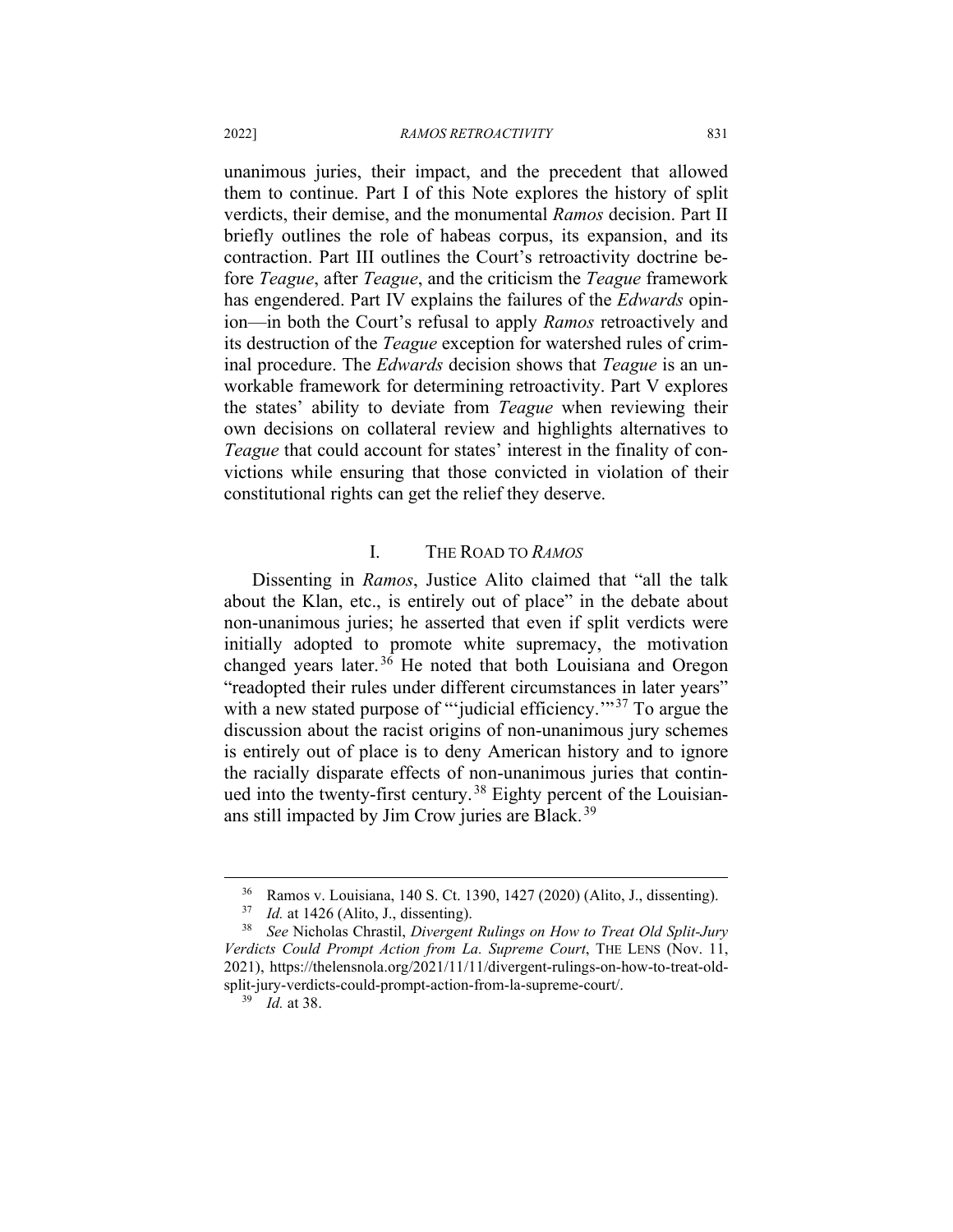A state's averred interest in judicial efficiency does not, as the state of Louisiana asserted, "cleanse[] its non-unanimous jury law of any purported racial animus." [40](#page-8-0) As Angela A. Allen-Bell—a Southern University law professor—noted, the first proponents of non-unanimous jury verdicts also hid behind the veil of efficiency. [41](#page-8-1) That purpose, she argued, is no different than transparent racism:

> I also find this the same conversation given the fact that the majority of Louisiana's prison population is African American. In this regard, judicial efficiency suggests the aim is to obtain disposition of criminal cases faster. In a state like Louisiana where sentences are harsh, this is as offensive as an explicit racial slur on the official records. [42](#page-8-2)

Even as Louisiana disentangled itself from the explicitly racist motivations for convictions by non-unanimous juries, Black defendants continued to be disparately impacted by them. [43](#page-8-3) With all due respect to Justice Alito, America's racist history *must* be part of the discussion about non-unanimous jury verdicts because the future of judicial legitimacy depends on correcting it.<sup>[44](#page-8-4)</sup> This section explores that history and the efforts that finally brought split verdicts to an end.

<span id="page-8-0"></span><sup>40</sup> Brief of Respondent at 44, Edwards v. Vannoy, 141 S. Ct. 1547 (2021) (No. 19-5807).

<span id="page-8-1"></span><sup>41</sup> Angela A. Allen-Bell, *How the Narrative About Louisiana's Non-Unanimous Criminal Jury System Became a Person of Interest in the Case Against Justice in the Deep South*, 67 MERCER L. REV. 585, 605 (2016).

<sup>42</sup> *Id.* at 605–06.

<span id="page-8-3"></span><span id="page-8-2"></span><sup>43</sup> *See* Adelson, Russell & Simerman, *supra* note 6 (finding that forty-three percent of Black defendants' convictions resulted from non-unanimous juries, compared to thirty-three percent of white defendants' convictions).

<span id="page-8-4"></span><sup>&</sup>lt;sup>44</sup> Brief for The Promise of Justice Initiative et al. as Amici Curiae Supporting Petitioner at 32, Edwards v. Vannoy, 141 S. Ct. 1547 (2021) (No. 19-5807) (quoting Buck v. Davis, 137 S. Ct. 759, 778 (2017)) ("As this Court recognizes, the influence of race 'poisons public confidence' in the judicial process. It thus injures not just the defendant, but 'the law as an institution, . . . the community at large, and . . . the democratic ideal reflected in the processes of our courts.'") [hereinafter Brief for The Promise of Justice Initiative et al.].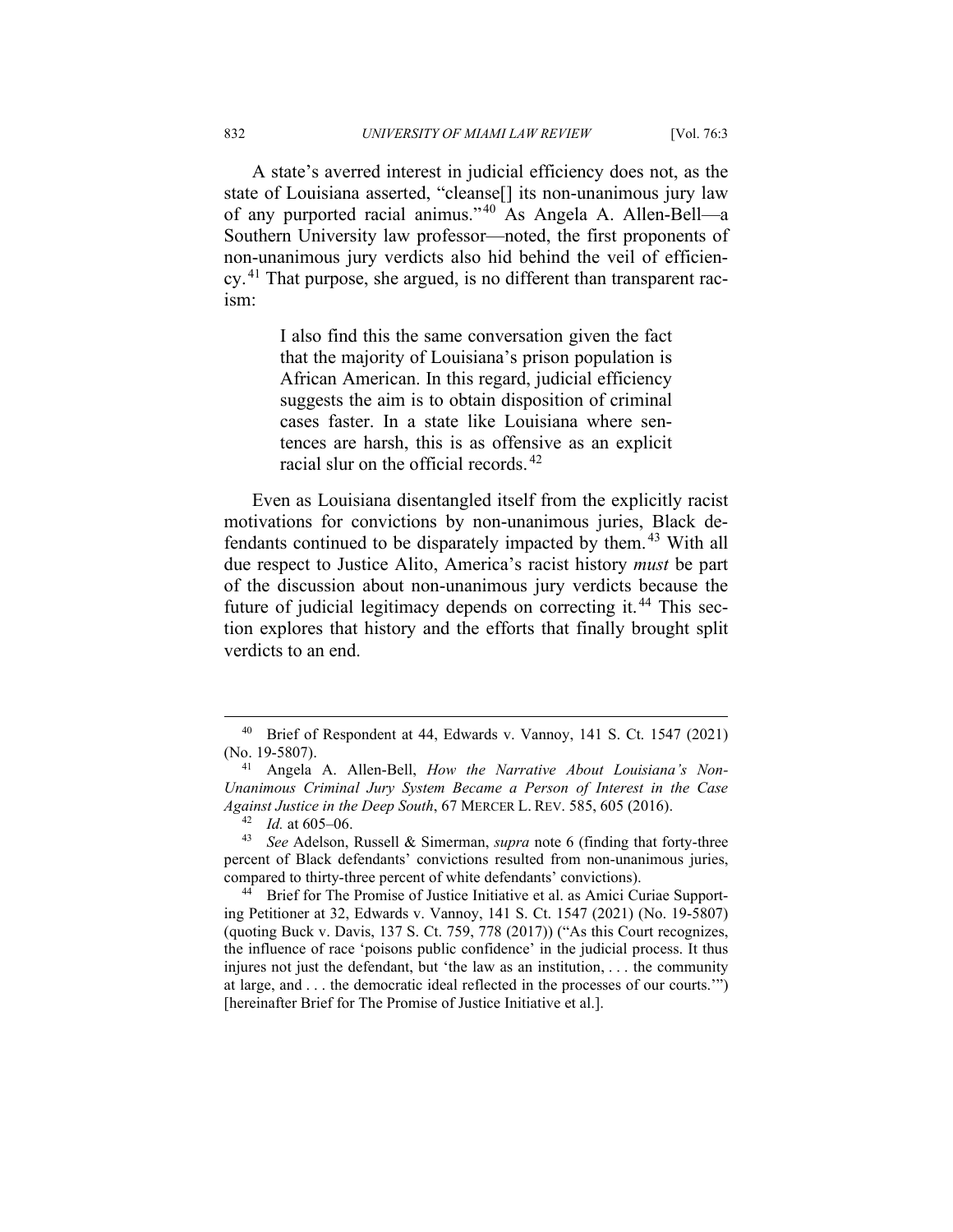# A. *The Racist Origins of Non-unanimous Jury Verdicts in Louisiana*

Louisiana codified non-unanimous jury verdicts in the state constitution at the Constitutional Convention of 1898. [45](#page-9-0) The convention aimed to "eliminate from the electorate the mass of corrupt and illiterate voters"<sup>[46](#page-9-1)</sup> and "establish the supremacy of the white race in this State to the extent to which it could be legally and constitutionally done."[47](#page-9-2) The Constitution of 1898 included several hallmarks of Jim Crow: a poll tax, a literacy requirement for vot-ing, and a three-hundred-dollar property requirement.<sup>[48](#page-9-3)</sup> Nonunanimous jury verdicts emerged as "one pillar of a comprehensive and brutal program of racist Jim Crow measures against Afri-can-Americans."<sup>[49](#page-9-4)</sup> The impact of the new state constitution was staggering: the number of registered Black voters dropped from 130,344 in 1897 to 598 in 1922.<sup>[50](#page-9-5)</sup>

For non-unanimous jury verdicts, the alleged purpose was to "relieve the parishes of the enormous burden of costs in criminal trials." [51](#page-9-6) But the establishment of the practice followed the federal government's demands "that the U.S. attorney general account for black participation on state juries."<sup>[52](#page-9-7)</sup> Accordingly, Louisiana's constitutional "convention delegates sculpted a 'facially raceneutral' rule" permitting non-unanimous jury verdicts "to ensure that African-American juror service would be meaningless."<sup>[53](#page-9-8)</sup>

<span id="page-9-0"></span><sup>45</sup> THOMAS AIELLO, JIM CROW'S LAST STAND: NONUNANIMOUS CRIMINAL JURY VERDICTS IN LOUISIANA 5 (updated ed. 2019).

<sup>46</sup> *Id.* at 23.

<span id="page-9-2"></span><span id="page-9-1"></span><sup>47</sup> John Simerman & Gordon Russell, *In Louisiana's Split-Verdict Rule, White Supremacist Roots Maintain Links to Racist Past*, THE ADVOC. (Apr. 7, 2018, 11:00 PM), https://www.theadvocate.com/baton\_rouge/news/courts/ article\_35e1664a-38ed-11e8-89d7-1ff0a664198b.html (quoting an excerpt from the Official Journal of the Proceedings of the Constitutional Convention of the State of Louisiana) (internal quotations omitted).

<sup>48</sup> AIELLO, *supra* note 45, at 23.

<span id="page-9-5"></span><span id="page-9-4"></span><span id="page-9-3"></span><sup>49</sup> Ramos v. Louisiana, 140 S. Ct. 1390,1417 (2020) (Kavanaugh, J., concurring).

 $^{50}$  AIELLO, *supra* note 45, at 23.<br> $^{51}$  Simerman & Pussell, *supra* n

 $^{51}$  Simerman & Russell, *supra* note 47.

<sup>52</sup> *Id.*

<span id="page-9-8"></span><span id="page-9-7"></span><span id="page-9-6"></span><sup>53</sup> *Ramos*, 140 S. Ct. at 1394 (quoting State v. Maxie, No. 13-CR-72522 (La. 11th Jud. Dist., Oct. 11, 2018)).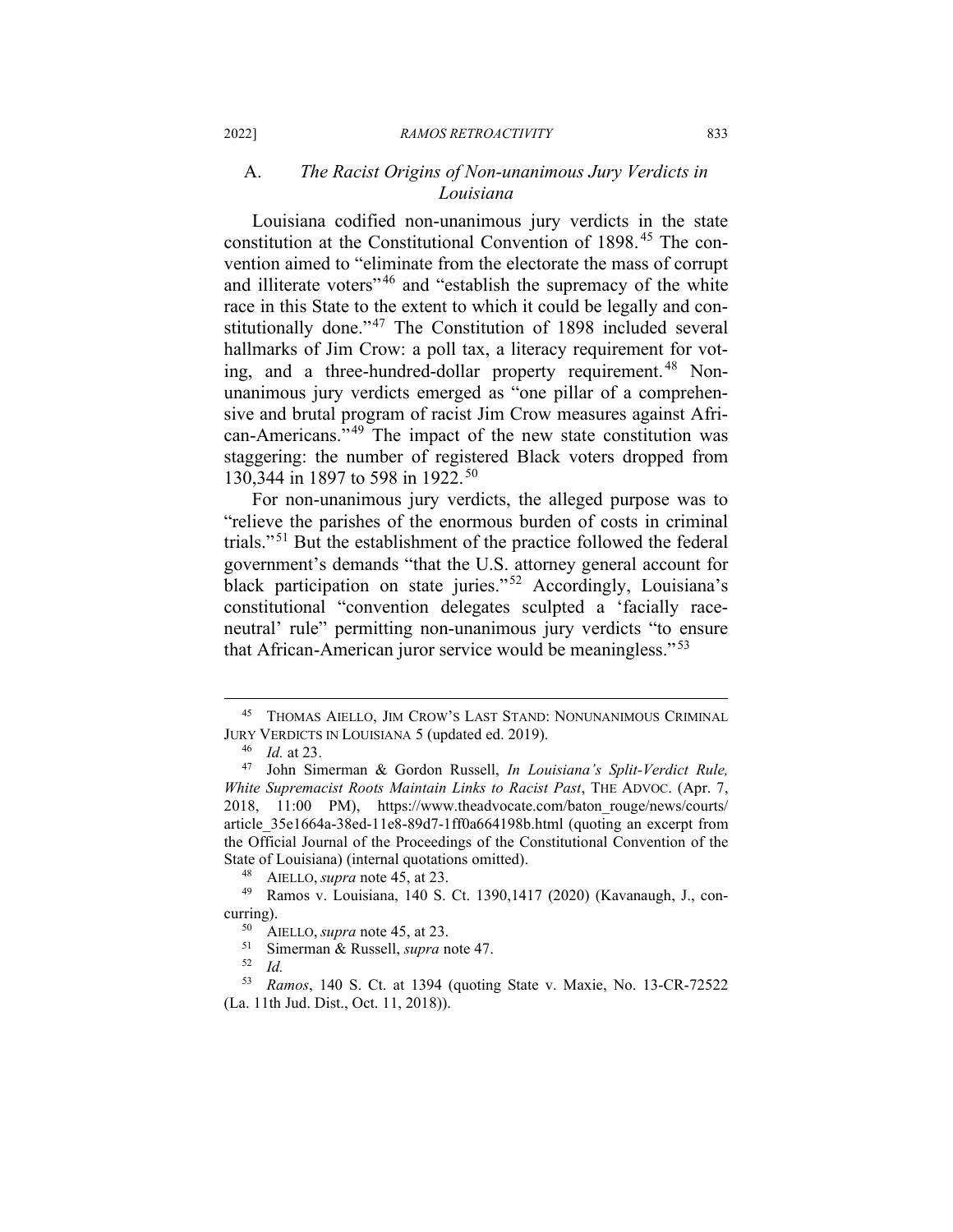Louisianans needed a way to procure free labor following the abolition of slavery.<sup>[54](#page-10-0)</sup> The Thirteenth Amendment did not ban slavery or involuntary servitude "as a punishment for crime."<sup>[55](#page-10-1)</sup> Convict leasing—slavery in all but name—emerged in the second half of the nineteenth century.<sup>[56](#page-10-2)</sup> Louisiana rented out prisoners to corporations who would use them for labor and pay the state in exchange. [57](#page-10-3) Samuel Lawrence James, a former Confederate major who expanded the state's convict leasing efforts, leased and eventually purchased an old slave plantation called Angola where prisoners worked without pay to produce profit for James. [58](#page-10-4) With al-most no oversight, convict leasing proved brutal and deadly:<sup>[59](#page-10-5)</sup> "14 percent of leased convicts died" in 1881, and in 1882, "more than 20 percent died."<sup>[60](#page-10-6)</sup> In 1901, the state of Louisiana purchased Angola and made it—and the entire penal system—a "state-run busi-ness without the middleman."<sup>[61](#page-10-7)</sup> To this day, Angola is home to Louisiana State Penitentiary where inmates serve sentences at hard labor for as little as four cents per hour.<sup>[62](#page-10-8)</sup>

Convict leasing proved lucrative for the state and the leasing corporations, [63](#page-10-9) and it allowed white people in Louisiana "to reimpose some kind of version of white control over the system which they felt they had lost ever since the loss of the Civil War."<sup>[64](#page-10-10)</sup> To ensure a steady supply of labor for convict leasing, the state legislature created a law allowing convictions by nine out of twelve

<span id="page-10-2"></span><span id="page-10-1"></span><span id="page-10-0"></span><sup>54</sup> Jessica Rosgaard & Wallis Watkins, *The History of Louisiana's Non-Unanimous Jury Rule*, 89.9 WWNO NEW ORLEANS PUBLIC RADIO (Oct. 22, 2018, 5:16 PM), https://www.wwno.org/post/history-louisianas-non-unanimousjury-rule.

<sup>55</sup> U.S. CONST. amend. XIII.

<sup>56</sup> AIELLO, *supra* note 45, at 10.

 $\frac{57}{58}$  *Id.* at 10–11.

*Id.* at 11–12.

 $\frac{59}{60}$  *Id.* at 12.

*Id.* at 12.

<sup>61</sup> *Id.* at 13.

<span id="page-10-10"></span><span id="page-10-9"></span><span id="page-10-8"></span><span id="page-10-7"></span><span id="page-10-6"></span><span id="page-10-5"></span><span id="page-10-4"></span><span id="page-10-3"></span><sup>62</sup> Bryce Covert, *Louisiana Prisoners Demand an End to 'Modern-Day Slavery'*, THE APPEAL (June 8, 2018), https://theappeal.org/louisiana-prisonersdemand-an-end-to-modern-day-slavery/.

<sup>63</sup> AIELLO, *supra* note 45, at 11–12.

<sup>64</sup> Rosgaard & Watkins, *supra* note 54.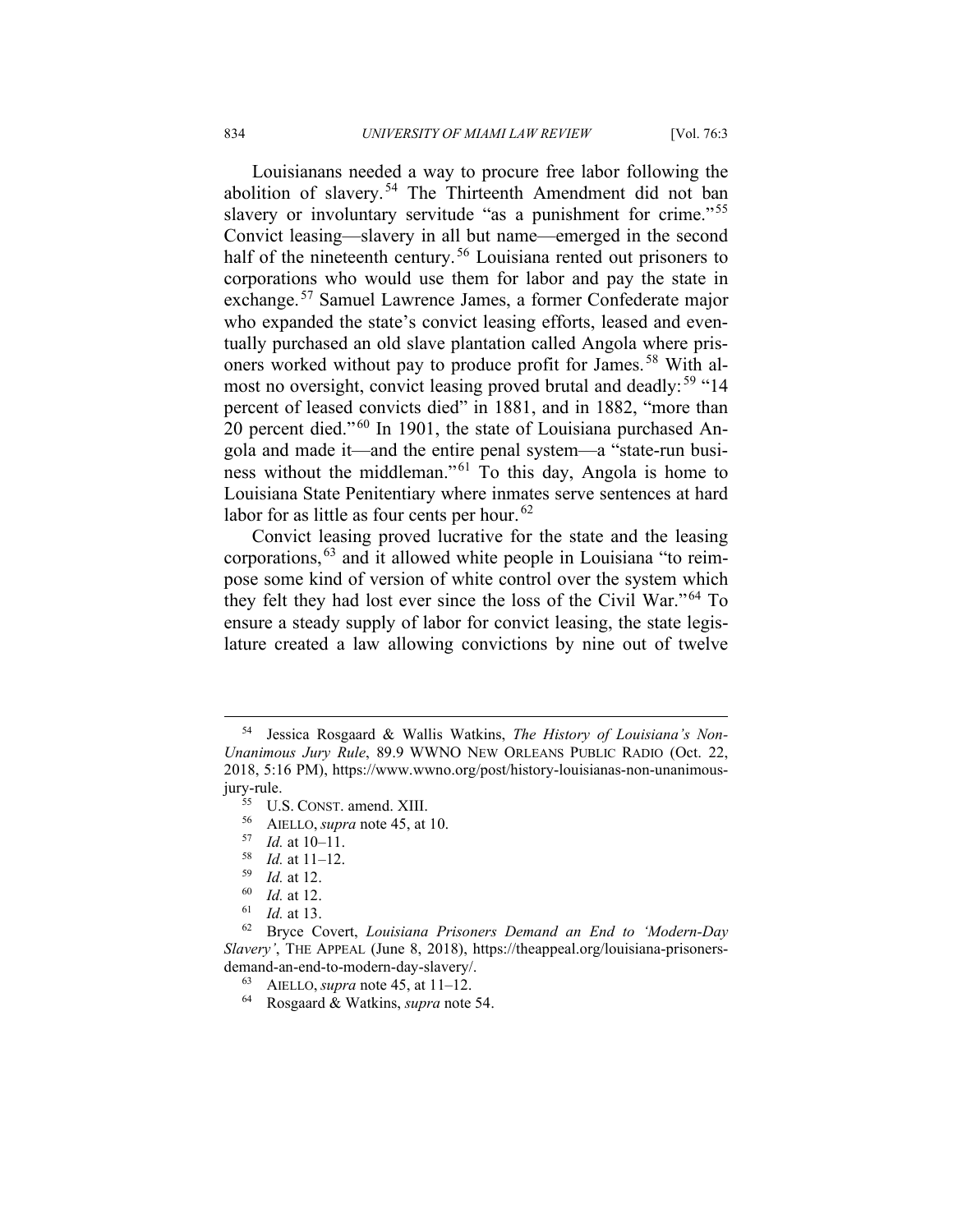2022] *RAMOS RETROACTIVITY* 835

jurors in  $1880$ ,  $65$  codified into the state constitution nine years later. [66](#page-11-1)

## B. *The Racist Origins of Non-unanimous Jury Verdicts in Oregon*

Aside from Louisiana, Oregon was the only other state that al-lowed convictions by non-unanimous jury verdicts.<sup>[67](#page-11-2)</sup> Like Louisiana, Oregon did not allow split verdicts when it first became a state but adopted the practice in the early twentieth century. [68](#page-11-3) The racist and xenophobic motivations underlying non-unanimous juries were not unique to Louisiana: "Oregon's rule permitting nonunanimous verdicts can be similarly traced to the rise of the Ku Klux Klan and efforts to dilute 'the influence of racial, ethnic, and religious minorities on Oregon juries.'" [69](#page-11-4) In the 1920s, the Ku Klux Klan arrived in Oregon at the same time as Jews and Catholics be-gan immigrating from Europe in greater numbers.<sup>[70](#page-11-5)</sup> After "several" high profile cases with racial and religious undertones," pressure mounted to secure convictions more easily. [71](#page-11-6) After Jacob Silverman, a Jewish man charged in a well-publicized double murder, was convicted of the lesser charge of manslaughter, an editorial in one Oregon newspaper called for a change to the jury process:

> This newspaper's opinion is that the increased urbanization of American life, the natural boredom of human beings with rights once won at great cost, and *the vast immigration into America from southern and eastern Europe, of people untrained in the*

 $^{65}$  AIELLO, *supra* note 45, at 5.

 $\frac{66}{67}$  *Id.* 

<sup>67</sup> *See* Reynolds, *supra* note 9.

AIELLO, *supra* note 45, at 39.

<span id="page-11-4"></span><span id="page-11-3"></span><span id="page-11-2"></span><span id="page-11-1"></span><span id="page-11-0"></span><sup>69</sup> Ramos v. Louisiana, 140 S. Ct. 1390, 1394 (2020) (citing State v. Williams, No. 15-CR-58698 (C. C. Ore., Dec. 15, 2016)).

<span id="page-11-6"></span><span id="page-11-5"></span><sup>70</sup> Brief for Prominent Current and Former State Executive and Judicial Officers et al., as Amici Curiae Supporting Petitioner at 5–6, Ramos v. Louisiana, 140 S. Ct. 1390 (2020) (No. 18-5924) [hereinafter Oregon Executive and Judicial Officers Brief].

 $71$  *Id.* at 7.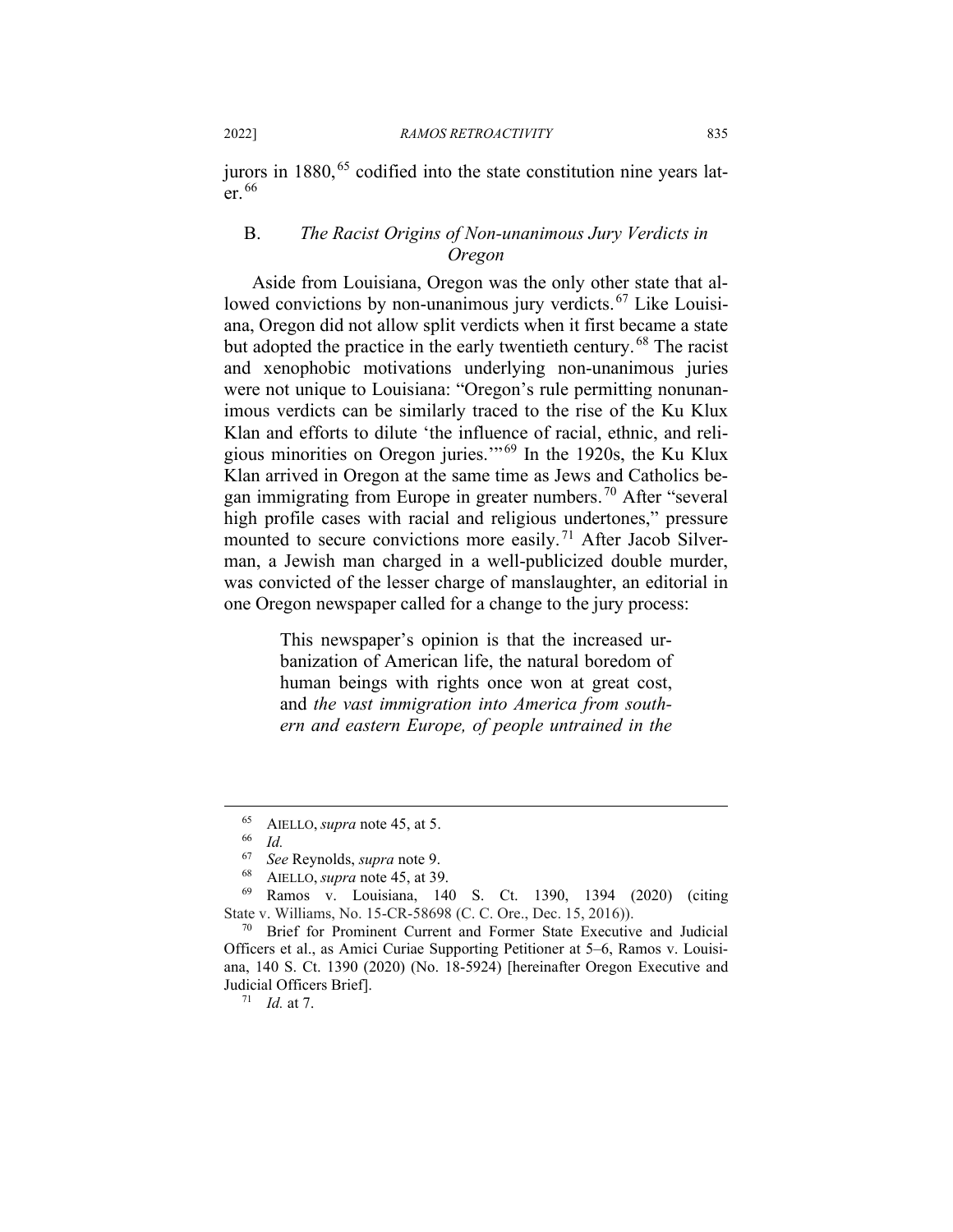*jury system*, have combined to make the jury of twelve increasingly unwieldy and unsatisfactory.<sup>[72](#page-12-0)</sup>

Shortly after, on November 24, 1933, the Oregon Senate began the process to amend its state constitution to allow ten jurors to convict a defendant for all crimes except first-degree murder.<sup>[73](#page-12-1)</sup> Voters approved the constitutional amendment, and Oregon continued its use of split verdicts until  $2020$ .<sup>[74](#page-12-2)</sup>

#### C. *The Beginning of the End for Non-unanimous Juries*

The use of non-unanimous jury verdicts continued *almost* en-tirely unchanged until 2019.<sup>[75](#page-12-3)</sup> The practice survived constitutional challenges in the United States Supreme Court in two companion cases in 1972, [76](#page-12-4) and in 1974, Louisiana amended its constitution to require guilty verdicts from at least ten out of twelve jurors to se-cure a conviction, rather than nine.<sup>[77](#page-12-5)</sup> While the expressed motivation changed from the promotion of white supremacy to "judicial efficiency,"<sup>[78](#page-12-6)</sup> the practice still disproportionately affected Black defendants.<sup>[79](#page-12-7)</sup> In a Pulitzer Prize winning series, <sup>[80](#page-12-8)</sup> The Advocate the Baton Rouge newspaper—analyzed nearly 1,000 criminal convictions and found that forty percent of trial convictions had at least one juror who did not believe the defendant guilty.<sup>[81](#page-12-9)</sup> "When the defendant was black, the proportion went up to 43 percent, ver-

<sup>77</sup> AIELLO, *supra* note 45, at 49–51.

<sup>79</sup> Adelson, Russell & Simerman, *supra* note 6.

<span id="page-12-9"></span><span id="page-12-8"></span><span id="page-12-7"></span><sup>80</sup> *Staff of The Advocate, Baton Rouge, La.*, THE PULITZER PRIZES (2019), https://www.pulitzer.org/winners/staff-advocate-baton-rouge-la.

<sup>81</sup> Adelson, Russell & Simerman, *supra* note 6.

 $^{72}$  *Id.* at 10–11 (emphasis added).<br> $^{73}$  *Id.* at 11

 $\frac{73}{74}$  *Id.* at 11.

<sup>74</sup> *Id.* at 14, 16.

<span id="page-12-3"></span><span id="page-12-2"></span><span id="page-12-1"></span><span id="page-12-0"></span><sup>75</sup> AIELLO, *supra* note 45, at 49–50. Louisiana voters approved a constitutional amendment requiring jury unanimity for all convictions starting in 2019. *Id.* at x–xii.

<span id="page-12-4"></span><sup>76</sup> Apodaca v. Oregon, 406 U.S. 404, 406 (1972) (upholding the constitutionality of non-unanimous jury verdicts for an Oregonian defendant); Johnson v. Louisiana, 406 U.S. 356, 363–65 (1972) (decided the same day, upholding the constitutionality of non-unanimous jury verdicts for a Louisianan defendant).

<span id="page-12-6"></span><span id="page-12-5"></span><sup>78</sup> Ramos v. Louisiana, 140 S. Ct. 1390, 1426 (2020) (Alito, J., dissenting) (quoting Louisiana v. Hankton, 122 So. 3d 1028, 1038 (La. App. 4th Cir. 2013)).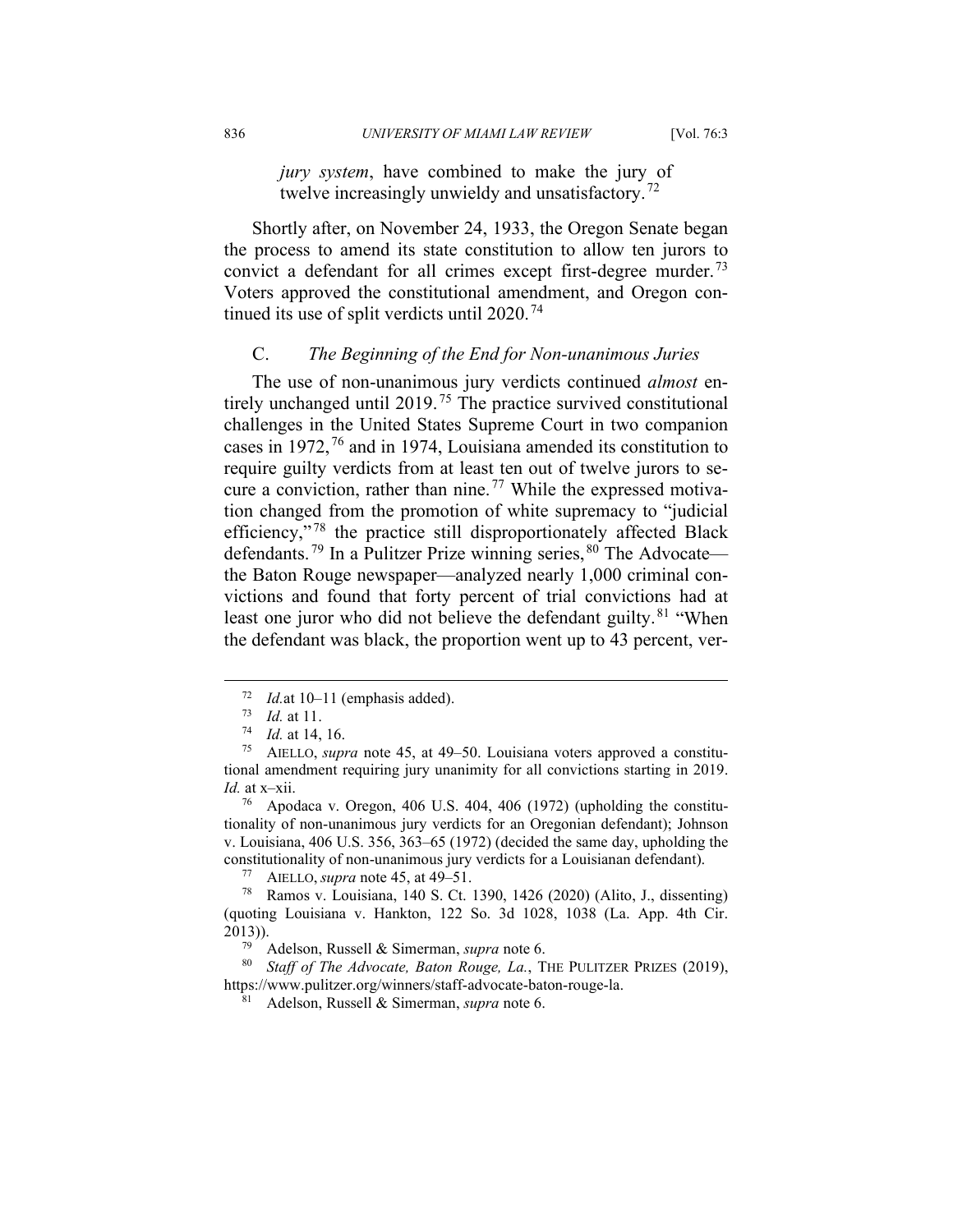sus 33 percent for white defendants. In three-quarters of the 993 cases in the newspaper's database, the defendant was black."[82](#page-13-0) Analysis of The Advocate's data illustrated that not only were Black defendants "30 percent more likely to be convicted by nonunanimous juries than white defendants," but also that black *jurors* "casted 'empty' votes at 64 percent above the expected rate whereas white jurors casted 'empty' votes at 32 percent less than the ex-pected rate."<sup>[83](#page-13-1)</sup> The term "empty votes" refers to votes cast by dis-senting jurors that nevertheless resulted in a conviction.<sup>[84](#page-13-2)</sup>

Thanks to the work of grassroots organizers like Norris Henderson[85](#page-13-3) and Calvin Duncan, [86](#page-13-4) momentum grew in Louisiana in the fight against the use of Jim Crow juries. [87](#page-13-5) Henderson was wrongfully convicted of second-degree murder by a ten-to-two jury and spent twenty-seven years in prison.<sup>[88](#page-13-6)</sup> He founded the Unanimous Jury Coalition, which "embarked on a massive state-wide campaign" to require unanimous jury verdicts.<sup>[89](#page-13-7)</sup> Duncan, incarcerated for twenty-three years at Angola, spent his time there working as inmate counsel for twenty cents per hour.<sup>[90](#page-13-8)</sup> "He could not understand how a Louisiana law that allowed non-unanimous juries in criminal cases could be constitutional. He would not let it go, working on about two dozen failed attempts to persuade the

<span id="page-13-4"></span><span id="page-13-3"></span><span id="page-13-2"></span><sup>86</sup> Adam Liptak, *A Relentless Jailhouse Lawyer Propels a Case to the Supreme Court*, N.Y. TIMES (Aug. 5, 2019), https://www.nytimes.com/2019/08/ 05/us/politics/supreme-court-nonunanimous-juries.html.

<span id="page-13-6"></span><span id="page-13-5"></span><sup>88</sup> Debbie Elliott, *'Jim Crow's Last Stand' in Louisiana May Fall to Ballot Measure*, WABE (Nov. 5, 2018), https://www.wabe.org/jim-crow-s-last-standin-louisiana-may-fall-to-ballot-measure/; AIELLO, *supra* note 45, at 79.

<sup>89</sup> AIELLO, *supra* note 45, at 79.<br><sup>90</sup> Lintak *supra* note 86 ("Mr I

<span id="page-13-8"></span><span id="page-13-7"></span>Liptak, *supra* note 86 ("Mr. Duncan himself has nothing to gain from his efforts, having been convicted by a unanimous jury. Innocence Project New Orleans secured his release in 2011 as part of a deal in which he agreed to plead guilty to lesser charges in exchange for a sentence of time served. He has always maintained his innocence.").

<sup>82</sup> *Id.*

<span id="page-13-1"></span><span id="page-13-0"></span><sup>83</sup> State v. Gipson, 296 So. 3d 1051, 1053 n.1 (La. 2020) (Johnson, C.J., dissenting) (citing State v. Maxie, No. 13-CR-72522 (La. 11th Jud. Dist., Oct. 11, 2018)).

<sup>84</sup> *See id.*

<sup>&</sup>lt;sup>85</sup> AIELLO, *supra* note 45, at 79.<br><sup>86</sup> Adam Lintak A Relentless 1

<sup>&</sup>lt;sup>87</sup> AIELLO, *supra* note 45, at 79.<br><sup>88</sup> Debbie Elliott. *'Jim Crow's*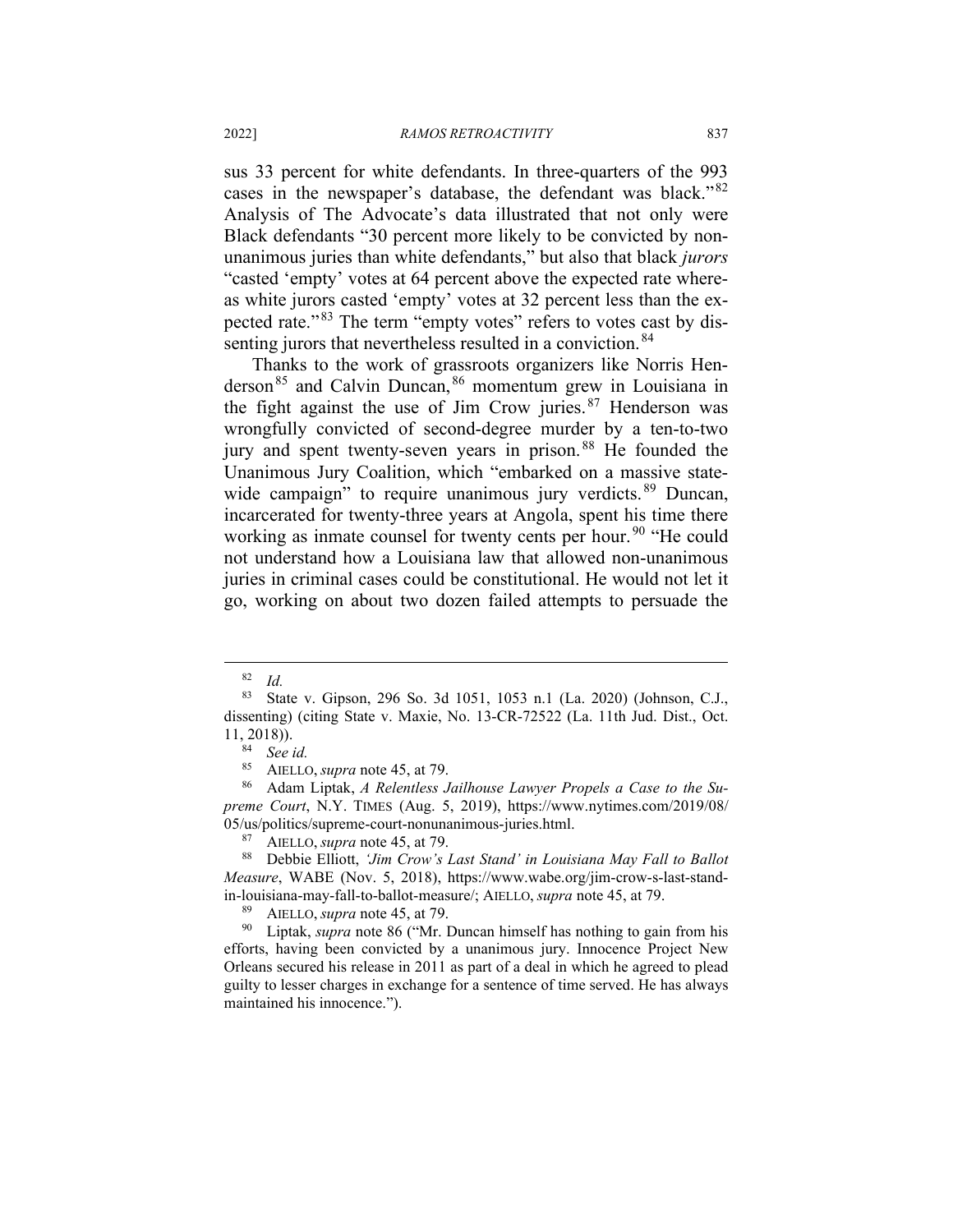Supreme Court to address the issue."<sup>[91](#page-14-0)</sup> His work, and the work of so many others, eventually paid off. In November 2018, sixty-four percent of Louisiana voters approved a constitutional amendment to require unanimous jury verdicts for felonies.  $92$  The amendment, though, only applied to convictions after January 1, 2019.<sup>[93](#page-14-2)</sup> Duncan's efforts "shepherding and presenting the cases" led The Promise of Justice Initiative ("PJI") to file a petition for Evangelisto Ramos with the United States Supreme Court. [94](#page-14-3)

#### D. Ramos v. Louisiana

Evangelisto Ramos was convicted of second-degree murder in 2016, [95](#page-14-4) two years before Louisiana voters approved the constitu-tional amendment requiring unanimous jury verdicts for felonies.<sup>[96](#page-14-5)</sup> In forty-eight states, his trial would not have produced a conviction because "a pair of jurors believed that the State of Louisiana had failed to prove Mr. Ramos's guilt beyond reasonable doubt."<sup>[97](#page-14-6)</sup> His case provided the lens through which the United States Supreme Court would determine whether non-unanimous jury verdicts were constitutional.[98](#page-14-7)

On April 20, 2020, the United States Supreme Court decided *Ramos v. Louisiana* in Mr. Ramos's favor, holding the Sixth Amendment right to a trial by jury, as incorporated against the states by the Fourteenth Amendment, requires a unanimous jury verdict to convict someone of a serious crime.<sup>[99](#page-14-8)</sup> In rendering its decision, the majority noted the racist origins of non-unanimous

<sup>91</sup> Liptak, *supra* note 86.

<span id="page-14-1"></span><span id="page-14-0"></span><sup>92</sup> AIELLO, *supra* note 45, at xiii; Advocate Staff Report, *Tilting the Scales Series: Everything to Know about Louisiana's Controversial 10-2 Jury Law*, THE ADVOC. (Apr. 1, 2018, 8:01 AM), https://www.nola.com/news/courts/ article\_64f67fc8-9ab4-56b6-bb45-598b6795cffa.html.

 $\frac{93}{94}$  *Id.* 

Liptak, *supra* note 86.

<span id="page-14-7"></span><span id="page-14-6"></span><span id="page-14-5"></span><span id="page-14-4"></span><span id="page-14-3"></span><span id="page-14-2"></span><sup>95</sup> State v. Ramos, 231 So. 3d 44, 46 (La. Ct. App. 2017), *rev'd sub nom.* Ramos v. Louisiana, 140 S. Ct. 1390 (2020).

<sup>96</sup> AIELLO, *supra* note 45, at x–xii.

<sup>97</sup> *Ramos*, 140 S. Ct. at 1394.

<span id="page-14-8"></span><sup>&</sup>lt;sup>98</sup> *Id.* at 1394–95.

*Id.* at 1397.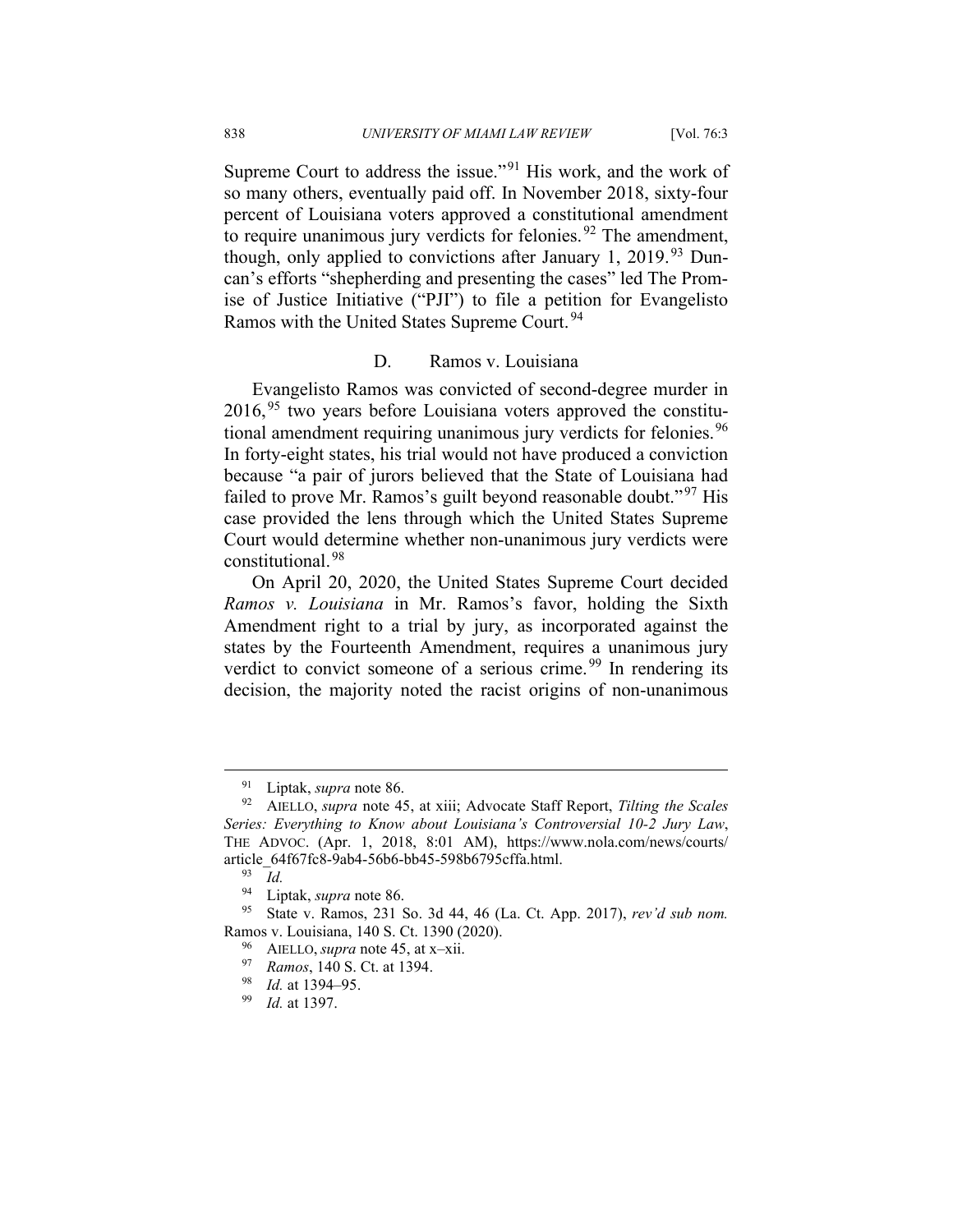verdicts [100](#page-15-0) and acknowledged that the right to a trial by jury has always been understood to require unanimity.[101](#page-15-1) In fact, the Supreme Court has affirmed the Sixth Amendment's unanimity re-quirement at least "13 times over more than 120 years."<sup>[102](#page-15-2)</sup> Still, Oregon and Louisiana continued to deprive criminal defendants of jury unanimity with the blessing of the Supreme Court in *Apodaca v. Oregon*[103](#page-15-3) and its companion case *Johnson v. Louisiana*, [104](#page-15-4) decided in 1972.

The *Apodaca* decision involved a "badly fractured set of opin-ions<sup>" [105](#page-15-5)</sup> with the plurality conducting a functionalist analysis and deciding that the costs of jury unanimity outweighed its benefits.[106](#page-15-6) Justice Powell's concurrence in *Apodaca*—providing the deciding vote supporting the constitutionality of non-unanimous jury verdicts—recognized that the Sixth Amendment requires jury unanimity.<sup>[107](#page-15-7)</sup> Still, Justice Powell asserted that the Fourteenth Amendment "does not render this guarantee against the federal government fully applicable against the States." [108](#page-15-8) The Court, though, had long rejected Justice Powell's theory of dual-track incorporation—the idea that the Fourteenth Amendment applies to the States only a "watered-down, subjective version of the individ-ual guarantees of the Bill of Rights."<sup>[109](#page-15-9)</sup>

Given that "no one on the Court today is prepared to say [*Apodaca*] was rightly decided," [110](#page-15-10) the question in *Ramos* turned on whether the Court felt compelled to adhere to precedent that was

<span id="page-15-0"></span><sup>&</sup>lt;sup>100</sup> *Id.* at 1394 ("[N]o one before us contests any of this; courts in both Louisiana and Oregon have frankly acknowledged that race was a motivating factor in the adoption of their States' respective nonunanimity rules.").

<span id="page-15-1"></span><sup>&</sup>lt;sup>101</sup> *Id.* at 1395 ("Wherever we might look to determine what the term 'trial by an impartial jury trial' meant at the time of the Sixth Amendment's adoption—whether it's the common law, state practices in the founding era, or opinions and treatises written soon afterward—the answer is unmistakable. A jury must reach a unanimous verdict in order to convict.").

 $\frac{102}{103}$  *Id.* at 1397.

<span id="page-15-4"></span><span id="page-15-3"></span><span id="page-15-2"></span><sup>&</sup>lt;sup>103</sup> Apodaca v. Oregon, 406 U.S. 404, 406 (1972).

<sup>104</sup> Johnson v. Louisiana, 406 U.S. 356, 363–65 (1972).

<span id="page-15-5"></span><sup>&</sup>lt;sup>105</sup> *Ramos*, 140 S. Ct. at 1397.<br><sup>106</sup> *Id.* at 1398

<span id="page-15-6"></span> $\frac{106}{107}$  *Id.* at 1398.

<span id="page-15-8"></span><span id="page-15-7"></span> $\frac{107}{108}$  *Id.* 

 $\frac{108}{109}$  *Id.* 

<span id="page-15-10"></span><span id="page-15-9"></span><sup>109</sup> *Id.* (citing *Johnson*, 406 U.S. at 384 (Douglas, J., dissenting)).

*Id.* at 1405.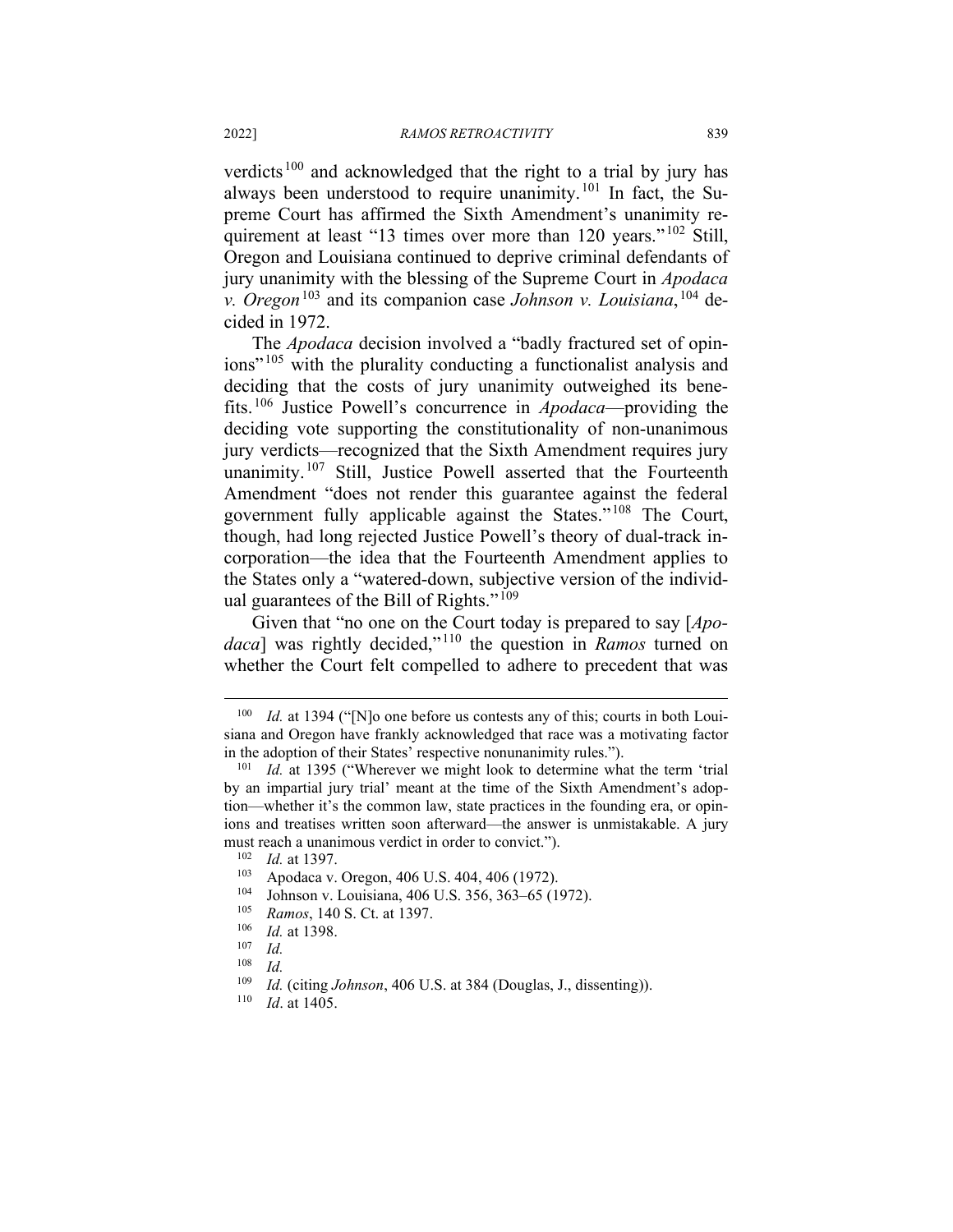"egregiously wrong." [111](#page-16-0) In addition to Justice Powell's flawed concurrence, the *Ramos* Court also rejected "that the [*Apodaca*] plurality subjected the ancient guarantee of a unanimous jury ver-dict to its own functionalist assessment in the first place."<sup>[112](#page-16-1)</sup> More than 120 years after convictions by non-unanimous jury verdicts emerged, the Court finally deemed their use unconstitutional and reversed Mr. Ramos's conviction.<sup>[113](#page-16-2)</sup>

At the time of the *Ramos* decision, the constitutional amendment requiring non-unanimous jury verdicts had already taken ef-fect.<sup>[114](#page-16-3)</sup> The opinion, though, expanded relief to those whose convictions occurred *before* January 1, 2019<sup>[115](#page-16-4)</sup> whose cases were still on direct appeal. [116](#page-16-5) *Ramos* also halted the use of non-unanimous jury verdicts in Oregon, the last state to permit them.<sup>[117](#page-16-6)</sup> At the time, Louisiana had approximately 100 split verdict convictions on direct appeal, and Oregon had more than  $1,000$ . <sup>[118](#page-16-7)</sup>

However, the *Ramos* decision did not determine the fate of those convicted by non-unanimous juries whose cases had already become final. As the majority noted, "[w]hether the right to jury unanimity applies to cases on collateral review is a question for a future case where the parties will have a chance to brief the issue and we will benefit from their adversarial presentation." [119](#page-16-8) PJI, a New Orleans based non-profit organization, identified 1,601 people convicted by non-unanimous jury verdicts whose cases became final before the *Ramos* decision. <sup>[120](#page-16-9)</sup> Jamila Johnson, Managing Attorney for PJI's Unanimous Jury Project, worked with more than 150 lawyers at 40 law firms to secure those defendants representa-

<sup>&</sup>lt;sup>111</sup> *Id.* at 1416 (Kavanaugh, J., concurring).<br><sup>112</sup> *Id.* at 1401–02

 $\frac{112}{113}$  *Id.* at 1401–02.

<sup>&</sup>lt;sup>113</sup> *Id.* at 1408.

<span id="page-16-4"></span><span id="page-16-3"></span><span id="page-16-2"></span><span id="page-16-1"></span><span id="page-16-0"></span><sup>114</sup> *See* AIELLO, *supra* note 45, at xiii; *see also* Advocate Staff Report, *Tilting the Scales Series: Everything to Know about Louisiana's Controversial 10-2 Jury Law*, THE ADVOC. (Apr. 1, 2018, 8:01 AM), https://www.nola.com/news/ courts/article\_64f67fc8-9ab4-56b6-bb45-598b6795cffa.html.

<span id="page-16-5"></span><sup>115</sup> Reynolds, *supra* note 9.

 $\frac{116}{117}$  *Id.* 

<span id="page-16-6"></span> $\frac{117}{118}$  *Id.* 

<span id="page-16-7"></span> $\frac{118}{119}$  *Id.* 

<span id="page-16-9"></span><span id="page-16-8"></span><sup>&</sup>lt;sup>119</sup> Ramos v. Lousiana, 140 S. Ct. 1390, 1407 (2020).<br><sup>120</sup> Priof for The Promise of Justice Initiative et al., 31

Brief for The Promise of Justice Initiative et al., *supra* note 44, at 11.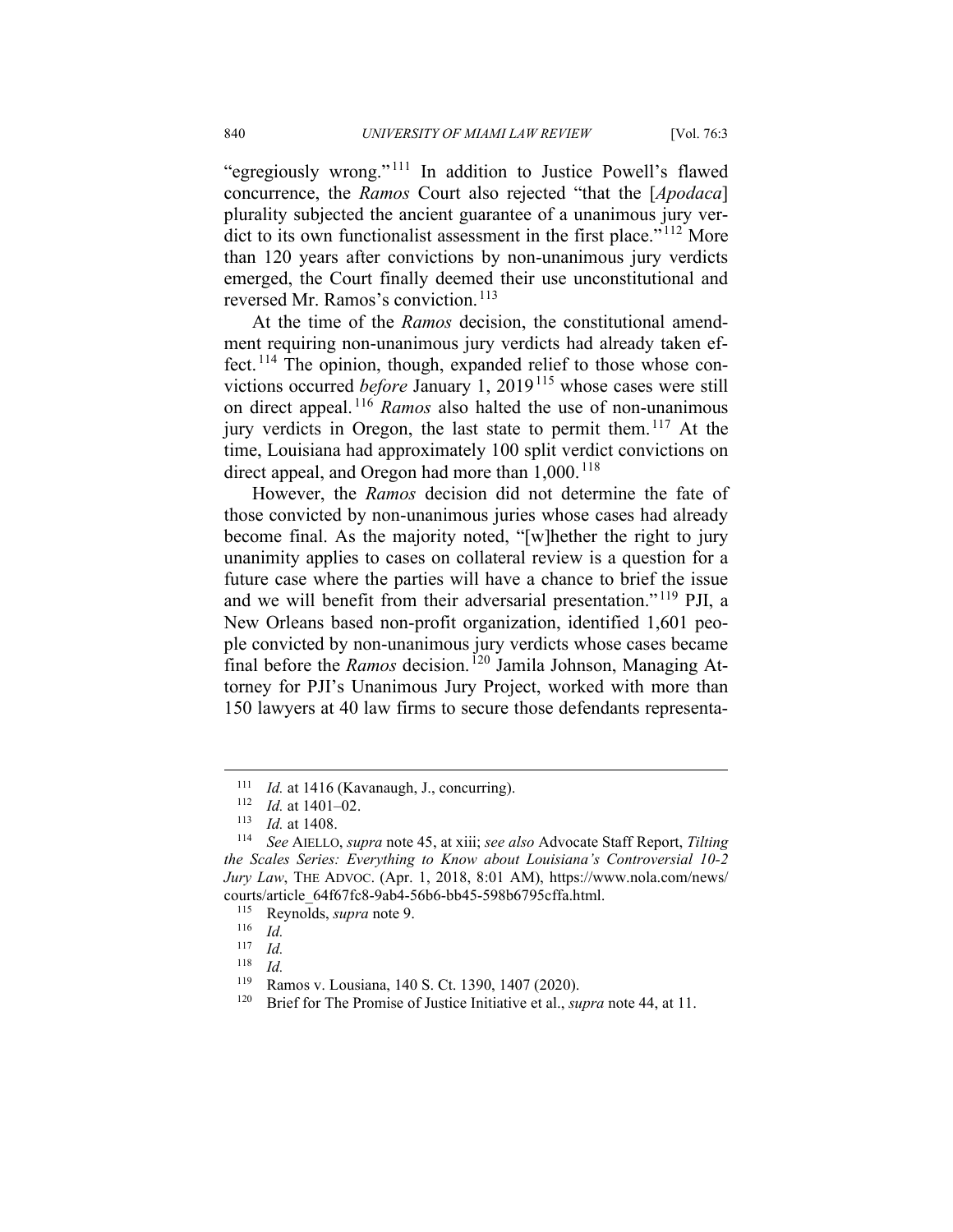tion.[121](#page-17-0) She articulated the injustice felt by those whose convictions became final before *Ramos*: "[i]magine what it feels like to hear the *Ramos* decision come down, and to hear the thing that put you in prison was unconstitutional . . . . That night you go to sleep, and there's no guarantee that you're going home." $122$ 

Because *Ramos* corrected nearly 50 years of "egregiously wrong"<sup>[123](#page-17-2)</sup> precedent and approximately 100 years of denying criminal defendants their Sixth Amendment rights,<sup>[124](#page-17-3)</sup> the Court should have ensured those people imprisoned in Louisiana in violation of their constitutional rights could receive new, constitutional trials.[125](#page-17-4) Instead, the *Edwards* Court eliminated the elusive exception for retroactive application of watershed rules of criminal procedure and made retroactivity for new constitutional rules of criminal law a near impossibility for defendants on federal habeas review. [126](#page-17-5)

#### II. FEDERAL HABEAS REVIEW OF STATE CONVICTIONS

Habeas corpus gives federal courts authority to review state convictions for constitutional violations.<sup>[127](#page-17-6)</sup> The writ of habeas corpus dates back to the Magna Carta. [128](#page-17-7) At common law in England, the writ was "used to challenge arbitrary imprisonment without charge, and at least occasionally improper confinement as well." $^{129}$  $^{129}$  $^{129}$ Before the founding of the United States, habeas corpus was brought to the colonies, <sup>[130](#page-17-9)</sup> and Alexander Hamilton called it one of

<sup>130</sup> *Id.*

<span id="page-17-1"></span><span id="page-17-0"></span><sup>121</sup> Reynolds, *supra* note 9.

 $\frac{122}{123}$  *Id.* 

<sup>123</sup> *Ramos,* 140 S. Ct. at 1416 (Kavanaugh, J., concurring).

<sup>124</sup> *See id.* at 1394, 1397.

<span id="page-17-4"></span><span id="page-17-3"></span><span id="page-17-2"></span>*See generally* Brief for The Promise of Justice Initiative et al., *supra* note 44.126 *See* Edwards v. Vannoy, 141 S. Ct. 1547, 1559–60 (2021).

<span id="page-17-6"></span><span id="page-17-5"></span><sup>&</sup>lt;sup>127</sup> Timothy Finley, *Habeas Corpus—Retroactivity of Post-Conviction Rulings: Finality at the Expense of Justice*, 84 J. CRIM. L. & CRIMINOLOGY 975, 976 (1994).

<span id="page-17-7"></span><sup>128</sup> William J. Sheils, Note, *Nonretroactivity on Habeas Corpus: Whittling at the Great Writ*, 24 SUFFOLK U. L. REV. 743, 744 (1990).

<span id="page-17-9"></span><span id="page-17-8"></span><sup>&</sup>lt;sup>129</sup> Steven Semeraro, *Two Theories of Habeas Corpus*, 71 BROOK. L. REV. 1233, 1239 (2006).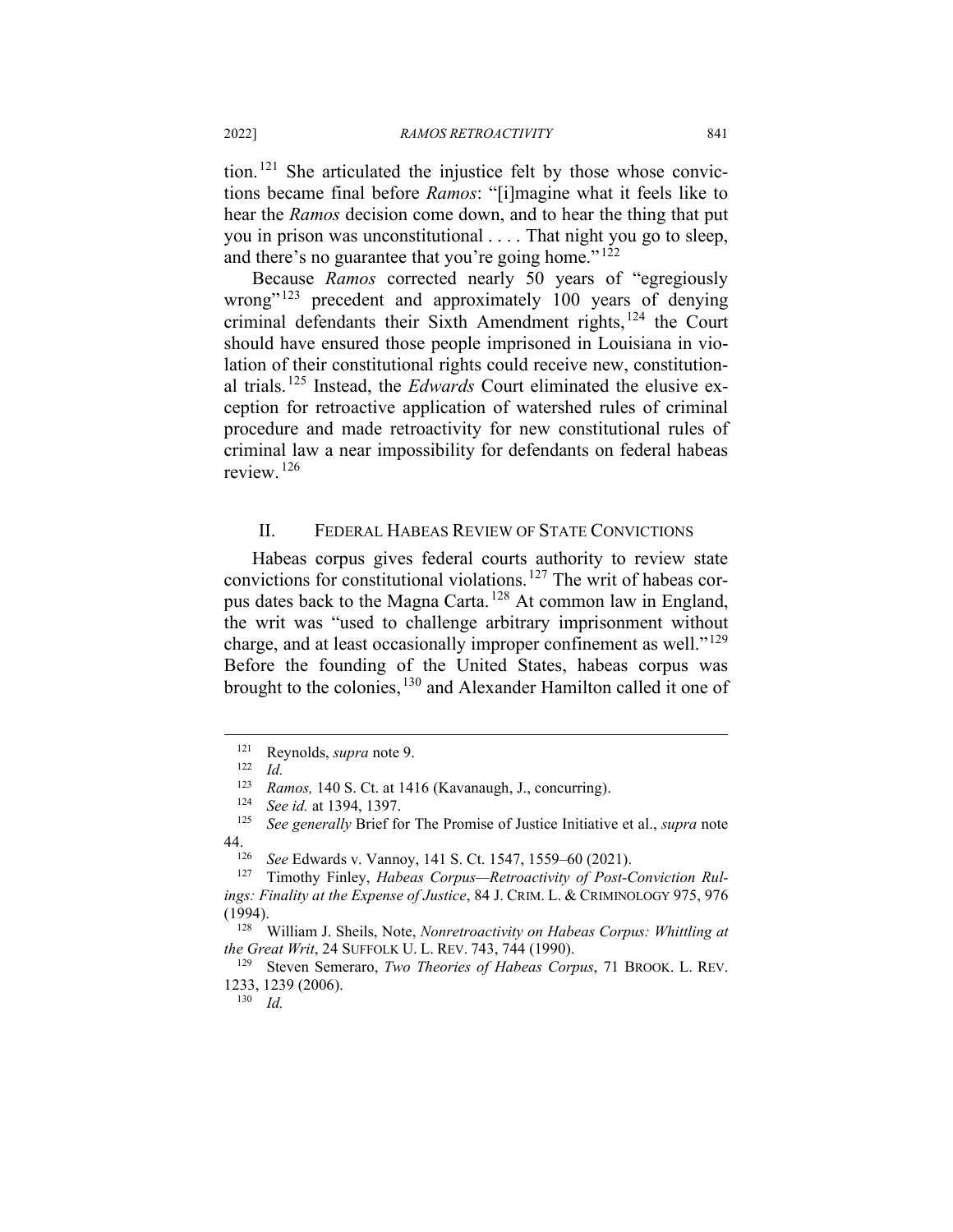the greatest "securities to liberty and republicanism." [131](#page-18-0) The Framers recognized the writ explicitly in the Constitution: "The Privilege of the Writ of Habeas Corpus shall not be suspended, unless when in Cases of Rebellion or Invasion the public Safety may require it." $^{132}$  $^{132}$  $^{132}$ 

Initially, under the Judiciary Act of 1790, federal habeas corpus "acted only to correct jurisdictional errors made by the federal courts." [133](#page-18-2) But the Habeas Corpus Act of 1867 expanded the Great Writ, giving federal courts jurisdiction to review state court convictions and grant relief—release or retrial—where the conviction resulted in a constitutional violation.<sup>[134](#page-18-3)</sup> "As civil rights and constitutional guarantees expanded in the 1960s, the writ of habeas corpus enabled federal courts to enforce the Bill of Rights against the states."<sup>[135](#page-18-4)</sup> The Rehnquist Court, however, walked back the scope of the writ, and one of the most "effective limitations on federal habeas corpus" has been the Court's decision in *Teague.* [136](#page-18-5) Congress further restricted the scope of federal habeas corpus relief by passing the Antiterrorism and Effective Death Penalty Act of 1996 ("AEDPA"). [137](#page-18-6) AEDPA imposed a one-year statute of limitations for state defendants seeking federal habeas review<sup>[138](#page-18-7)</sup> and required federal habeas courts to give great deference to state courts' decisions.[139](#page-18-8) Now, "all habeas petitioners face the hurdle of *Teague* as

<sup>138</sup> 28 U.S.C. § 2244(d)(1) (1996).<br><sup>139</sup> 28 U.S.C. § 2254(d) ("An appl

<span id="page-18-8"></span><span id="page-18-7"></span><span id="page-18-6"></span><span id="page-18-5"></span><span id="page-18-4"></span>28 U.S.C. § 2254(d) ("An application for a writ of habeas corpus on behalf of a person in custody pursuant to the judgment of a State court shall not be granted with respect to any claim that was adjudicated on the merits in State court proceedings unless the adjudication of the claim—(1) resulted in a decision that was *contrary to, or involved an unreasonable application of, clearly established Federal law*, as determined by the Supreme Court of the United States; or (2) resulted in a decision that was based on an *unreasonable determination of the facts* in light of the evidence presented in the State court proceeding." (emphasis added)).

<span id="page-18-1"></span><span id="page-18-0"></span><sup>&</sup>lt;sup>131</sup> THE FEDERALIST NO. 84, at 266 (Alexander Hamilton).<br><sup>132</sup> ILS CONST art L 8.0 al 2

U.S. CONST. art. I, § 9, cl. 2.

<span id="page-18-2"></span><sup>&</sup>lt;sup>133</sup> Finley, *supra* note 127, at 976.<br><sup>134</sup> *Id at* 976–77

<span id="page-18-3"></span> $\frac{134}{135}$  *Id.* at 976–77.

*Id.*at 977.

 $\frac{136}{137}$  *Id.*at 977.

 $^{137}$  28 U.S.C. § 2254 (1996).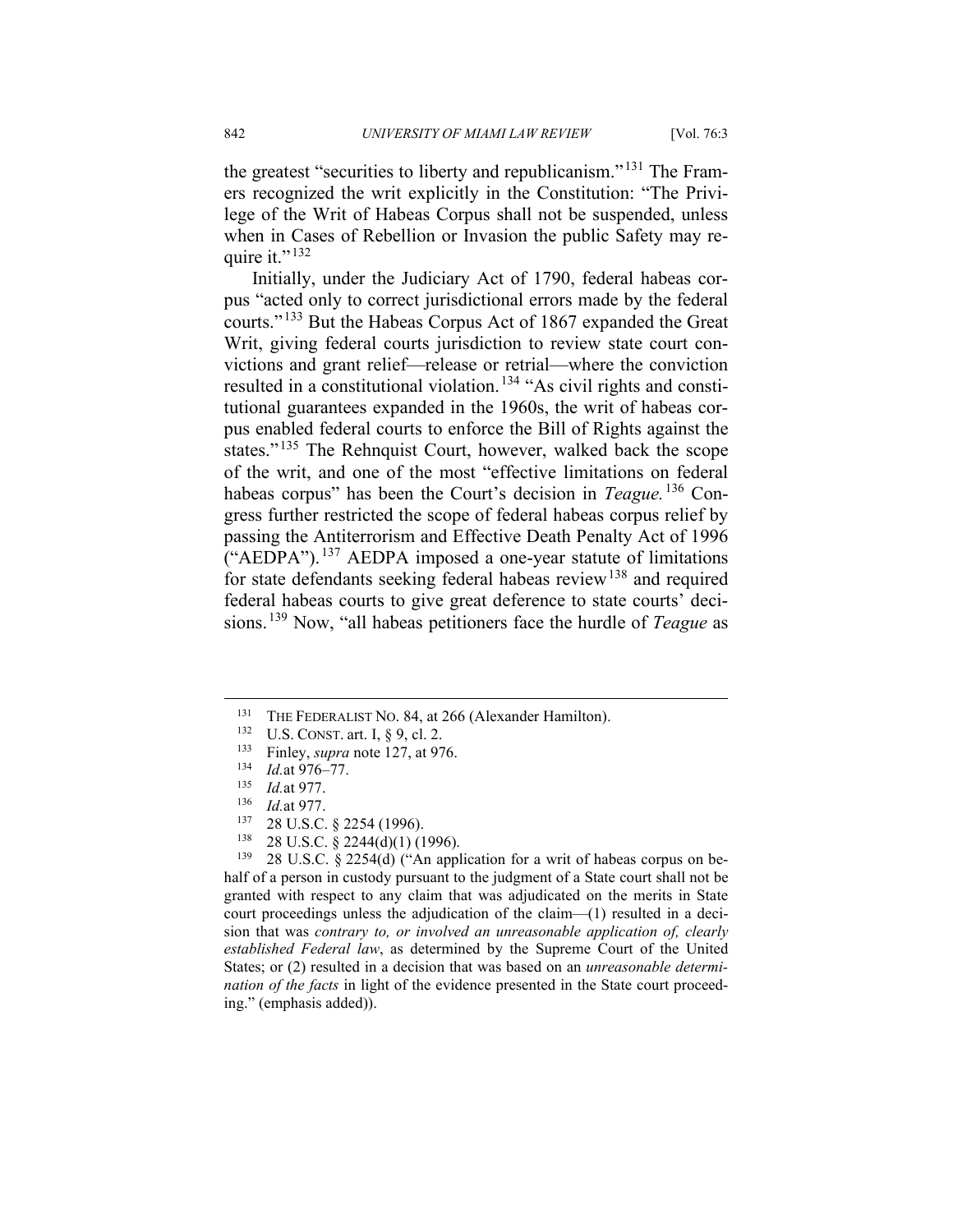well as the procedural hurdles of the AEDPA[,]"<sup>[140](#page-19-0)</sup> minimizing the scope of the once Great Writ. The states' interest in the finality of convictions—the interest underlying the Court's decision in *Teague*—is already served by AEDPA, making *Teague*'s bar on retroactivity both redundant and damaging to state defendants' constitutional rights.

### III. RETROACTIVITY OF NEW CONSTITUTIONAL RULES OF CRIMINAL LAW ON COLLATERAL REVIEW

Since 1989, *Teague* has imposed a general bar on retroactive application of new constitutional rules of criminal law for cases on federal collateral review. [141](#page-19-1) Yet, a historical analysis—and an analysis of Blackstone's theory of the law—calls for the opposite: the general retroactive application of newly announced constitu-tional decisions.<sup>[142](#page-19-2)</sup> This section explores the evolution of the retroactivity doctrine throughout the twentieth century and how one justice—Justice John Marshall Harlan II—influenced the *Teague* Court to prioritize the finality of convictions over the newly-realized constitutional rights of criminal defendants.<sup>[143](#page-19-3)</sup>

#### A. *Retroactivity before* Teague

Before 1965, the Court and the common law "recognized a general rule of retrospective effect" for its constitutional decisions, subject to limited exceptions.<sup>[144](#page-19-4)</sup> The Court abandoned that rule in

<span id="page-19-1"></span><span id="page-19-0"></span><sup>&</sup>lt;sup>140</sup> Lyn S. Entzeroth, *Reflections on Fifteen Years of the* Teague v. Lane *Retroactivity Paradigm: A Study of the Persistence, the Pervasiveness, and the Perversity of the Court's Doctrine*, 35 N. MEX. L. REV. 161, 199 (2005).

<sup>141</sup> *See* Teague v. Lane, 489 U.S. 288, 310 (1989).

<sup>142</sup> *See* Linkletter v. Walker, 381 U.S. 618, 622–24 (1965).

<sup>&</sup>lt;sup>143</sup> *See Teague*, 489 U.S. at 310.<br><sup>144</sup> Robinson v Neil 409 U.S.

<span id="page-19-4"></span><span id="page-19-3"></span><span id="page-19-2"></span><sup>144</sup> Robinson v. Neil, 409 U.S. 505, 507 (1973); *accord Linkletter*, 381 U.S. at 628 ("It is true that heretofore, without discussion, we have applied new constitutional rules to cases finalized before the promulgation of the rule."). Still, until 1963, prisoners could not challenge their convictions based on constitutional decisions, "not because of the law of retroactivity, but because they were deemed to have procedurally defaulted these claims by failing to raise them on direct review." Robert J. Jackson Jr., *Rethinking Retroactivity*, 118 HARV. L. REV. 1642, 1645 (2005). In 1963, the Court decided Fay v. Noia, requiring federal courts for the first time to determine whether a prisoner could assert federal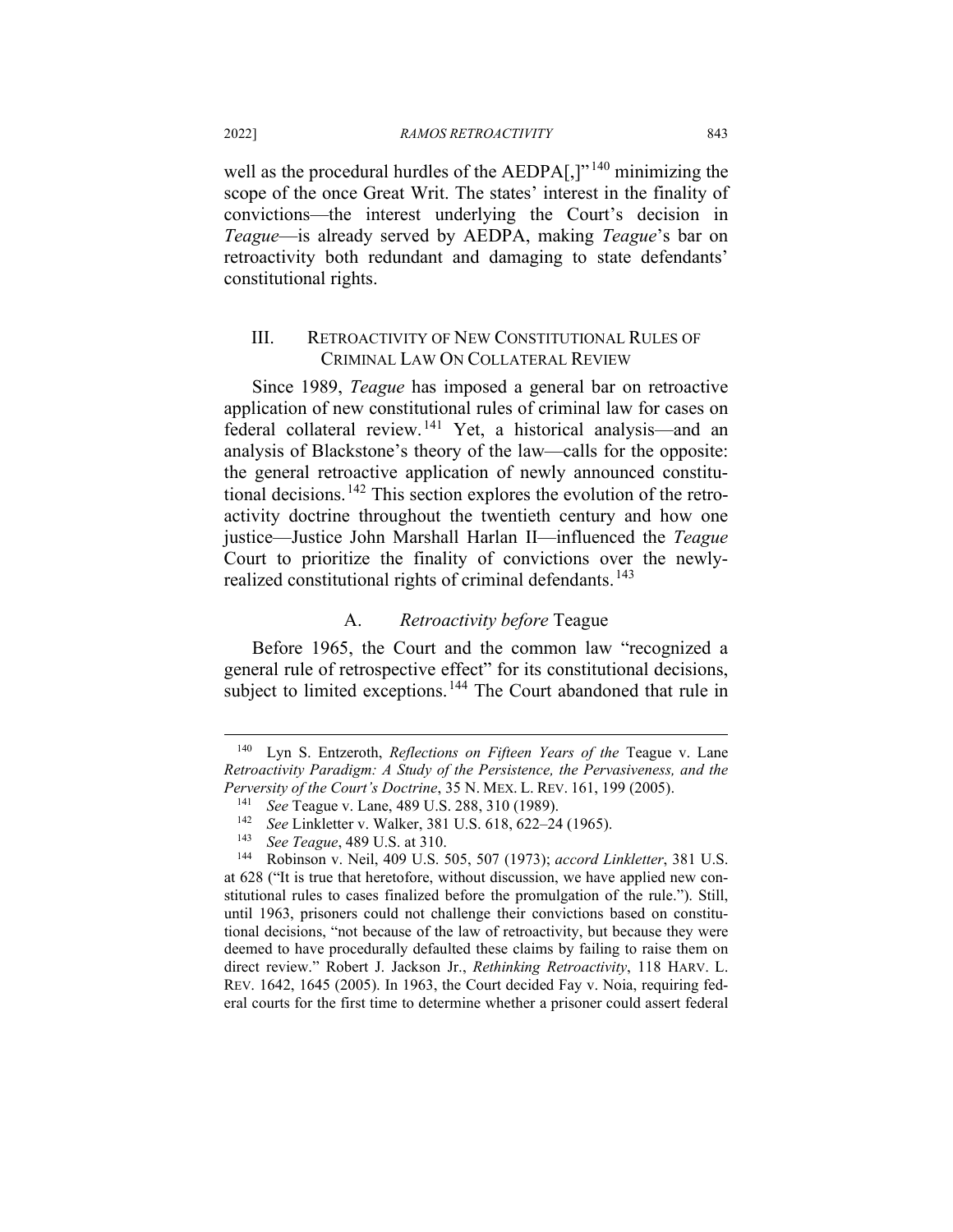*Linkletter v. Walker*, holding the Court may, "in the interest of justice," make a new rule of constitutional law apply only prospectively.[145](#page-20-0) The *Linkletter* Court determined "the Constitution neither prohibits nor requires retrospective effect."<sup>[146](#page-20-1)</sup>

In reaching that conclusion, the Court explored more than one hundred years of legal theory and contrasting views of the role of the courts. [147](#page-20-2) In Blackstone's view, "the duty of the court was not to announce a new law, but to maintain and expound the old one." [148](#page-20-3) According to that view, the judge is not the "creator" of the law, but its "discoverer." [149](#page-20-4) Thus, an overruled decision was merely a "failure at true discovery and was consequently never the law," and an overruling decision was not a new law, but "an application of what is, and theretofore had been, the true law." [150](#page-20-5) This view "ruled English jurisprudence and cast its shadow over our own," [151](#page-20-6) supporting the general rule that prevailed pre-*Linkletter* mandating retrospective application of the Court's constitutional decisions. [152](#page-20-7)

The other position, endorsed by John Austin, viewed judges as creators of the law who "make it interstitially by filling in with judicial interpretation the vague, indefinite, or generic statutory or common-law terms that alone are but the empty crevices of the law."<sup>[153](#page-20-8)</sup> Under the Austinian approach, the cases decided under a rule the Court later overruled ought not to be disturbed. [154](#page-20-9) This view gained acceptance in American jurisprudence in the twentieth century, with support from Justice Cardozo.<sup>[155](#page-20-10)</sup>

- $\frac{153}{154}$  *Id.* at 623–24.
- $\frac{154}{155}$  *Id.* at 624.

<span id="page-20-2"></span><span id="page-20-1"></span><span id="page-20-0"></span>rights set forth in a decision announced after a conviction became final. 372 U.S. 391, 435–36 (1963).

<sup>145</sup> *Linkletter*, 381 U.S. at 628.

 $\frac{146}{147}$  *Id.* at 629.

 $\frac{147}{148}$  *Id.* at 622–24.

<span id="page-20-4"></span><span id="page-20-3"></span> $\frac{148}{149}$  *Id.* at 622–23.

*Id.* at 623.

<span id="page-20-5"></span> $\frac{150}{151}$  *Id.* 

*Id.* at 624.

 $\frac{152}{153}$  *Id.* at 622–24.

<span id="page-20-10"></span><span id="page-20-9"></span><span id="page-20-8"></span><span id="page-20-7"></span><span id="page-20-6"></span>Id. (citing Cardozo, Address to the N. Y. Bar Assn., 55 Rep. N. Y. State Bar Assn. 263, 296–297 (1932)) (asserted repealing decisions created "hardship to those who [had] trusted to its existence.").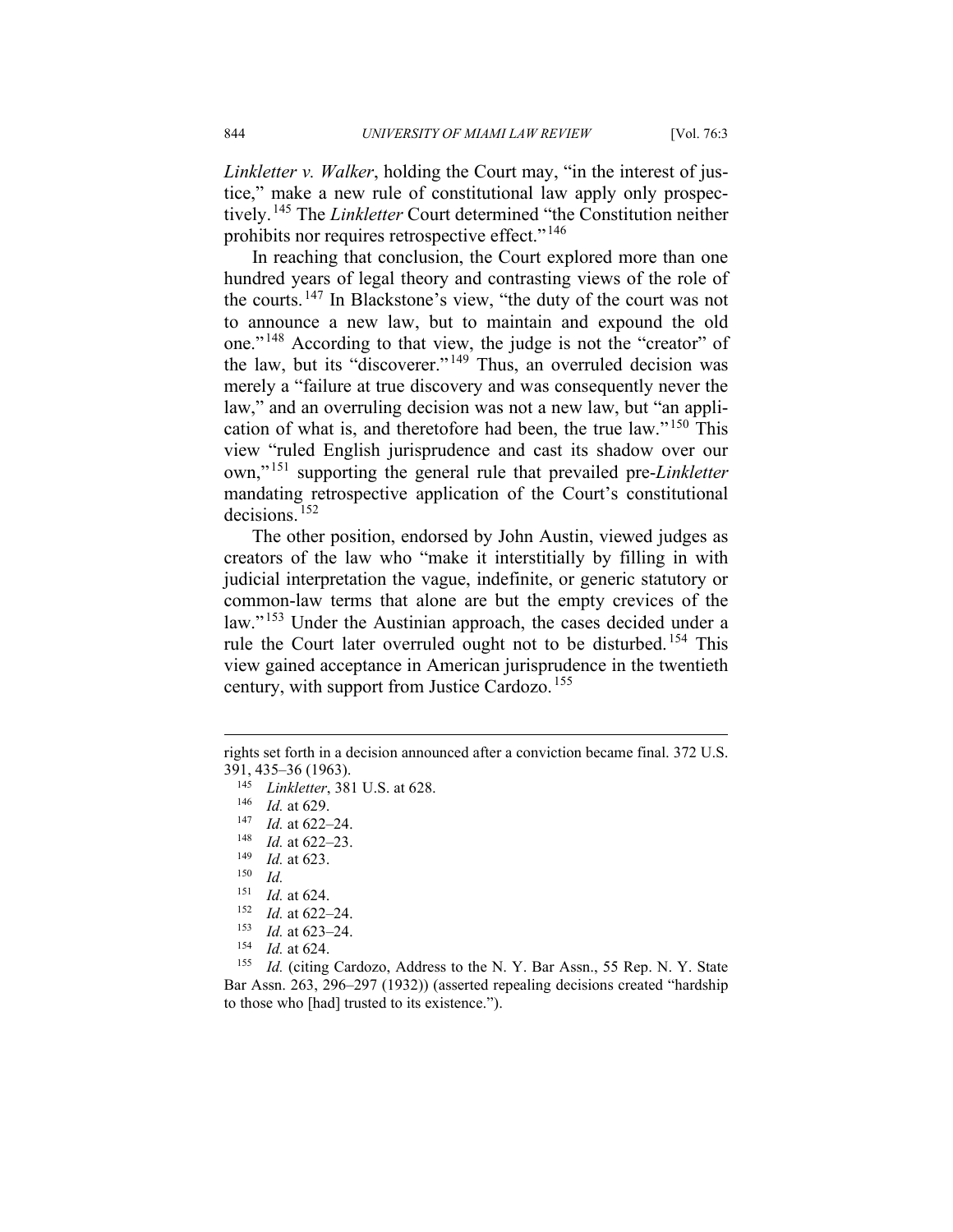The Court in *Linkletter* adopted the Austinian view, reiterating Cardozo's belief that the "federal constitution has no voice upon the subject" of retroactivity of new constitutional rules of criminal law. [156](#page-21-0) Under *Linkletter*, the Court moved to a case-by-case retroactivity analysis, directing courts to weigh the "merits and demerits of each case by looking to the prior history of the rule in question, its purpose and effect, and whether retrospective operation will further or retard its operation."<sup>[157](#page-21-1)</sup>

The *Linkletter* standard was later refined in *Stovall v. Denno*, which created a three-factor test for retroactivity.<sup>[158](#page-21-2)</sup> Under *Stovall*, retroactivity of a new rule depended on "(a) the purpose to be served by the new standards, (b) the extent of the reliance by law enforcement authorities on the old standards, and (c) the effect on the administration of justice of a retroactive application of the new standards."<sup>[159](#page-21-3)</sup> Justice Harlan, though, grew dissatisfied with the *Linkletter* standard, [160](#page-21-4) inspired by a Harvard Law Review article written by Paul J. Mishkin, a University of Pennsylvania Law Professor. [161](#page-21-5) Mishkin criticized the *Linkletter* holding, arguing the problem was not one of "prospectivity or retroactivity of the rule but rather of the availability of collateral attack—in this case federal habeas corpus—to go behind the otherwise final judgment of conviction." [162](#page-21-6) Justice Harlan shared Mishkin's view that the question of retroactivity should depend, not on the factors laid out in *Linkletter* and *Stovall*, but whether an appellant challenged his or her conviction on direct or collateral review.<sup>[163](#page-21-7)</sup> According to Har-

<span id="page-21-7"></span><sup>163</sup> Desist v. United States, 394 U.S. 244, 260 (1969) (Harlan, J., dissenting) ("While, as I have argued, a reviewing court has the obligation to rule upon every decisive issue properly raised by the parties on direct review, the federal courts have never had a similar obligation on habeas corpus."); Mackey v. United States, 401 U.S. 667, 689 (1971) (Harlan, J., concurring in part and dissenting in part) ("[I]t is sounder, in adjudicating habeas petitions, generally to apply the

<span id="page-21-2"></span><span id="page-21-1"></span><span id="page-21-0"></span><sup>&</sup>lt;sup>156</sup> *Id.* at 629 (quoting Great Northern R. Co. v. Sunburst Oil & Refining Co., 287 U.S. 358, 364 (1932)).<br>157 Ld

 $\frac{157}{158}$  *Id.* 

Stovall v. Denno, 388 U.S. 293, 297 (1967).

 $\frac{159}{160}$  *Id.* 

<sup>&</sup>lt;sup>160</sup> Teague v. Lane, 489 U.S. 288, 303 (1989).<br><sup>161</sup> Robert L. Jackson Jr. *Rethinking Retroacti* 

<span id="page-21-5"></span><span id="page-21-4"></span><span id="page-21-3"></span><sup>161</sup> Robert J. Jackson Jr., *Rethinking Retroactivity*, 118 HARV. L. REV. 1642, 1646–48 (2005).

<span id="page-21-6"></span><sup>162</sup> Paul J. Mishkin, Foreword: *The High Court, the Great Writ, and the Due Process of Time and Law*, 79 HARV. L. REV. 56, 77 (1965).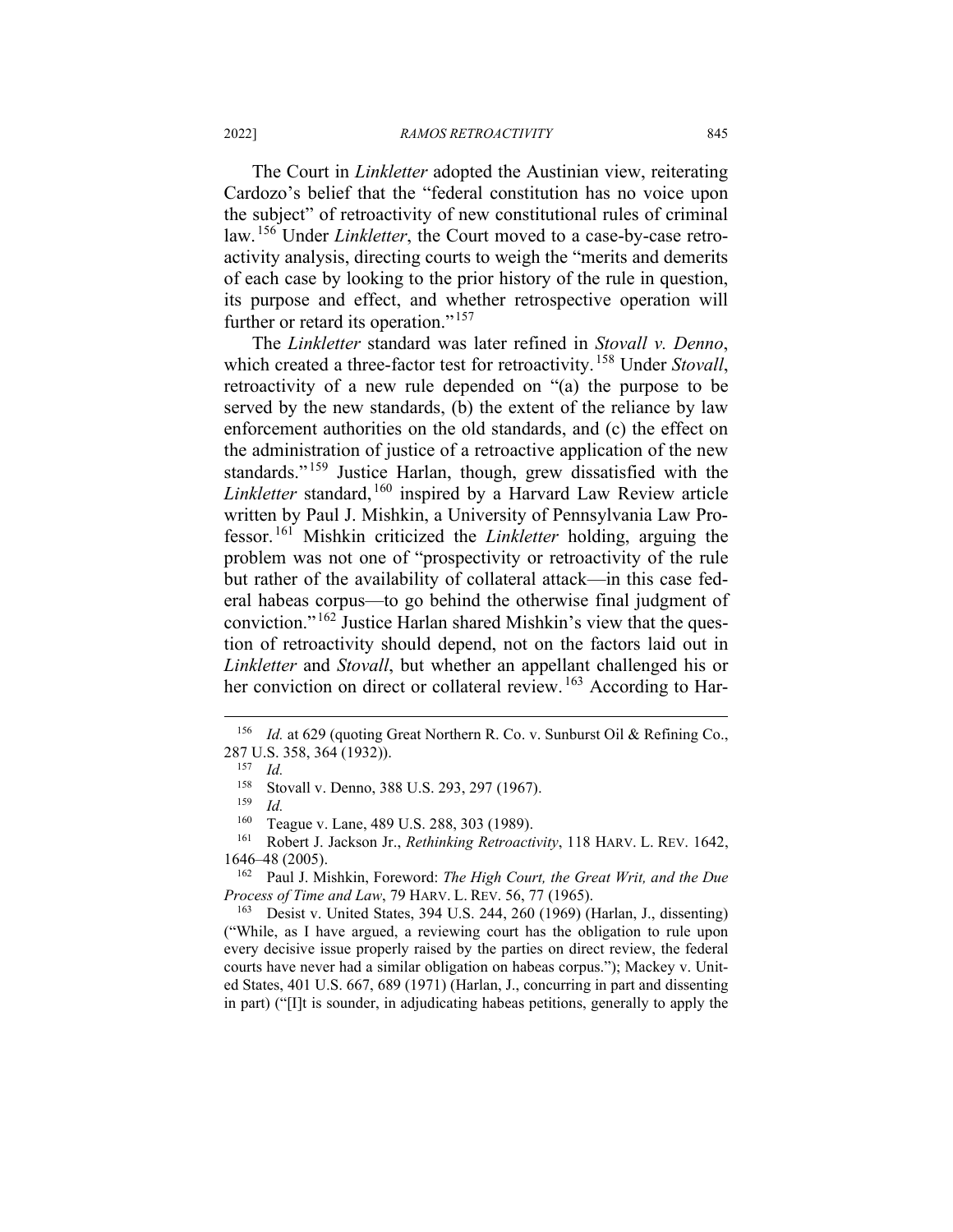lan, retroactive application of new rules of criminal law to cases on federal habeas appeal undermined states' interests in the finality of convictions and upset the role of habeas corpus as a collateral remedy:

> The interest in leaving concluded litigation in a state of repose, that is, reducing the controversy to a final judgment not subject to further judicial revision, may quite legitimately be found by those responsible for defining the scope of the writ to outweigh in some, many, or most instances the competing interest in readjudicating convictions according to all legal standards in effect when a habeas petition is filed. [164](#page-22-0)

Harlan penned opinions in two separate cases<sup>[165](#page-22-1)</sup> that inspired the Court to abandon the *Linkletter*/*Stovall* standard and embrace his—and Mishkin's—views of retroactive application of new con-stitutional rules of criminal law. <sup>[166](#page-22-2)</sup>

### B. Teague v. Lane

Two years before *Teague*, the Court embraced Harlan's view on retroactivity in *Griffith v. Kentucky*; the *Griffith* Court held that cases pending on direct review at the time a new rule was an-nounced would receive retroactive application of the new rule.<sup>[167](#page-22-3)</sup> In doing so, the Court reasoned that "failure to apply a newly declared constitutional rule to criminal cases pending on direct review violates basic norms of constitutional adjudication." [168](#page-22-4)

law prevailing at the time a conviction became final than it is to seek to dispose of all these cases on the basis of intervening changes in constitutional interpretation.").

<span id="page-22-1"></span><span id="page-22-0"></span><sup>&</sup>lt;sup>164</sup> *Mackey*, 401 U.S. at 682–83 (Harlan, J., concurring in part and dissenting in part).

<sup>165</sup> *Id.*; *Desist*, 394 U.S. at 260 (Harlan, J., dissenting).

<sup>166</sup> *See* Teague v. Lane, 489 U.S. 288, 308–10 (1989).

<sup>&</sup>lt;sup>167</sup> Griffith v. Kentucky, 479 U.S. 314, 322 (1987).<br><sup>168</sup> Id at 322–23 (quoting *Mackey*, 401 U.S. at 67

<span id="page-22-4"></span><span id="page-22-3"></span><span id="page-22-2"></span>*Id.* at 322–23 (quoting *Mackey*, 401 U.S. at 679 (1971) (Harlan, J., concurring in part and dissenting in part)) ("If we do not resolve all cases before us on direct review in light of our best understanding of governing constitutional principles, it is difficult to see why we should so adjudicate any case at all  $\dots$ .").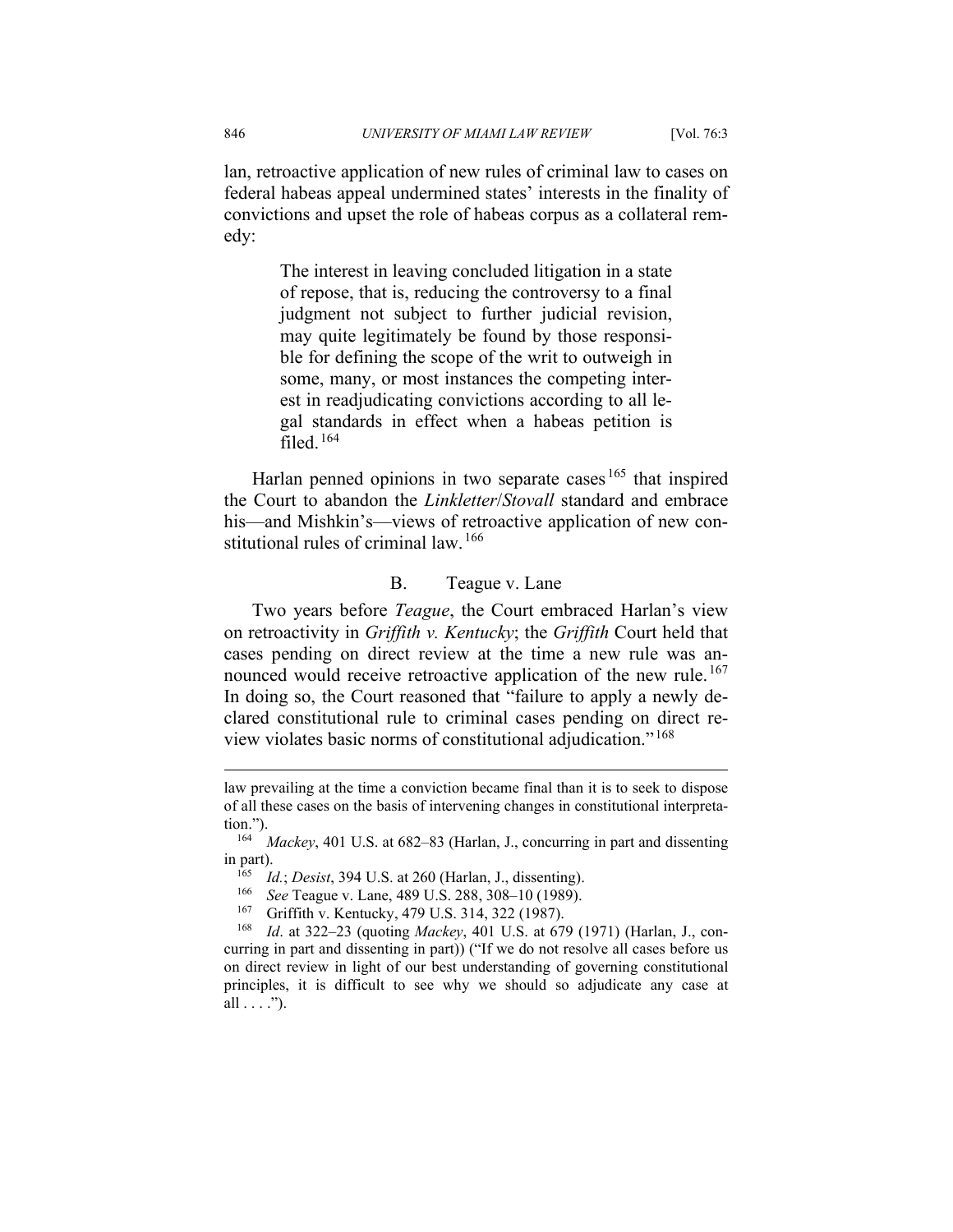The Court was then left to address whether new rules of criminal law would apply to convictions that had become final in habeas corpus proceedings. [169](#page-23-0) It did so in *Teague v. Lane*, where the Court yet again adopted Justice Harlan's view on retroactivity.[170](#page-23-1) Prioritizing the finality of criminal judgments, Justice Harlan asserted new rules should *not* be applied retroactively for cases on collateral review. [171](#page-23-2) Still, Justice Harlan—and thus the *Teague* Court— outlined two exceptions for the general rule of non-retroactivity.<sup>[172](#page-23-3)</sup> The first exception was for substantive rules of criminal law: rules that placed "'certain kinds of primary, private individual conduct beyond the power of the criminal law-making authority to pro-scribe.'"<sup>[173](#page-23-4)</sup> The second exception was for watershed rules of criminal procedure—rules that "implicate the fundamental fairness of the trial" and "without which the likelihood of an accurate conviction is seriously diminished." [174](#page-23-5) The *Teague* Court felt compelled to modify the "*Linkletter/Stovall* regime"<sup>[175](#page-23-6)</sup> because the standard had "not led to consistent results"<sup>[176](#page-23-7)</sup> and led "to the disparate treatment of similarly situated defendants" on direct and collateral review. [177](#page-23-8)

Because *Teague* only applies to new rules of criminal law, any *Teague* analysis first requires assessing whether a rule is truly new: [178](#page-23-9)

> [A] case announces a new rule when it breaks new ground or imposes a new obligation on the States or the Federal Government . . . . To put it differently, a case announces a new rule if the result was not *dictated* by precedent existing at the time the defendant's conviction became final. [179](#page-23-10)

- *Id.* at 311 (quoting *Mackey*, 401 U.S. at 692).
- <span id="page-23-5"></span> $\frac{174}{175}$  *Id.* at 312–13.
- <span id="page-23-6"></span><sup>175</sup> Deutsch, *supra* note 17, at 61.<br><sup>176</sup> Teggye 480 U.S. at 302
- <span id="page-23-7"></span><sup>176</sup> *Teague*, 489 U.S. at 302.
- <span id="page-23-8"></span> $\frac{177}{178}$  *Id.* at 303, 305.
- <span id="page-23-10"></span><span id="page-23-9"></span> $\frac{178}{179}$  *Id.* at 301.
- *Id.*

<span id="page-23-0"></span><sup>&</sup>lt;sup>169</sup> *Teague*, 489 U.S. at 305–06.

<span id="page-23-1"></span> $\frac{170}{171}$  *Id.* at 310.

<span id="page-23-2"></span> $\frac{171}{172}$  *Id.* 

<span id="page-23-4"></span><span id="page-23-3"></span> $\frac{172}{173}$  *Id.* at 307.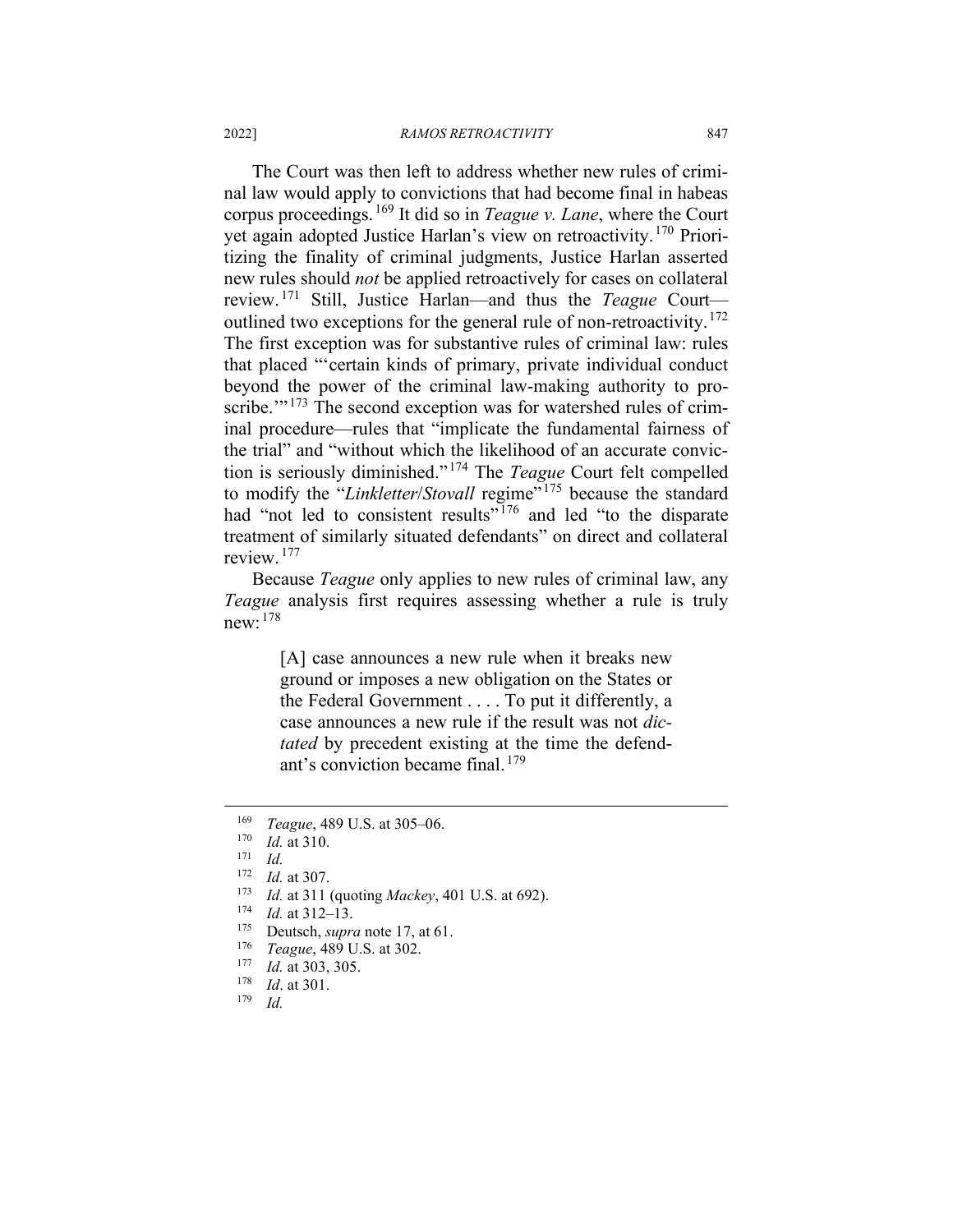If a rule is deemed old, it will not be governed by *Teague* and will be applied retroactively.<sup>[180](#page-24-0)</sup> If a rule is new, and if the case at issue is on collateral appeal, the new rule will not be applied retroactively unless it falls under either *Teague* exception. [181](#page-24-1)

Under the first exception, "[a] rule is substantive rather than procedural if it alters the range of conduct or the class of persons that the law punishes . . . In contrast, rules that regulate only the *manner of determining* the defendant's culpability are procedural." [182](#page-24-2) "[U]ntil the recent rulings in *Montgomery* and *Welch*," the examples of new substantive rules have been "few and far between." [183](#page-24-3) In *Montgomery*, the Court addressed the retroactivity of the rule announced in *Miller v. Alabama*. [184](#page-24-4) In *Miller*, the Court established that mandatory life without parole for juveniles violated the Eighth Amendment's bar on cruel and unusual punishment.[185](#page-24-5) The *Montgomery* Court held *Miller* announced a substantive rule, reasoning that "[p]rotection against disproportionate punishment is the central substantive guarantee of the Eighth Amend-ment[;]"<sup>[186](#page-24-6)</sup> therefore, *Miller* applied retroactively to cases on col-lateral review.<sup>[187](#page-24-7)</sup>

The second exception—the exception for watershed rules of criminal procedure—required that the rule affect both the "fundamental fairness" and "accuracy" of the trial. [188](#page-24-8) The exception was "a demanding one, so much so that this Court has yet to announce a new rule of criminal procedure capable of meeting it."<sup>[189](#page-24-9)</sup> Since *Teague*'s ruling, the Court repeatedly rejected efforts to character-ize new rules as watershed.<sup>[190](#page-24-10)</sup> When asked what constituted a wa-

- <sup>188</sup> Teague v. Lane, 489 U.S. 288, 312–13 (1989).<br><sup>189</sup> Pamos v. Louisiana, 140 S. Ct. 1390, 1407 (20
- <sup>189</sup> Ramos v. Louisiana, 140 S. Ct. 1390, 1407 (2020).<br><sup>190</sup> *See e g*. Whorton v. Bockting, 549 U.S. 406 (2007)

See, e.g., Whorton v. Bockting, 549 U.S. 406 (2007) (rejecting retroactiv-

<span id="page-24-10"></span><span id="page-24-9"></span><span id="page-24-8"></span>ity for Crawford v. Washington, 541 U.S. 35 (2004)); Schriro v. Summerlin, 542 U.S. 348 (2004) (rejecting retroactivity for Ring v. Arizona, 546 U.S. 584

 $\frac{180}{181}$  *Id.* at 305.

 $\frac{181}{182}$  *Id.* at 310.

Schriro v. Summerlin, 542 U.S. 348, 353 (2004).

<span id="page-24-3"></span><span id="page-24-2"></span><span id="page-24-1"></span><span id="page-24-0"></span><sup>183</sup> Deutsch, *supra* note 17, at 62 (discussing Montgomery v. Louisiana, 577 U.S. 190 (2016) and Welch v. United States, 578 U.S. 120 (2016)).

<span id="page-24-7"></span><span id="page-24-6"></span><span id="page-24-5"></span><span id="page-24-4"></span><sup>184</sup> Montgomery v. Louisiana, 577 U.S. 190, 212–13 (mandating retroactive application of Miller v. Alabama, 567 U.S. 460 (2012)).<br><sup>185</sup> Miller v. Alabama, 567 U.S. 460, 465 (2012).

<sup>&</sup>lt;sup>185</sup> Miller v. Alabama, 567 U.S. 460, 465 (2012).

*Montgomery*, 577 U.S. at 206.

 $\frac{187}{188}$  *Id.* at 212–13.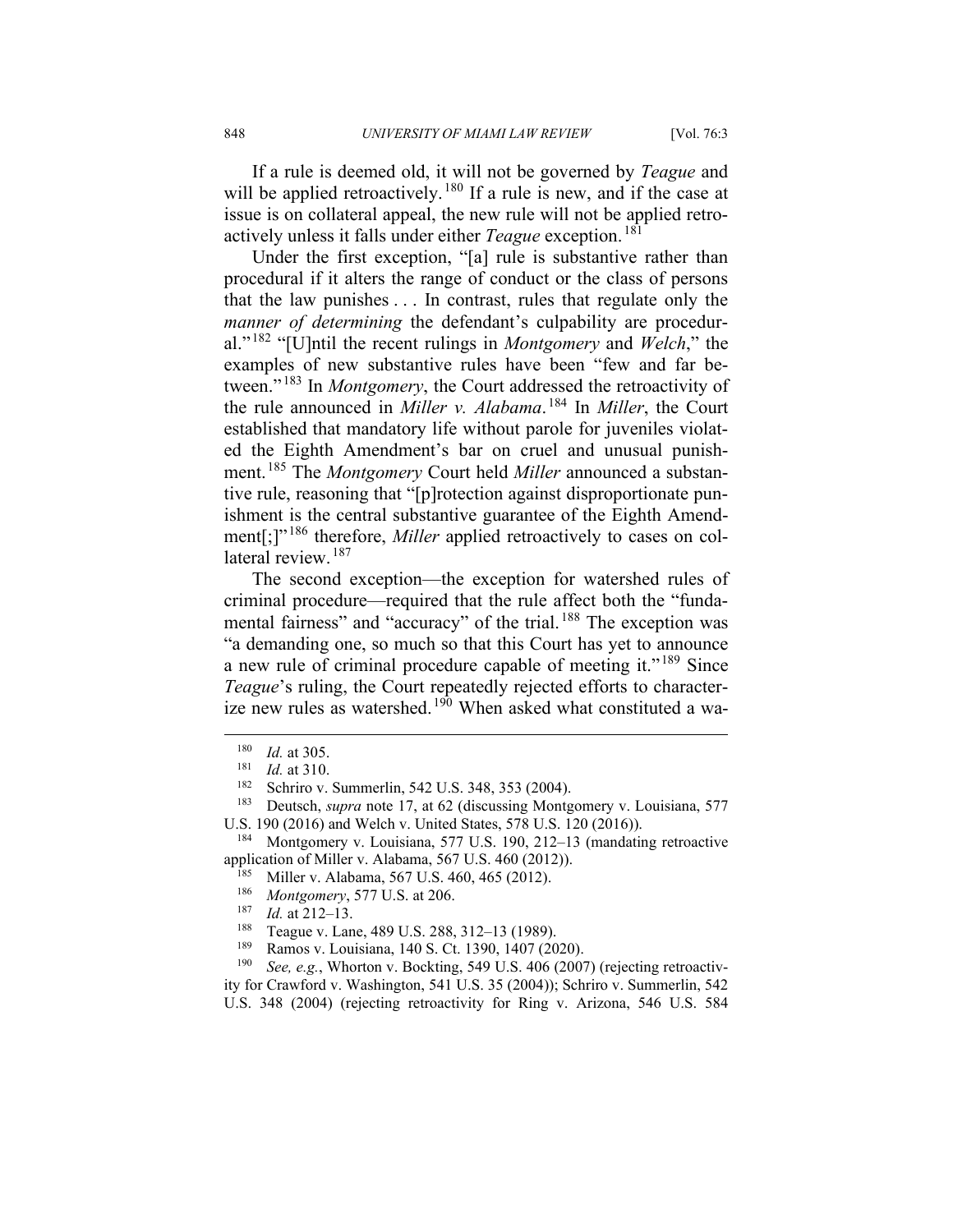tershed rule of criminal procedure, the Court "referred to the rule of *Gideon v. Wainwright* . . . and only to this rule." [191](#page-25-0) In pointing to *Gideon*, the Court noted that the case's holding, establishing a defendant's constitutional right to be represented by counsel,  $^{192}$  $^{192}$  $^{192}$ "alter[ed] our understanding of the *bedrock procedural elements* essential to the fairness of a proceeding." [193](#page-25-2) Still, the Court in 1990 acknowledged that there *could* be other rules that fall within this exception. [194](#page-25-3) But, with the *Edwards* opinion, the Court sounded the death knell for the watershed exception once and for all.<sup>[195](#page-25-4)</sup>

#### C. *Criticisms of* Teague

In replacing *Linkletter/Stovall* to establish a general bar on retroactivity for cases on collateral review, the *Teague* Court reasoned that "[t]he fact that life and liberty are at stake in criminal prosecutions 'shows only that "conventional notions of finality" should not have *as much* place in criminal as in civil litigation, not that they should have *none*.'" [196](#page-25-5) The Court, by making finality the "overriding concern,"<sup>[197](#page-25-6)</sup> placed too much weight in the interest in the finality of convictions and too little weight in the constitutional rights of defendants. This move was intentional, with Justice O'Connor parroting Justice Harlan's view that the writ of habeas corpus does not require "that an individual accused of crime is af-

<sup>(2002));</sup> Beard v. Banks, 542 U.S. 406, 420 (2004) (rejecting retroactivity for Mills v. Maryland, 486 U.S. 367 (1988)); O'Dell v. Netherland, 521 U.S. 151 (1997) (rejecting retroactivity for Simmons v. South Carolina, 512 U.S. 154 (1994)); Lambrix v. Singletary, 520 U.S. 518 (1997) (rejecting retroactivity for Espinosa v. Florida, 505 U.S. 1079 (1992)); Sawyer v. Smith, 497 U.S. 227, 245 (1990) (rejecting retroactivity for Caldwell v. Mississippi, 472 U.S. 320 (1985)).

<span id="page-25-1"></span><span id="page-25-0"></span><sup>191</sup> *Banks*, 542 U.S. at 417 (citing Gideon v. Wainwright, 372 U.S. 335  $(1963)$ ).

<sup>&</sup>lt;sup>192</sup> Gideon v. Wainwright, 372 U.S. 335, 343–45 (1963).<br><sup>193</sup> Banka 543 U.S. at 418 (quating Saunon 407 U.S. at 2

<sup>193</sup> *Banks*, 542 U.S. at 418 (quoting *Sawyer*, 497 U.S. at 242).

<span id="page-25-3"></span><span id="page-25-2"></span>See Saffle v. Parks, 494 U.S. 484, 495 (1990) ("Whatever one may think of the importance of respondent's proposed rule, it has none of the primacy and centrality of the rule adopted in *Gideon* or *other rules* which may be thought to be within the exception.") (emphasis added).<br> $^{195}$  Edwards v Vannov 141 S Ct 1547

Edwards v. Vannoy, 141 S. Ct. 1547, 1560 (2021).

<span id="page-25-6"></span><span id="page-25-5"></span><span id="page-25-4"></span><sup>196</sup> Teague v. Lane, 489 U.S. at 288, 309 (1989) (quoting Henry J. Friendly, *Is Innocence Irrelevant? Collateral Attacks on Criminal Judgments*, 38 U. CHI. L. REV. 142, 150 (1970)).

<sup>197</sup> Deutsch, *supra* note 17, at 62.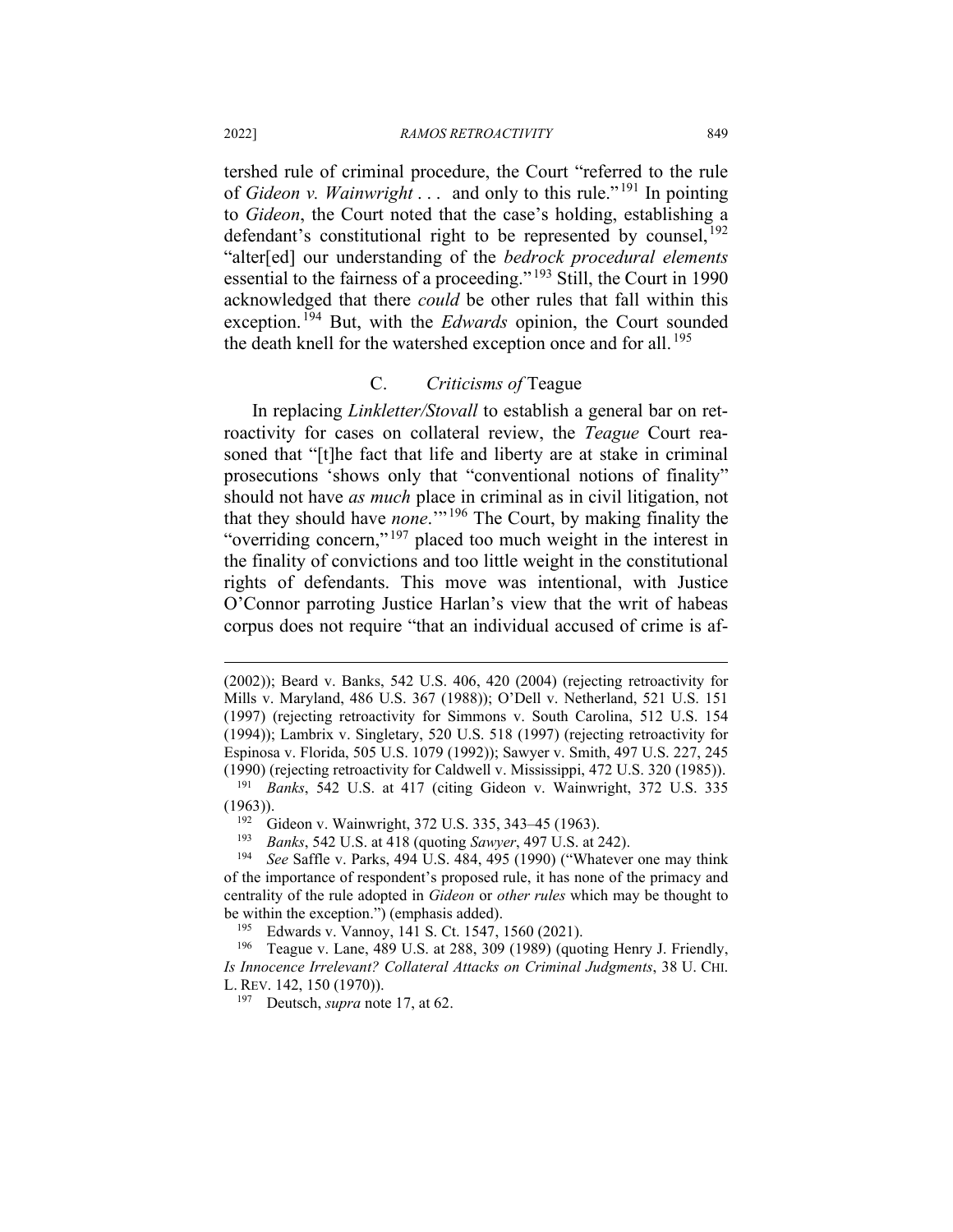forded a trial free of constitutional error." [198](#page-26-0) In the wake of the *Teague* opinion, litigants still tried, and failed, to get collateral relief in federal courts:

> [T]he norm under *Teague* is that state prisoners serving already final sentences will, more often than not, find no recourse from federal habeas courts when constitutional rules change in their favor. Their federal rights will not be vindicated although governing constitutional decisions show they have been imprisoned based on unconstitutional procedures. [199](#page-26-1)

The *Edwards* opinion, in rewriting *Teague* to eliminate the exception for watershed rules of criminal procedure, only further restricted the retroactivity framework to deny habeas corpus relief even where the changed rule affects both the fundamental fairness and accuracy of the trial. [200](#page-26-2) While the *Teague* Court at least acknowledged that finality should not have "*as much*" place in criminal litigation where life and liberty are at stake, [201](#page-26-3) the *Edwards* Court placed finality above all else<sup>[202](#page-26-4)</sup>—even correcting Jim Crow era practices rooted in egregiously wrong precedent.

*Teague* has proved just as arbitrary as *Linkletter* in its application. While the *Teague* Court charged the policy considerations in *Linkletter* and *Stovall* with producing inconsistent results, <sup>[203](#page-26-5)</sup> under *Teague*, factors like "the vagaries of timing, differences in lawyering skills, and duration of state procedures" now affect retroactivi-ty.<sup>[204](#page-26-6)</sup> For example, "the longer your appeal takes, the more likely you are to benefit from a favorable change in law" because the case will remain in the direct appeal phase longer, and thus have a

<span id="page-26-0"></span><sup>198</sup> *Teague*, 489 U.S. at 308 (quoting Kuhlmann v. Wilson, 477 U.S. 436, 447 (1986)).

<sup>&</sup>lt;sup>199</sup> Deutsch, *supra* note 17, at 63–64.<br><sup>200</sup> See Edwards 141 S Ct at 1560

<sup>200</sup> *See Edwards*, 141 S. Ct. at 1560.

<span id="page-26-6"></span><span id="page-26-5"></span><span id="page-26-4"></span><span id="page-26-3"></span><span id="page-26-2"></span><span id="page-26-1"></span><sup>201</sup> *Teague*, 489 U.S. at 309 (quoting Henry J. Friendly, *Is Innocence Irrelevant? Collateral Attacks on Criminal Judgments*, 38 U. CHI. L. REV. 142, 150  $(1970)$ ).

<sup>202</sup> *See Edwards*, 141 S. Ct. at 1554.

<sup>203</sup> *Teague*, 489 U.S. at 302.

Deutsch, *supra* note 17, at 61.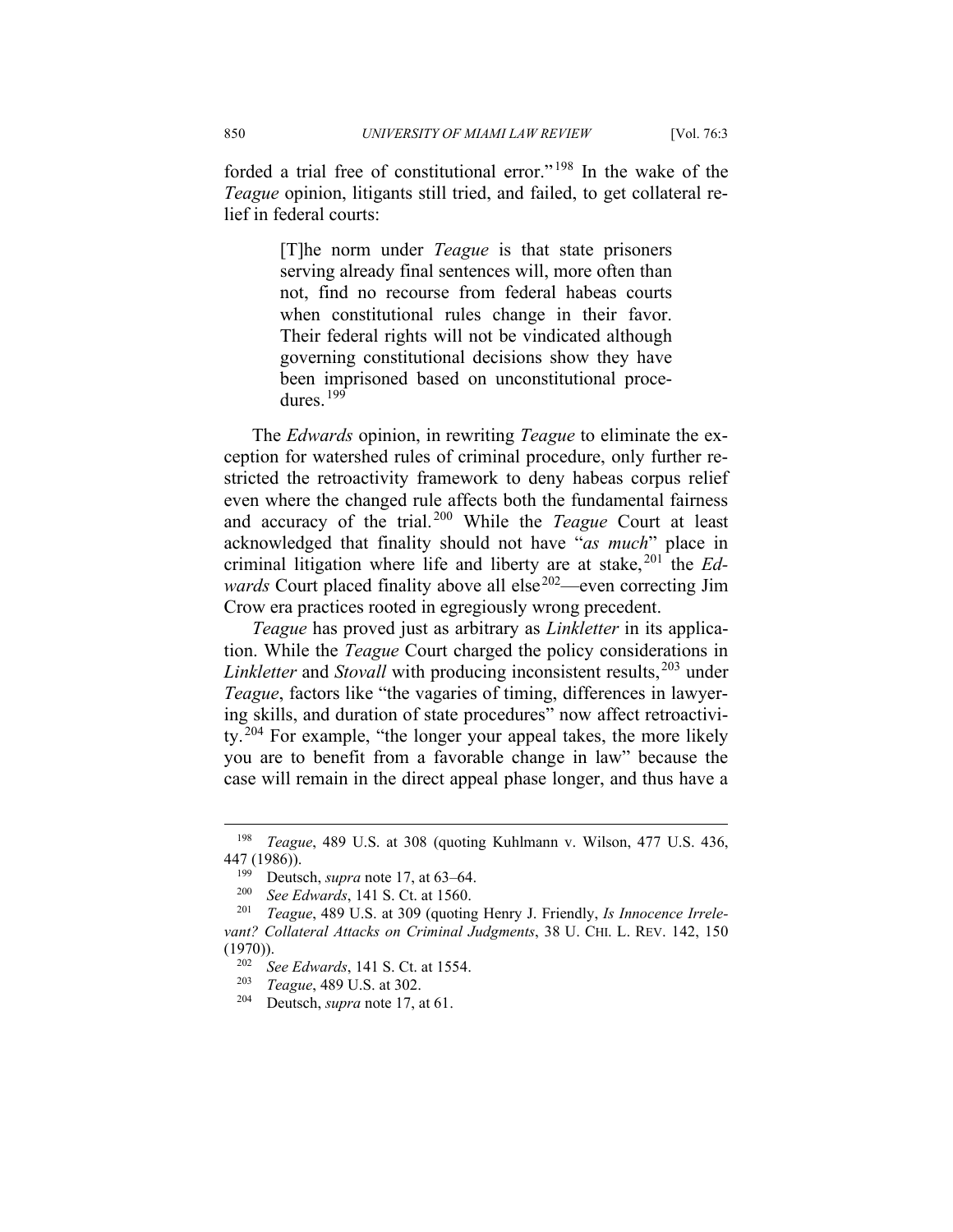better chance of receiving retroactive application of a new rule.<sup>[205](#page-27-0)</sup> Also, note that Mr. Ramos was convicted by a non-unanimous jury in  $2016$ ,  $206$  while Mr. Edwards was convicted by the unconstitutional practice in  $2007$ .<sup>[207](#page-27-2)</sup> The date of their convictions determining the procedural posture of their cases at the time the Court deemed non-unanimous jury verdicts unconstitutional—is the sole reason the former benefitted from the *Ramos* opinion, while the latter remains a victim of the Jim Crow era practice.<sup>[208](#page-27-3)</sup>

Scholars have also criticized *Teague*'s explanation of what constitutes a new rule of criminal law, arguing the case itself contains "two contradictory" explanations. [209](#page-27-4) "Under *Teague*, a new rule is one which either 'breaks new ground' or is 'not *dictated* by precedent' . . . [t]he former definition appears relatively nar-row . . . while the latter is obviously quite broad."<sup>[210](#page-27-5)</sup> The new versus old rule distinction has also, in its application, provided yet another test that favors non-retroactivity:

> [T]he new rule doctrine is interpreted in such an extraordinarily broad manner that it is removed from the traditional concerns and concepts that gave rise to retroactivity limits in general and in the context of habeas corpus proceedings in particular. At this point in time, it is not a stretch to say that a majority of the Court believes that almost all Supreme Court decisions interpreting or applying a principle of

 $\frac{205}{206}$  *Id.* 

<span id="page-27-1"></span><span id="page-27-0"></span><sup>206</sup> State v. Ramos, 231 So. 3d 44, 46 (La. Ct. App. 2017), *rev'd sub nom.* Ramos v. Louisiana, 140 S. Ct. 1390 (2020).

<sup>&</sup>lt;sup>207</sup> Edwards v. Cain, No. 15-305-JWD-RLB, at  $*2$  (M.D. La. Apr. 24, 2018).<br><sup>208</sup> Compare Ramos, 140 S. Ct. at 1408 (reversing Mr. Ramos' conviction on

<span id="page-27-3"></span><span id="page-27-2"></span>*Compare Ramos*, 140 S. Ct. at 1408 (reversing Mr. Ramos' conviction on direct appeal), *with Edwards*, 141 S. Ct. at 1562 (affirming Mr. Edwards' conviction on federal habeas corpus review).

<span id="page-27-5"></span><span id="page-27-4"></span><sup>209</sup> Christopher N. Lasch, *The Future of* Teague *Retroactivity, or "Redressability," after* Danforth v. Minnesota*: Why Lower Courts Should Give Retroactive Effect to New Constitutional Rules of Criminal Procedure in Postconviction Proceedings*, 46 AM. CRIM. L. REV. 1, 27 (2009).

<sup>&</sup>lt;sup>210</sup> *Id.* (quoting Teague v. Lane, 489 U.S. 288, 301 (1989)).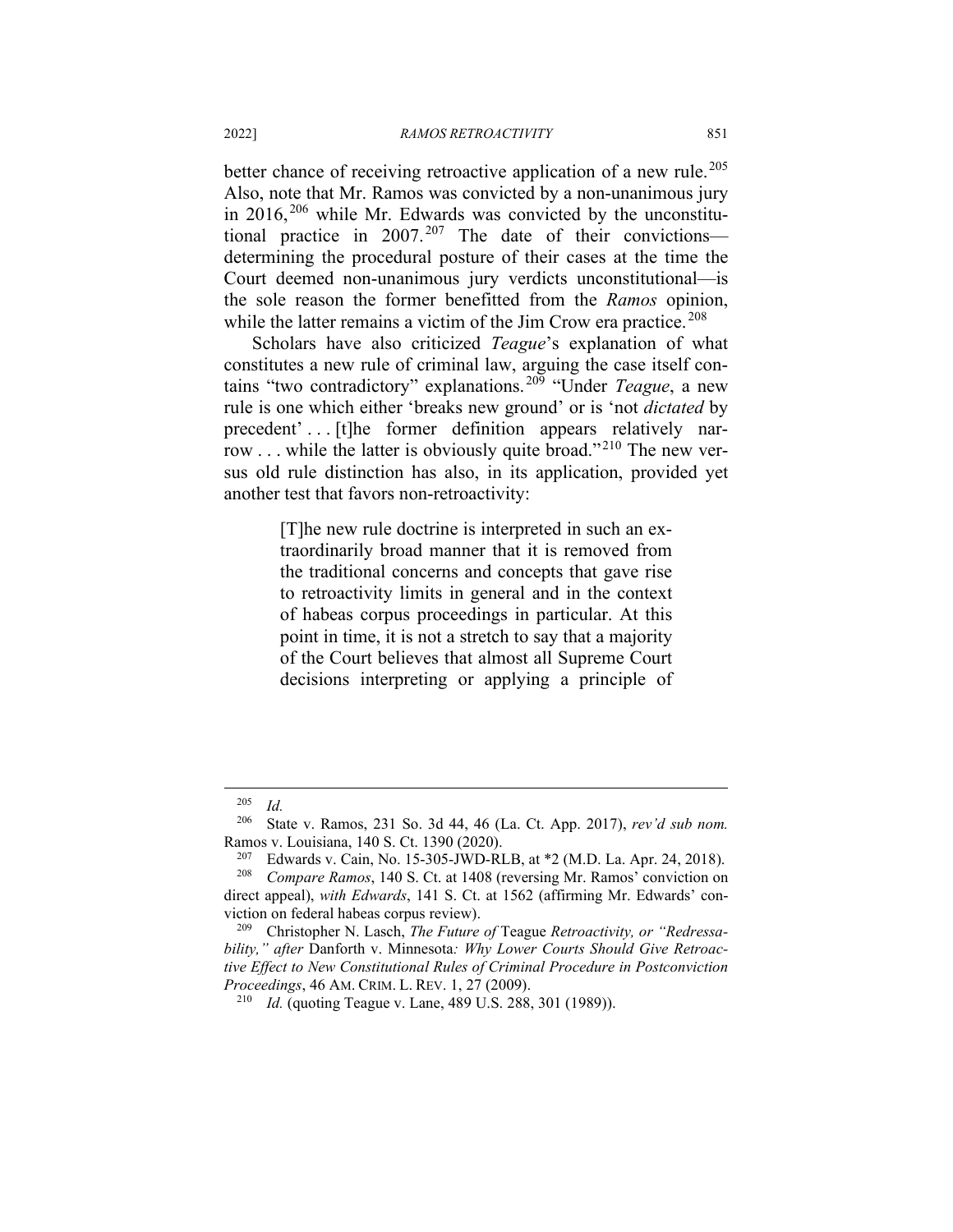constitutional criminal procedure may be deemed a new rule. [211](#page-28-0)

The *Edwards* opinion affirms that suspicion; the Court held that *Ramos* announced a new rule,<sup>[212](#page-28-1)</sup> rejecting Mr. Edwards' rea-sonable claim that the decision merely re-articulated an old rule.<sup>[213](#page-28-2)</sup> Mr. Edwards asserted that the rule announced in *Ramos* was "dic-tated by precedent"<sup>[214](#page-28-3)</sup> because the Court had repeatedly affirmed both that the Sixth Amendment required unanimity and that the Fourteenth Amendment fully incorporates the Bill of Rights against the States. [215](#page-28-4) Thus, "[t]he States' interests in comity and finality are not impaired by retroactively applying well-established constitutional principles like jury unanimity, in part because rea-sonable jurists should have anticipated them."<sup>[216](#page-28-5)</sup> The *Edwards* Court, though, rejected that argument, interpreting what constitutes a new rule as broadly as possible.[217](#page-28-6) The Court held *Ramos* articulated a new rule because a rule is only considered an old rule if it was "already 'apparent to all reasonable jurists."<sup>[218](#page-28-7)</sup>

### IV. *EDWARDS V. VANNOY* AND THE DESTRUCTION OF THE WATERSHED EXCEPTION

Having decided *Ramos* established a new rule, the *Edwards* Court was left to decide whether it announced a watershed rule of criminal procedure. [219](#page-28-8) With a six-to-three vote, the Court said no. [220](#page-28-9) And given that no rule has been deemed to be a watershed

<span id="page-28-0"></span><sup>211</sup> Entzeroth, *supra* note 140, at 212 (noting as possible exceptions the cases of Williams v. Taylor, 529 U.S. 362 (2000) and Wiggins v. Smith, 529 U.S. 510 (2003)).

<sup>&</sup>lt;sup>212</sup> Edwards v. Vannoy, 141 S. Ct. 1547, 1556 (2021).<br><sup>213</sup> Brief for Petitioner at 12 Edwards v. Vannoy, 1

<span id="page-28-3"></span><span id="page-28-2"></span><span id="page-28-1"></span>Brief for Petitioner at 12, Edwards v. Vannoy, 141 S. Ct. 1547 (2021) (No. 19-5807).

<sup>&</sup>lt;sup>214</sup> *See Teague*, 489 U.S. at 301.<br><sup>215</sup> **Bamos v. Louisiana** 140 S.C.

<sup>215</sup> Ramos v. Louisiana, 140 S. Ct. 1390, 1397 (2020).

<span id="page-28-7"></span><span id="page-28-6"></span><span id="page-28-5"></span><span id="page-28-4"></span><sup>216</sup> Brief for Petitioner at 12, Edwards v. Vannoy, 141 S. Ct. 1547 (2021) (No. 19-5807).

<sup>217</sup> *Edwards*, 141 S. Ct. at 1555–56.

<sup>218</sup> *Id.* (quoting Lambrix v. Singletary, 520 U.S. 518, 528 (1997)).

<span id="page-28-9"></span><span id="page-28-8"></span> $\frac{219}{220}$  *Id.* at 1556.

*Id.* at 1552.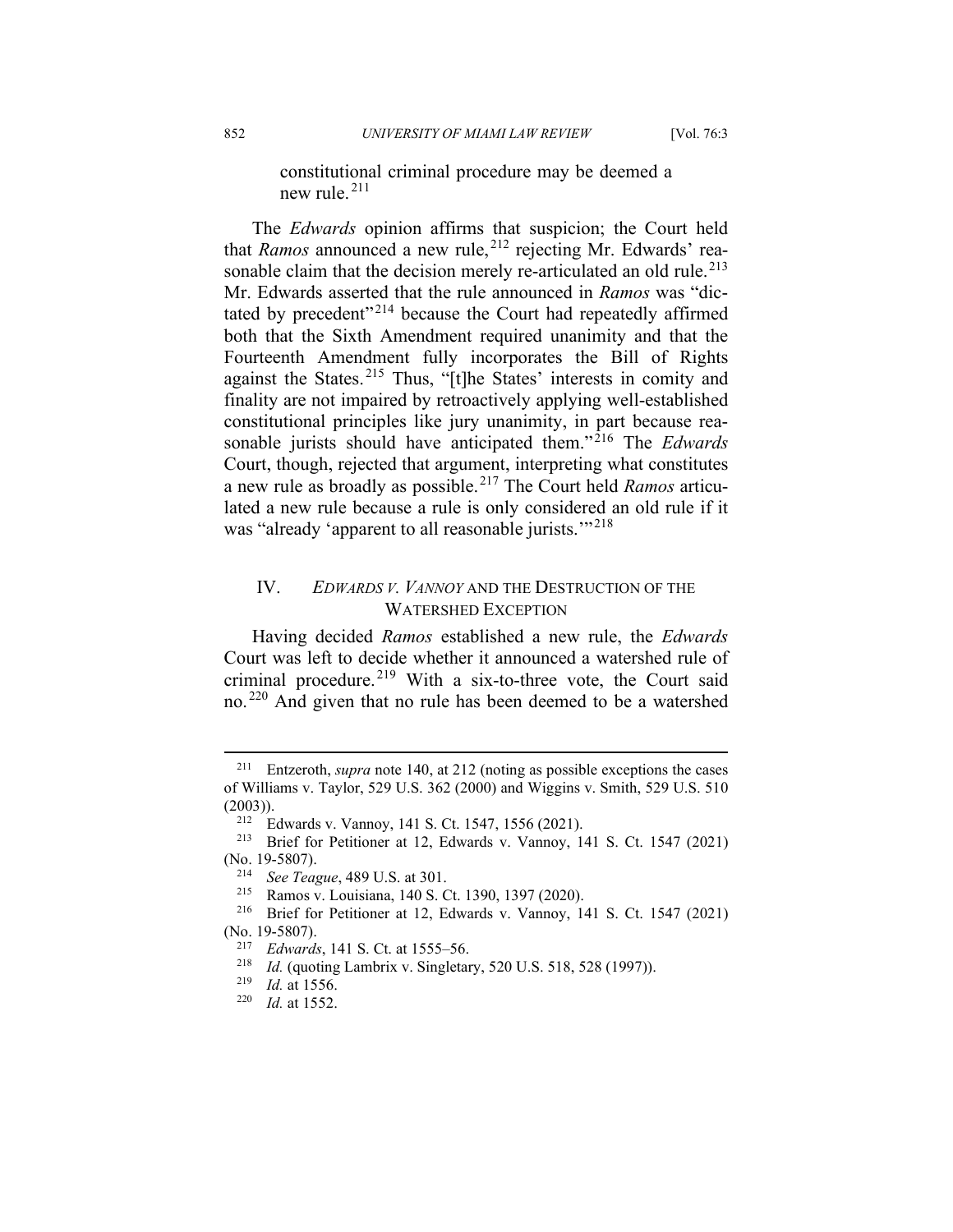rule in the three decades since *Teague*, the Court decided to aban-don of the exception altogether.<sup>[221](#page-29-0)</sup>

Justice Kagan penned a scathing dissent, joined by Justices Breyer and Sotomayor. First, the dissent argued emphatically that *Ramos* announced a watershed rule. [222](#page-29-1) It pointed to the *Ramos* majority's own use of words like "vital," "essential," "indispensable," and "fundamental" to describe the constitutional right to jury una-nimity.<sup>[223](#page-29-2)</sup> The dissenters noted the historical importance of unanimous jury verdicts dating back before the founding of the United States that continued for centuries.<sup>[224](#page-29-3)</sup> "If you were scanning a thesaurus for a single word to describe the decision, you would stop when you came to 'watershed,'" the dissent wrote.<sup>[225](#page-29-4)</sup> Indeed, the *Edwards* dissent suggested that because *Ramos* so plainly announced a watershed rule, the *Edwards* majority needed to eliminate the exception altogether to justify its holding:  $226$  "Thus does a settled principle of retroactivity law die, in an effort to support an insupportable ruling." $^{227}$  $^{227}$  $^{227}$ 

The majority's justification for eliminating the exception for watershed rules centered on two key points: (1) a state's interest in the finality of convictions<sup>[228](#page-29-7)</sup> and  $(2)$  the Court's perpetual refusal to apply new rules of criminal procedure retroactively.<sup>[229](#page-29-8)</sup>

### A. *A State's Interest in the Finality of Convictions is Overvalued*

On the first point, the Court claimed—without support—that conducting new trials for the defendants convicted by Jim Crow juries would require "significant state resources."<sup>[230](#page-29-9)</sup> Not so. The Promise of Justice Initiative's research illustrates that, of the 1,601 people convicted by non-unanimous jury verdicts, only 1,302 will

<span id="page-29-1"></span><span id="page-29-0"></span> $\frac{221}{222}$  *Id.* at 1559–60.

<sup>&</sup>lt;sup>222</sup> *Id.* at 1574 (Kagan, J., dissenting).<br><sup>223</sup> *Id.* at 1573

<span id="page-29-3"></span><span id="page-29-2"></span> $\frac{223}{224}$  *Id.* at 1573.

*Id.* at 1576.

 $\frac{225}{226}$  *Id.* at 1574.

<span id="page-29-5"></span><span id="page-29-4"></span> $\frac{226}{227}$  *Id.* at 1574.

 $\frac{227}{228}$  *Id.* 

<span id="page-29-8"></span><span id="page-29-7"></span><span id="page-29-6"></span><sup>&</sup>lt;sup>228</sup> *Id.* at 1554–55 (majority opinion).<br><sup>229</sup> *Id.* at 1557–58; see sunna note 100

<span id="page-29-9"></span><sup>229</sup> *Id.* at 1557–58; *see supra* note 190.

*Id.* at 1554.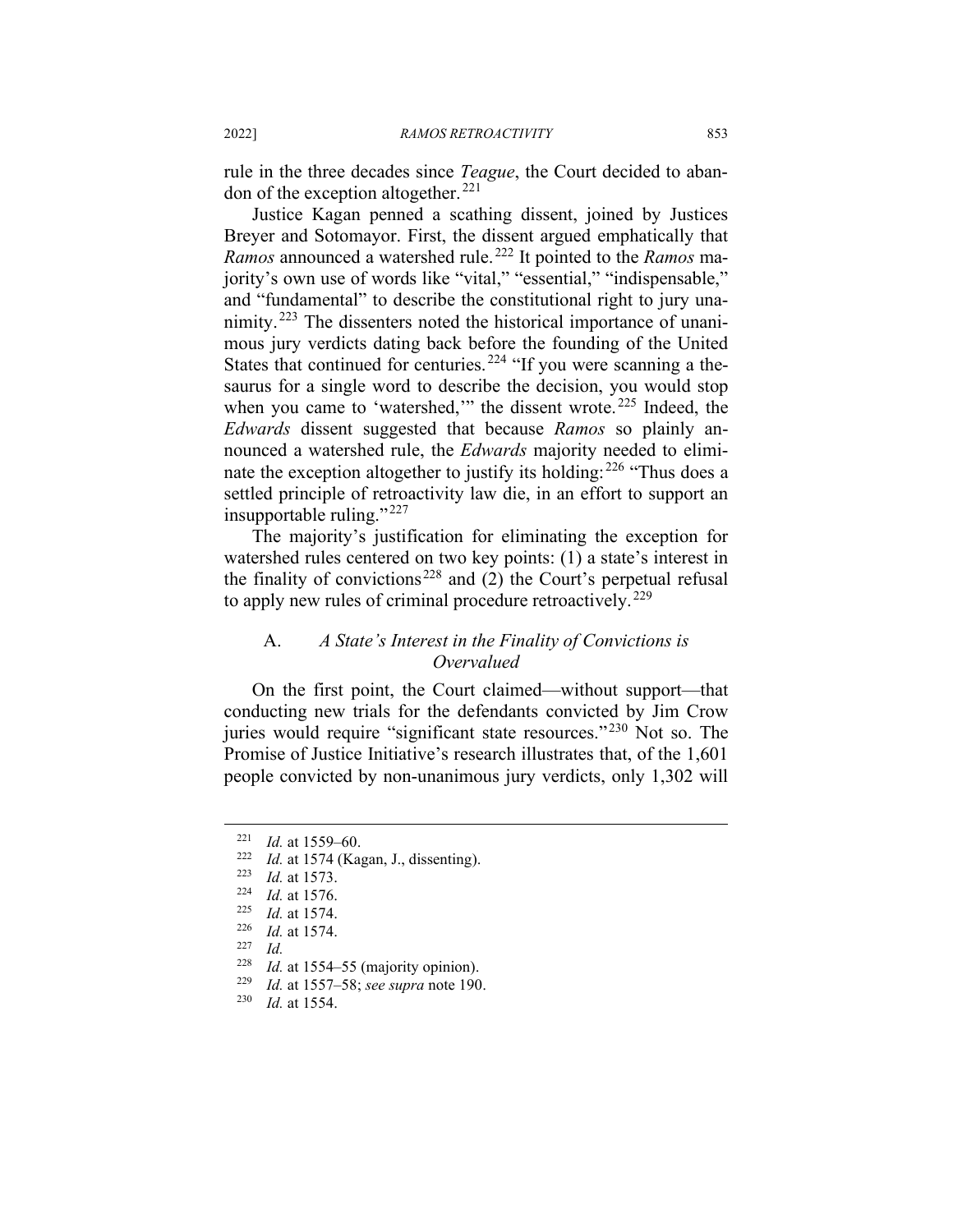likely require new proceedings.<sup>[231](#page-30-0)</sup> Given that there were 143,401 new criminal cases filed in Louisiana courts in 2019, [232](#page-30-1) and 574 assistant district attorneys in Louisiana, PJI estimates retrying cases with non-unanimous jury verdicts would add, on average, 2.5 new cases per assistant district attorney.<sup>[233](#page-30-2)</sup> That is a burden the State would be able to handle.<sup>[234](#page-30-3)</sup> Finally, on the issue of resources, the Court ignores the tremendous financial and ethical cost of continuing to incarcerate 1,601 people even though their convictions were unconstitutional.<sup>[235](#page-30-4)</sup>

In addition to the concerns over state resources, the *Edwards* Court used the well-being of crime victims and public safety to justify a strict retroactivity standard.<sup>[236](#page-30-5)</sup> Those interests are only served, however, if the person incarcerated is the one who actually committed the crime. The now-defunct *Teague* exception for watershed rules of criminal procedure—rules that affect the fundamental fairness and accuracy of the trial—emerged for the very reason of "assur[ing] that no man has been incarcerated under a procedure which creates an impermissibly large risk that the inno-cent will be convicted."<sup>[237](#page-30-6)</sup>

According to the Innocence Project and Innocence Project New Orleans, non-unanimous jury verdicts increase the risk of wrongful

<span id="page-30-0"></span><sup>231</sup> Brief for The Promise of Justice Initiative et al., *supra* note 44, at 12. PJI estimates: 37 defendants will likely be released from prison within the next five years, having served the majority of their sentence; 219 defendants are serving sentences for a habitual offender conviction, the most recent of which was nonunanimous; 43 defendants are serving simultaneous sentences for a unanimous conviction. [source]. Countless others will likely take a plea. *Id.* at 12–14.

<sup>&</sup>lt;sup>232</sup> *Id.* at 15.<br><sup>233</sup> *Id* at 17

 $\frac{233}{234}$  *Id.* at 17–18.

*Id.* at 17-18.

<span id="page-30-4"></span><span id="page-30-3"></span><span id="page-30-2"></span><span id="page-30-1"></span><sup>&</sup>lt;sup>235</sup> In 2015, the average annual cost per inmate in Louisiana was \$16,251, and state-wide prison expenditures were more than \$622 million. *Prison Spending in 2015*, VERA INSTITUTE OF JUSTICE, https://www.vera.org/publications/ price-of-prisons-2015-state-spending-trends/price-of-prisons-2015-statespending-trends/price-of-prisons-2015-state-spending-trends-prison-spending (last visited Jan. 1, 2022).

<span id="page-30-5"></span><sup>236</sup> *Edwards*, 141 S. Ct. at 1554 ("When previously convicted perpetrators of violent crimes go free merely because the evidence needed to conduct a retrial has become stale or is no longer available, the public suffers, as do the vic- $\lim_{237}$ .").

<span id="page-30-6"></span>Teague v. Lane, 489 U.S. 288, 312 (1989) (quoting Desist v. United States, 394 U.S. 244, 262 (1969).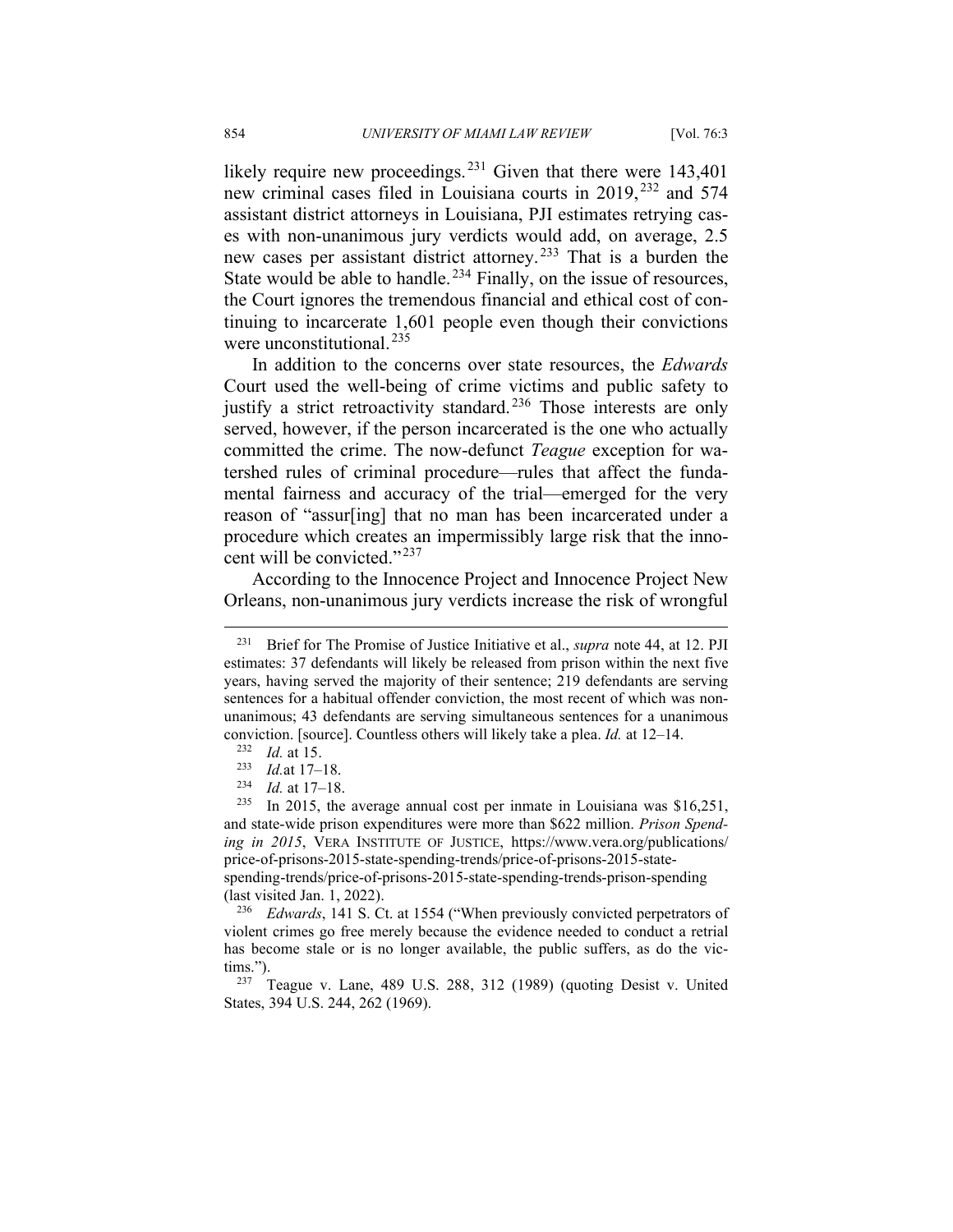convictions by allowing convictions based on "very slim evidence," by shortening deliberation times, and by silencing the votes of Black jurors. [238](#page-31-0) Because data on wrongful convictions began to emerge late in the practice's 120-year history,  $^{239}$  $^{239}$  $^{239}$  it is impossible to know exactly how many people have been wrongfully convicted by non-unanimous juries in Louisiana. But, since 1990, of the 56 *known* exonerations in Louisiana, thirteen involved innocent men convicted by non-unanimous juries. [240](#page-31-2) Those thirteen men spent a "combined 206 years and four months in Louisiana's prisons."<sup>[241](#page-31-3)</sup> Efforts to identify and correct wrongful convictions have only scratched the surface.<sup>[242](#page-31-4)</sup> Still, the National Registry of Exonerations shows that Louisiana has the second-highest per capita rate of exonerations of any state, and Orleans Parish<sup>[243](#page-31-5)</sup> has the highest per capita rate of exonerations of any major metropolitan county. [244](#page-31-6)

The Court also wrongfully assumed all crime victims oppose *Ramos* retroactivity. While some have spoken out against the retrying of cases, [245](#page-31-7) others support granting retrials to those convicted by non-unanimous juries.<sup>[246](#page-31-8)</sup> One victim, raped as a child by a man

<span id="page-31-5"></span><span id="page-31-4"></span><span id="page-31-3"></span>23.<br><sup>243</sup> Orleans Parish is the county where the city of New Orleans is located.<br><sup>244</sup> Brief for Innocence Project New Orleans and The Innocence Proj

<span id="page-31-6"></span>Brief for Innocence Project New Orleans and The Innocence Project, *supra* note 238, at 6.

<span id="page-31-8"></span><sup>246</sup> Blake Paterson, *Legislation Granting Louisiana Inmates Convicted by Split Juries New Trials Temporarily Shelved*, THE ADVOC. (May 13, 2021, 4:18 PM), https://www.theadvocate.com/baton\_rouge/news/article\_d7d564e4-b421-

<span id="page-31-0"></span><sup>&</sup>lt;sup>238</sup> Brief for Innocence Project New Orleans and The Innocence Project as Amici Curiae Supporting Petitioner at 4, Ramos v. Louisiana, 140 S. Ct. 1390 (2020) (No. 18-5924). [hereinafter Brief for Innocence Project New Orleans and The Innocence Project].<br> $\frac{239}{2}$  See id at 7

<sup>239</sup> *See id.*at 7.

<span id="page-31-2"></span><span id="page-31-1"></span><sup>240</sup> *Id.* at 5–9. Of the 56 exonerations, only 30 involved cases that were even eligible for non-unanimous jury verdicts because 15 were tried as capital cases and thus required unanimous jury verdicts, five were tried by a judge, four pled guilty, one person plead not guilty by reason of insanity, and one person was tried by a six-person jury which required unanimity. *Id.*

<sup>241</sup> *Id.* at 3.

<sup>242</sup> *See* Brief for The Promise of Justice Initiative et al., *supra* note 44, at 20–

<span id="page-31-7"></span><sup>245</sup> Matt Sledge, *Sweeping Project to Undo Split-Jury Convictions in New Orleans Hits Speed Bump*, NOLA.COM (July 7, 2021, 6:36 PM), https://www.nola.com/news/courts/article\_41eae4a6-df4e-11eb-8aef-ebae8db48 85a.html.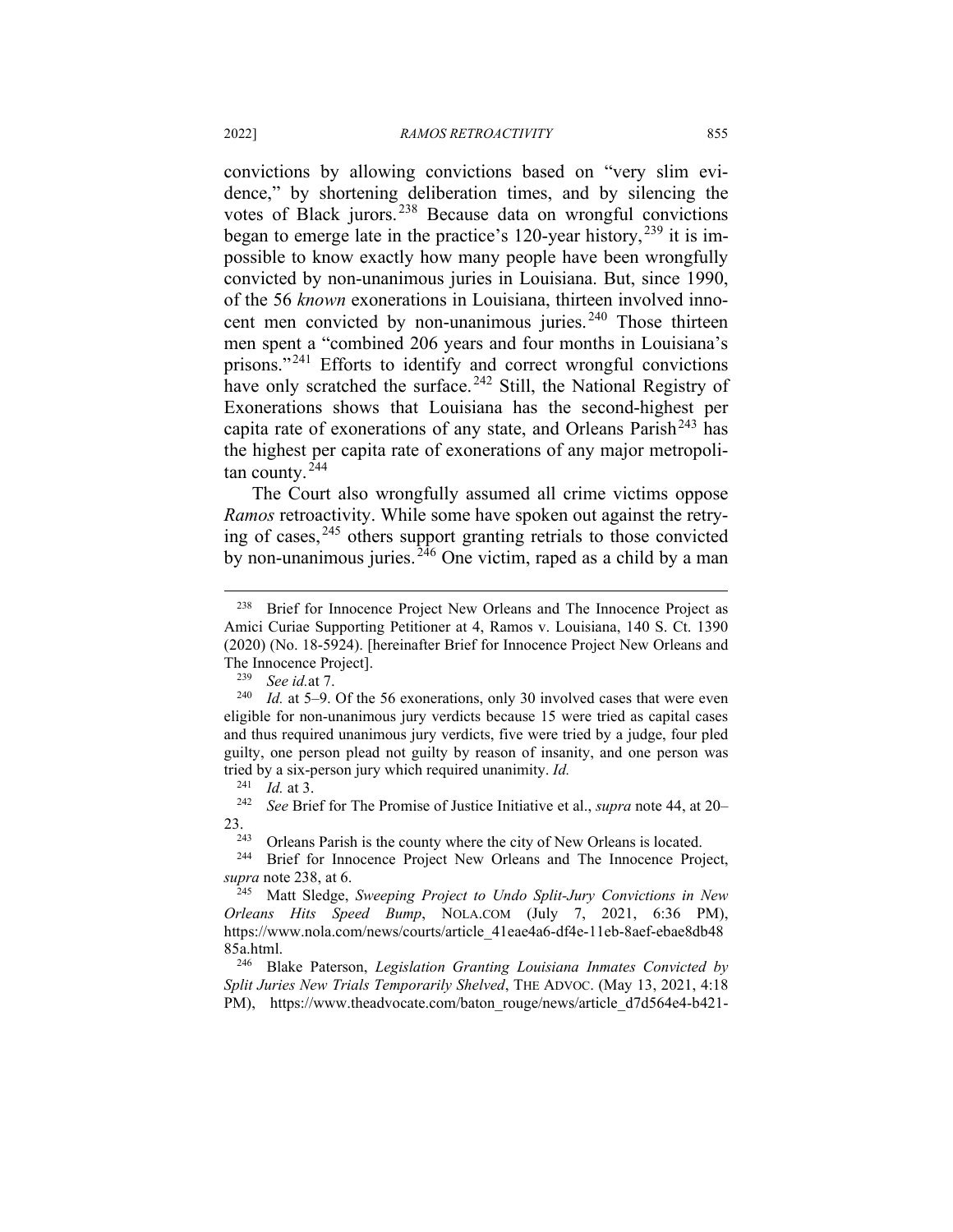who was convicted by a non-unanimous jury, spoke in support of state legislation that would have granted him a new trial: "The possibility of him getting out of prison absolutely paralyzes me and would be trading his life sentence for mine, regardless of that I can't in good conscience teach my sons that we support the rule of law only when it doesn't potentially hurt us."<sup>[247](#page-32-0)</sup>

Jermaine Hudson's case exemplifies how unreliable nonunanimous jury verdicts can be and the extent of the harm they have caused.<sup>[248](#page-32-1)</sup> He was convicted by a ten-to-two jury of armed robbery. [249](#page-32-2) At the time, he had a ten-month-old daughter and a two-week-old daughter.<sup>[250](#page-32-3)</sup> After serving twenty-two years, his accuser came forward and admitted to fabricating the entire robbery. [251](#page-32-4) The two dissenting jurors were right. [252](#page-32-5) By the time the Supreme Court recognized that their votes mattered—that Mr. Hudson had a constitutional right for their votes to matter—it was twenty-two years too late. [253](#page-32-6) Family members died while he sat in prison; he missed the chance to see his children grow up. <sup>[254](#page-32-7)</sup>

# B*. The Court's Elimination of the Watershed Exception was Unjustified and Exemplifies the Need to Overhaul the* Teague *Framework*

The main justification provided by the *Edwards* Court in refusing to apply *Ramos* retroactively—and in eliminating the exception for watershed rules of criminal procedure altogether—is the Court's perpetual refusal to hold any new rule of criminal procedure retroactive under *Teague*. [255](#page-32-8) The majority pointed to a laun-

<sup>11</sup>eb-b3f0-17c2da5a7193.html?utm\_medium=social&utm\_source=twitter& utm\_campaign=user-share.

 $\frac{247}{248}$  *Id.* 

<span id="page-32-2"></span><span id="page-32-1"></span><span id="page-32-0"></span><sup>248</sup> Matt Sledge, *New Orleans Man Freed After Accuser Says He Fabricated Robbery: 'I Have Been Tortured by the Lie I Told'*, NOLA.COM (Mar. 30, 2021, 4:00 AM), https://www.nola.com/news/courts/article\_29f8c3e8-90e5-11eb-98a 0-dff328f992d5.html.<br>
<sup>249</sup> *Id* 

*Id.* 

<span id="page-32-3"></span> $\frac{250}{251}$  *Id.* 

<span id="page-32-4"></span> $\frac{251}{252}$  *Id.* 

<span id="page-32-6"></span><span id="page-32-5"></span> $\frac{252}{253}$  *Id.* 

<span id="page-32-7"></span> $\frac{253}{254}$  *Id.*  $\frac{254}{255}$  *Id.* 

<span id="page-32-8"></span><sup>255</sup> *See* Edwards v. Vannoy, 141 S. Ct. 1547, 1557–58 (2020).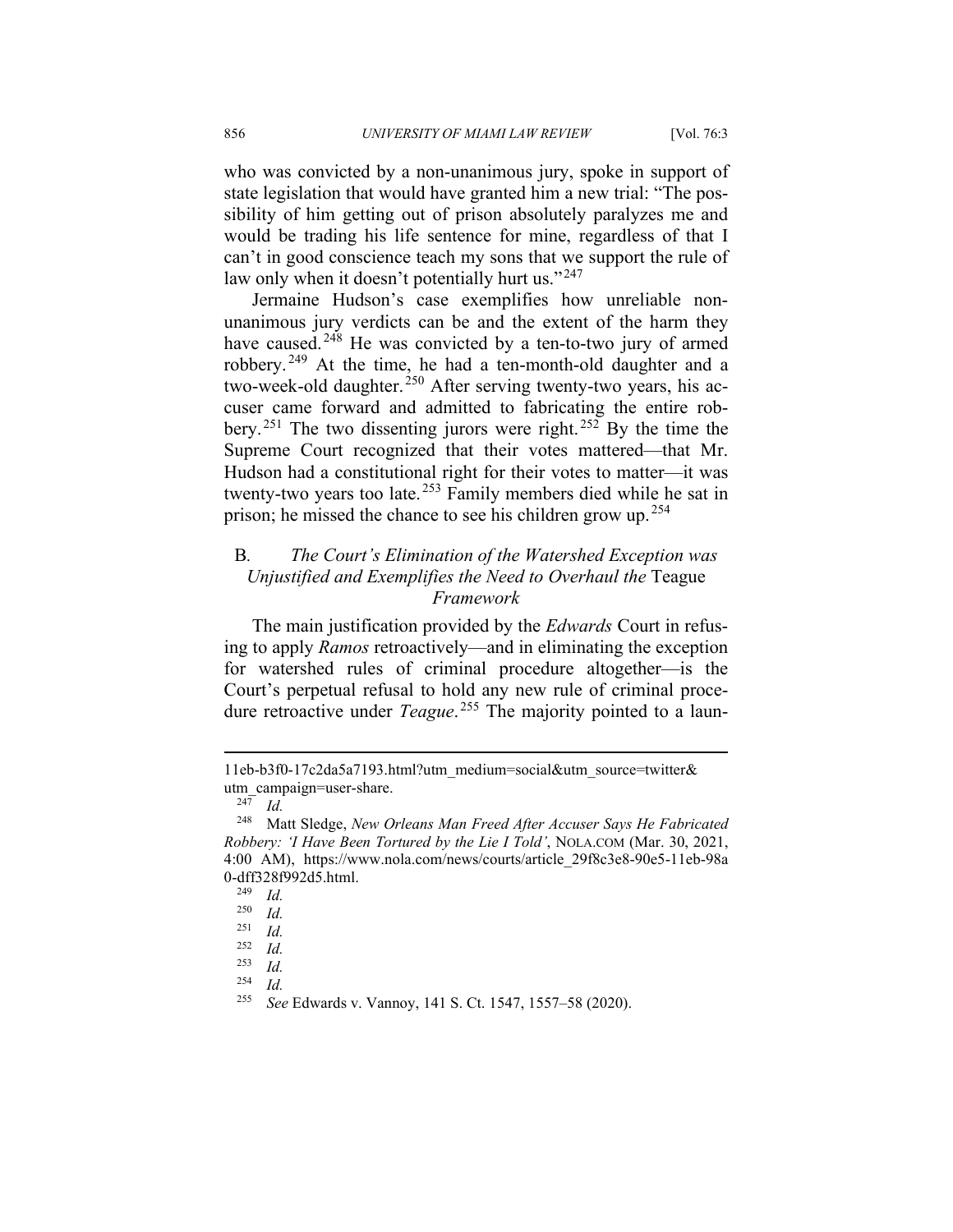dry list of post-*Teague* cases where the Court declined to deem new rules watershed.<sup>[256](#page-33-0)</sup> But, many of the cases cited affect sentencing[257](#page-33-1) and thus cannot qualify as watershed under *Teague*'s exception, which must affect the jury's "determination of inno-cence or guilt."<sup>[258](#page-33-2)</sup> Additionally, as the dissent aptly argued, none of the cases cited by the majority have all three of the factors that make *Ramos* watershed: its significance, its return to original meaning, and its role in preventing racial discrimination.<sup>[259](#page-33-3)</sup> Finally, the most significant cases cited by the majority—*Mapp*, [260](#page-33-4) *Miranda*,<sup>[261](#page-33-5)</sup> *Batson*,<sup>[262](#page-33-6)</sup> and *Duncan*<sup>[263](#page-33-7)</sup>—were denied retroactive application before *Teague* became the controlling retroactivity framework.

The *Edwards* majority opinion shows the Court's willingness to abandon precedent for even the "sketchiest of reasons," without being asked to.<sup>[264](#page-33-8)</sup> The Court's treatment of stare decisis is inconsistent at best. [265](#page-33-9) Of course, the *Ramos* decision itself overturned

<span id="page-33-5"></span><sup>261</sup> Miranda v. Arizona, 384 U.S. 436, 444–445 (1966) (requiring law enforcement to inform people of their constitutional rights before a custodial interrogation) (retroactivity denied by Johnson v. New Jersey, 384 U.S. 719, 721  $(1966)$ ).

<span id="page-33-6"></span> $262$  Batson v. Kentucky, 476 U.S. 79, 92–94 (1986) (prohibiting state prosecutors from discriminating on the basis of race when striking jurors) (retroactivity denied by Allen v. Hardy, 478 U.S. 255, 261 (1986)).

<span id="page-33-7"></span><sup>263</sup> Duncan v. Louisiana, 391 U.S. 145, 161–62 (1968) (guaranteeing the right to a jury trial in state prosecutions) (retroactivity denied by DeStefano v. Woods, 392 U.S. 631, 635 (1968)).

<span id="page-33-9"></span><span id="page-33-8"></span><sup>264</sup> Edwards v. Vannoy, 141 S. Ct. 1547, 1580–81 (2021) (Kagan, J., dissenting).

*Id.* (Kagan, J., dissenting).

<span id="page-33-0"></span><sup>256</sup> *Id.* at 1557 (citing Beard v. Banks, 542 U.S. 406, 408 (2004) (refusing to retroactively apply the rule from Mills v. Maryland, 486 U.S. 367, 384 (1988)); O'Dell v. Netherland, 521 U.S. 151, 153, (1997) (refusing to retroactively apply the rule from Simmons v. South Carolina, 512 U.S. 154, 156 (1994)); Lambrix v. Singletary, 520 U.S. 518, 539–40 (1997) (refusing to retroactively apply the rule from Espinosa v. Florida, 505 U.S. 1079, 1082 (1992)); Sawyer v. Smith, 497 U.S. 227, 229 (1990) (refusing to retroactively apply the rule from Caldwell v. Mississippi, 472 U.S. 320, 323 (1985))).<br>257 See sunga pote 256, All of the rules

See *supra* note 256. All of the rules cited therein affect sentencing.

<sup>&</sup>lt;sup>258</sup> Teague v. Lane, 489 U.S. 288, 313 (1989).<br><sup>259</sup> Edwards v. Vannov. 141 S. Ct. 1547–1579

<sup>&</sup>lt;sup>259</sup> Edwards v. Vannoy, 141 S. Ct. 1547, 1579 (2021) (Kagan, J., dissenting).<br><sup>260</sup> Mann v. Objo, 367 U.S. 643, 655 (1961) (incorporating the exclusionary

<span id="page-33-4"></span><span id="page-33-3"></span><span id="page-33-2"></span><span id="page-33-1"></span>Mapp v. Ohio, 367 U.S. 643, 655 (1961) (incorporating the exclusionary rule against the states) (retroactivity denied by Linkletter v. Walker, 381 U.S. 618, 639–640 (1965)).<br> $\frac{^{261}}{10}$  Miranda y Ari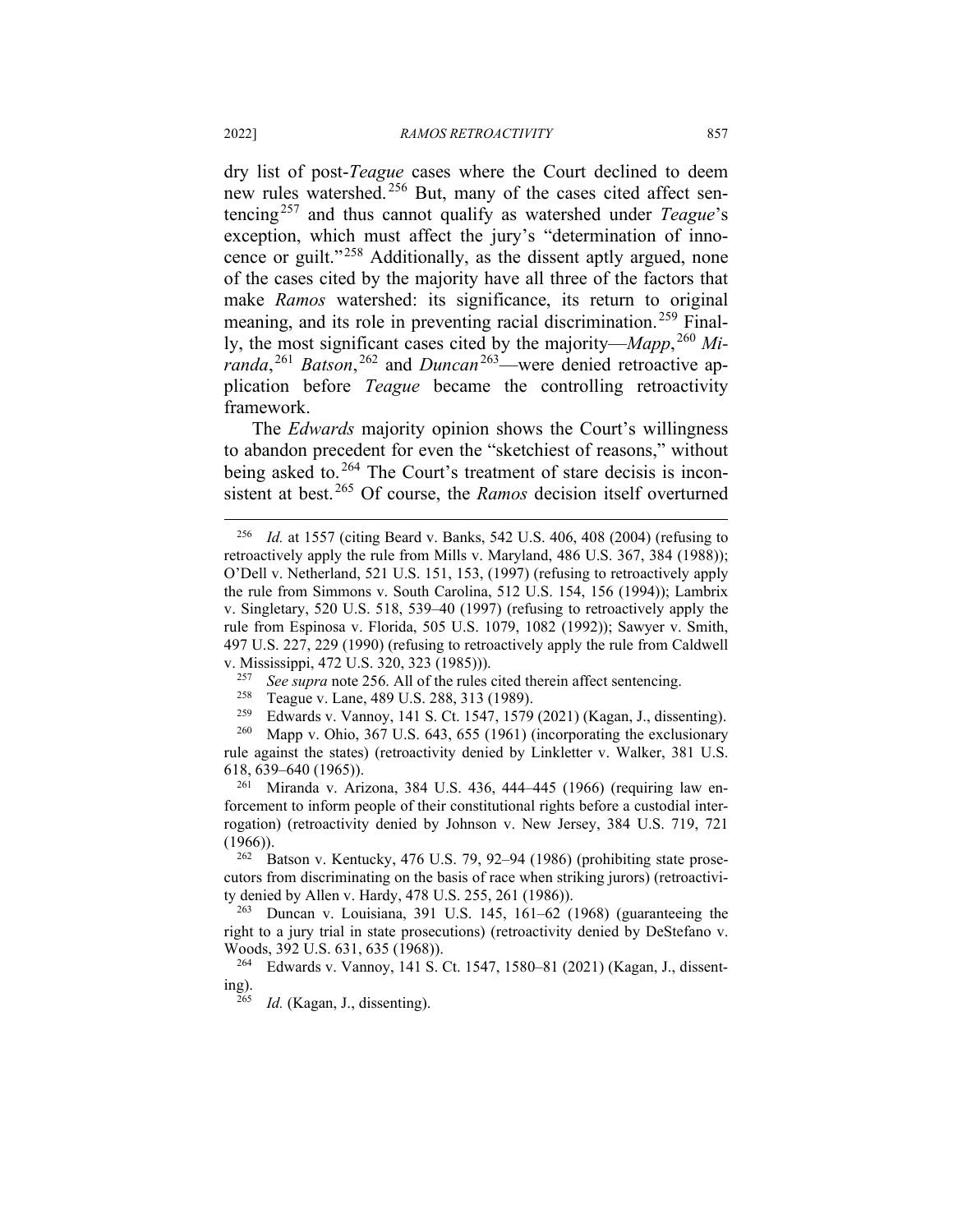precedent, but the *Ramos* opinion "also shows how high stare decisis sets the bar for overruling a prior decision . . . The [*Edwards*] majority crawls under, rather than leaps over, the stare decisis bar." [266](#page-34-0) Instead of eliminating the sole aspect of *Teague* that accounted for the important constitutional rights of the accused, the Court should have overhauled the *Teague* framework entirely and adopted a retroactivity framework that values liberty over finality.

### V. *DANFORTH V. MINNESOTA*, STATE HABEAS REVIEW, AND ALTERNATIVES TO *TEAGUE*

Several states have opted against following the *Teague* framework. The Supreme Court acknowledged, in *Danforth v. Minnesota*, that states are not required to follow *Teague* when reviewing their own convictions. [267](#page-34-1) Yet most states follow *Teague*'s frame-work anyway, either fully or partially.<sup>[268](#page-34-2)</sup> Five states, though, have opted out of the *Teague* framework—Alaska, Florida, Missouri, Utah, and West Virginia—and utilize a *Linkletter*-based test. [269](#page-34-3)

The Florida Supreme Court's decision to use a *Linkletter* framework sought to balance the interests of defendants against the state's interest in finality.<sup>[270](#page-34-4)</sup> The court held that the doctrine of finality can be abridged "when a more compelling objective appears, such as ensuring fairness and uniformity in individual adju-dications."<sup>[271](#page-34-5)</sup> For example, before the United States Supreme Court handed down its decision in *Montgomery v. Louisiana*, the Florida Supreme Court applied the holding of *Miller v. Alabama*  retroactively and decided to resentence juveniles who received sentences of mandatory life without the possibility of parole, regard-

<sup>&</sup>lt;sup>266</sup> *Id.* at 1580 (Kagan, J., dissenting).<br><sup>267</sup> Denforth v. Minnesota, 552 U.S.

<span id="page-34-1"></span><span id="page-34-0"></span><sup>267</sup> Danforth v. Minnesota, 552 U.S. 264, 282 (2008) ("[T]he *Teague* decision limits the kinds of constitutional violations that will entitle an individual to relief on federal habeas, but does not in any way limit the authority of a state court, when reviewing its own state criminal convictions, to provide a remedy for a violation that is deemed 'nonretroactive' under *Teague*.").

<span id="page-34-4"></span><span id="page-34-3"></span><span id="page-34-2"></span><sup>268</sup> Brief for the United States as Amicus Curiae Supporting Petitioner at 4a– 6a, Montgomery v. Louisiana, 577 U.S. 190 (2016).

<sup>269</sup> *Id.* at 10a.

<span id="page-34-5"></span><sup>&</sup>lt;sup>270</sup> *See* Witt v. State, 387 So. 2d 922, 925 (Fla. 1980).

*Id.*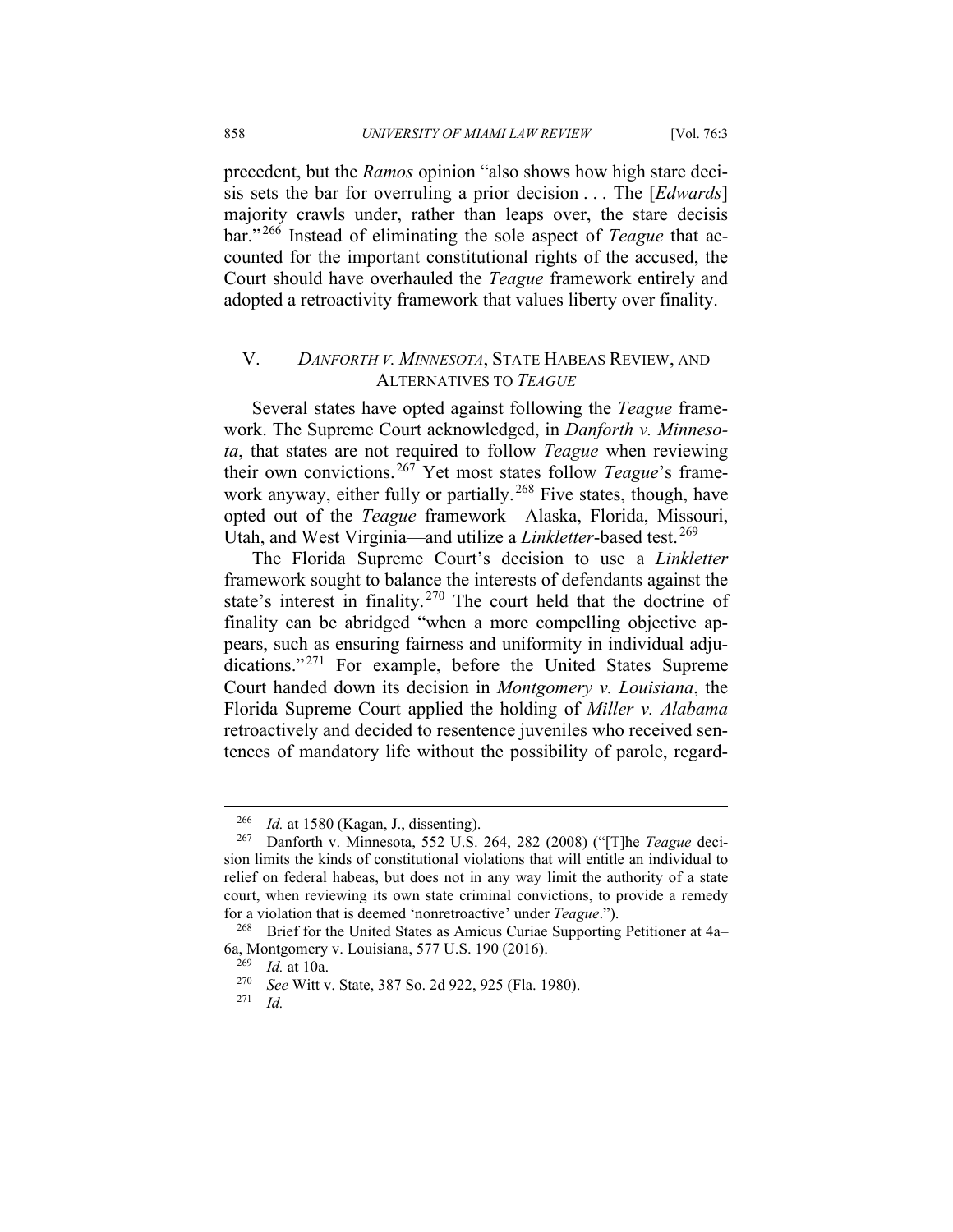less of whether their convictions had already become final. [272](#page-35-0) The Florida court reaffirmed its commitment to its retroactivity framework that outlined two categories of rules that receive retroactive application: (1) substantive rules and (2) "changes of law which are of sufficient magnitude to necessitate retroactive application as ascertained by the three-fold test" under *Linkletter* and *Stovall*. [273](#page-35-1) Ultimately, the court determined that *Miller* announced a substantive law—just as the United States Supreme Court would decide a few months later<sup> $274$ </sup>—and did not reach the question of whether the rule met the *Linkletter*/*Stovall* test.[275](#page-35-3) However, the court reinforced its commitment to the *Linkletter*/*Stovall* test, explaining that "[c]onsiderations of fairness and uniformity make it very 'difficult to justify depriving a person of his liberty or his life, under process no longer considered acceptable and no longer applied to indistinguishable cases.'" [276](#page-35-4) Failing to apply *Miller* retroactively, the court reasoned, would give defendants with "indistinguishable cases" different sentences: "[t]he patent unfairness of depriving indistinguishable juvenile offenders of their liberty for the rest of their lives, based solely on when their cases were decided, weighs heavily in favor of applying the Supreme Court's decision in *Miller* retroactively." [277](#page-35-5) That reasoning underscores *Teague*'s biggest flaw: defendants with indistinguishable cases can receive vastly different outcomes based solely on when their case was decided.<sup>[278](#page-35-6)</sup> Similarly, leaving it up to states to decide whether or not to apply a less draconian retroactivity framework than *Teague* means defendants with indistinguishable cases can receive vastly different outcomes based solely on where their case was decided.

For *Ramos* defendants, Louisiana has thus far opted to follow *Teague* fully<sup>[279](#page-35-7)</sup> and Oregon has chosen to apply *Teague* to decide

<span id="page-35-1"></span><span id="page-35-0"></span><sup>&</sup>lt;sup>272</sup> Falcon v. State, 162 So. 3d 954, 962–64 (Fla. 2015).

<span id="page-35-2"></span> $\frac{273}{274}$  *Id.* at 961.

<sup>&</sup>lt;sup>274</sup> Montgomery v. Louisiana, 577 U.S. 190, 212 (2016).<br><sup>275</sup> Ealcon, 162 So, 3d at 962.

<sup>&</sup>lt;sup>275</sup> *Falcon*, 162 So. 3d at 962.<br><sup>276</sup> *Id.* at 960 (citing *Witt* 287)

*Id.* at 960 (citing *Witt*, 387 So. 2d at 925).

 $\frac{277}{278}$  *Id.* at 962.

<sup>278</sup> *See id.*

<span id="page-35-7"></span><span id="page-35-6"></span><span id="page-35-5"></span><span id="page-35-4"></span><span id="page-35-3"></span>State ex rel. Taylor v. Whitley, 606 So. 2d 1292, 1296–97 (La. 1992). On February 15, 2022, the Louisiana Supreme Court granted cert to decide whether the state will apply *Ramos* retroactively. *State v. Reddick*, 2021-01893 (La.  $02/15/22$ ). The question presented is whether split-jury verdicts apply retroac-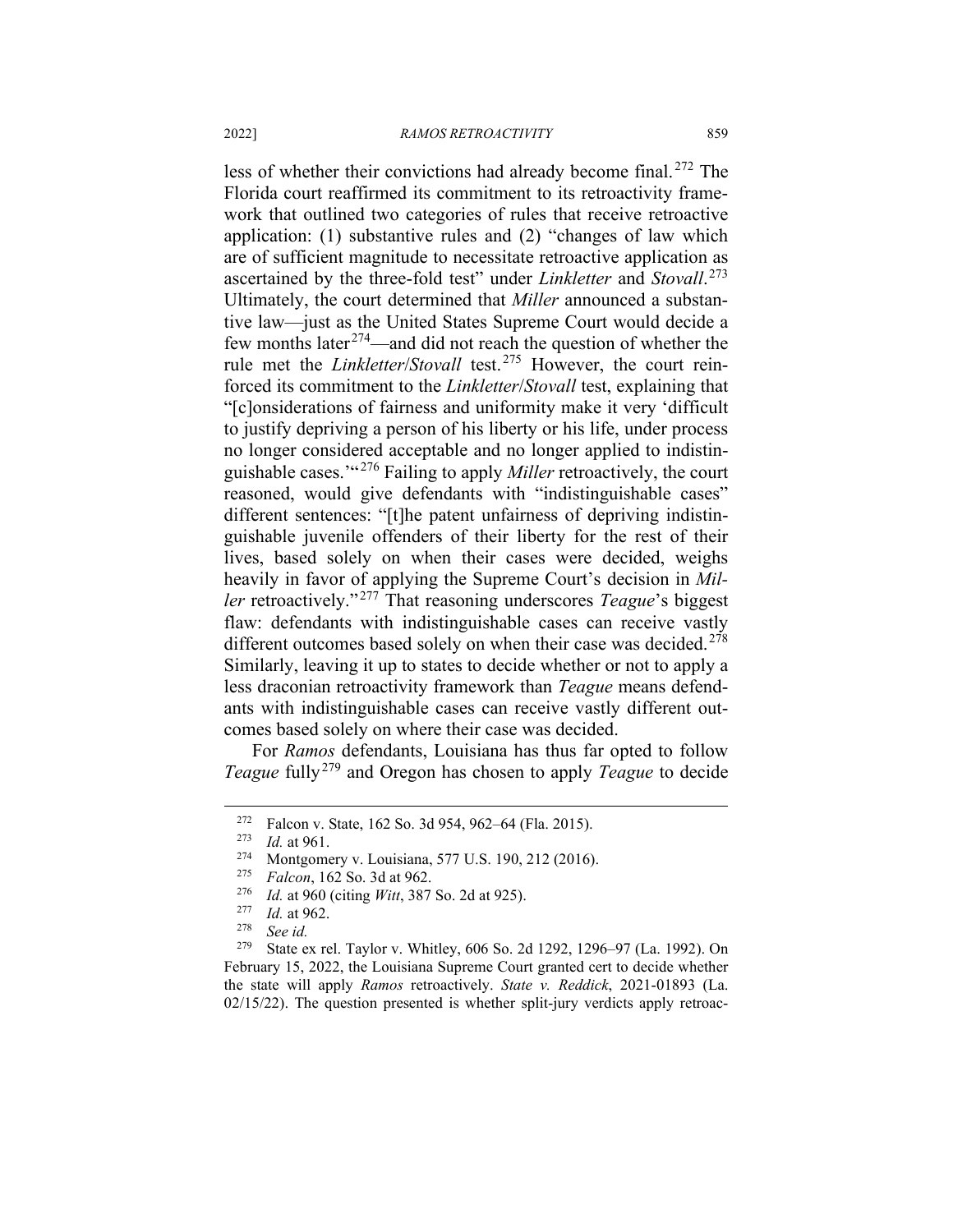retroactivity of federal rules but apply a state test for state rules.<sup>[280](#page-36-0)</sup> Different outcomes in each state could leave some defendants imprisoned by a Jim Crow-era practice while granting other similarly situated defendants relief. In 2020, then-Louisiana Supreme Court Chief Justice Bernette Johnson urged the Court to abandon the *Teague* framework of retroactivity in favor of a framework that accounts for the harm caused by a previous rule:

> The importance of the *Ramos* decision—and the historic symbolism of the law that it struck present the opportunity to reassess *Taylor* and the wisdom of Louisiana using the *Teague* standard in retroactivity analysis. We should. The original purpose of the non-unanimous jury law, its continued use, and the disproportionate and detrimental impact it has had on African American citizens for 120 years is *Louisiana*'s history. [281](#page-36-1)

The current *Teague* doctrine—now without even an exception for watershed rules of criminal procedure—leaves it up to states to afford any weight to the interests of criminal defendants. [282](#page-36-2) As retired Chief Justice Johnson articulated, *Ramos* demonstrates the importance of having a retroactivity doctrine that accounts for the racist origins or the harm done by a previous rule.<sup>[283](#page-36-3)</sup>

In replacing *Linkletter*, the *Teague* Court reasoned that "[t]he fact that life and liberty are at stake in criminal prosecutions 'shows only that "conventional notions of finality" should not have *as much* place in criminal as in civil litigation, not that they should have *none*."<sup>[284](#page-36-4)</sup> But under *Teague*, finality has become the sole

tively under the state constitution. John Simerman, *Louisiana Supreme Court Will Consider Whether Ban on Split-Jury Verdicts is Retroactive*, NOLA.COM (Feb. 15, 2022, 4:47 PM), https://www.nola.com/news/courts/article\_3ac04e2c-8e9f-11ec-8399-ebdb4c350091.html. It is unclear whether the Louisiana Supreme Court will reconsider its decision in *Taylor* to fully follow *Teague*.

Page v. Palmateer, 84 P.3d 133, 136–37 (Or. 2004).

<sup>&</sup>lt;sup>281</sup> State v. Gipson, 296 So. 3d at 1054–55 (Johnson, C.J., dissenting).<br><sup>282</sup> See Deutsch, sung note 17, at 63, 64

<sup>282</sup> *See* Deutsch, *supra* note 17, at 63–64.

<sup>283</sup> *Gipson*, 296 So. 3d at 1054–55 (Johnson, C.J., dissenting).

<span id="page-36-4"></span><span id="page-36-3"></span><span id="page-36-2"></span><span id="page-36-1"></span><span id="page-36-0"></span><sup>284</sup> Teague v. Lane, 489 U.S. 288, 309 (1989) (quoting Henry J. Friendly, *Is Innocence Irrelevant? Collateral Attacks on Criminal Judgments*, 38 U. CHI. L. REV. 142, 150 (1970)).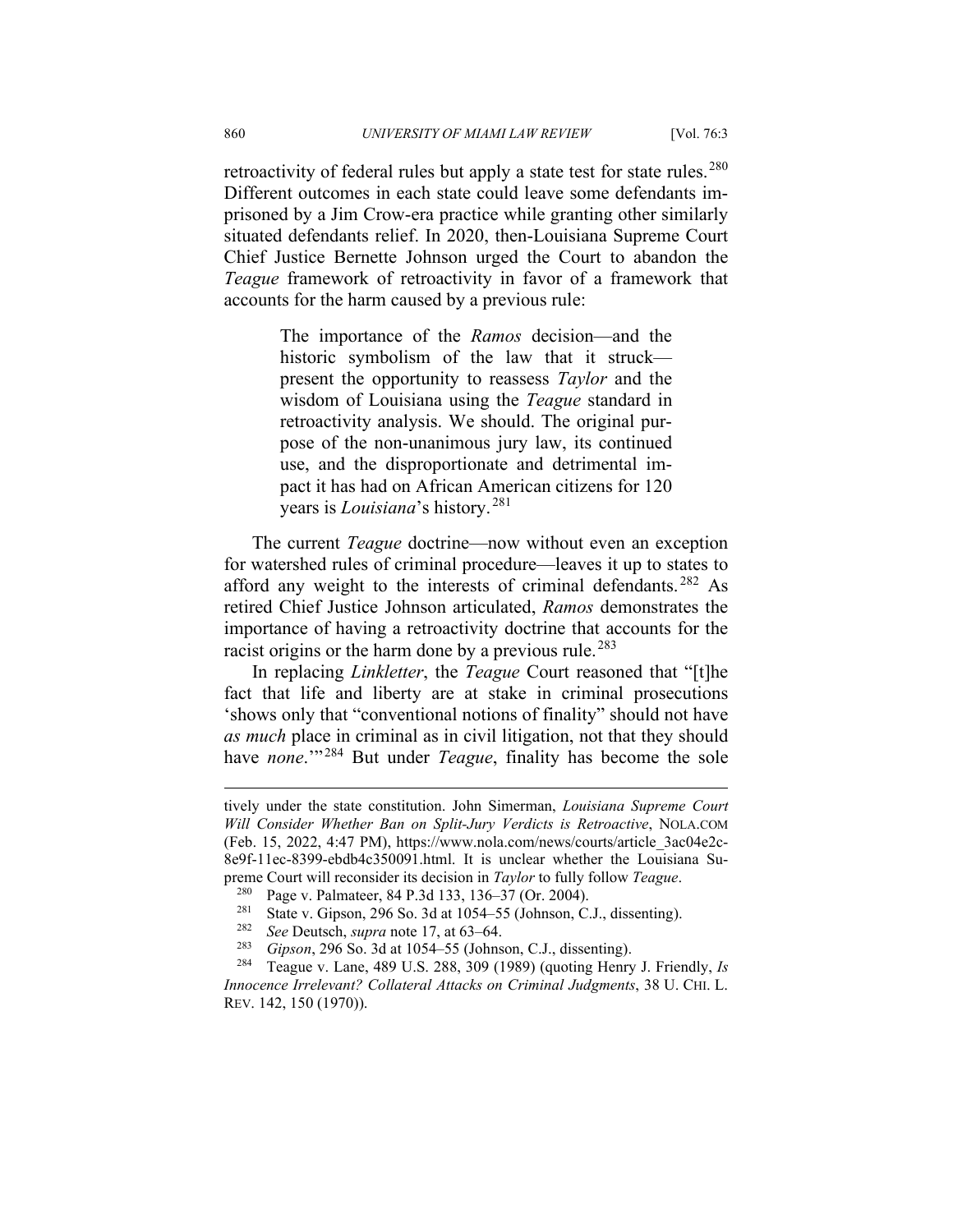remaining consideration, with little regard for the life or liberty at stake.<sup>[285](#page-37-0)</sup> There are two alternatives the Court should consider. First, the Court can revert to a pre-*Linkletter* standard, with a pre-sumption of applying new rules retroactively.<sup>[286](#page-37-1)</sup> That retroactivity framework would embrace a Blackstonian view of the law: that judges are discoverers of the law and thus, overruling decisions are merely an application of what "is, and theretofore had been, the true law."<sup>[287](#page-37-2)</sup> That presumption of retroactivity could be rebutted by a state's assertion, supported by evidence, that retroactive application of a new rule would impose an impossible burden on state resources.

Alternatively, the Court could revert back to the *Linkletter*  standard, directing courts to weigh "merits and demerits of each case by looking to the prior history of the rule in question, its purpose and effect, and whether retrospective operation will further or retard its operation."<sup>[288](#page-37-3)</sup> Such a standard could account for the racist history of a prior rule, as former Louisiana Chief Justice John-son urged.<sup>[289](#page-37-4)</sup> A case-by-case, or rule-by-rule, determination of retroactivity that weighs the costs and benefits of retroactive application of new rules of criminal law would allow courts to consider the harm done to criminal defendants by an old rule and weigh that harm against the state's interest in finality. The criticism of the *Linkletter* standard was that it had "not led to consistent results"<sup>[290](#page-37-5)</sup> and led "to the disparate treatment of similarly situated defendants" on direct and collateral review. [291](#page-37-6) *Teague* has suffered the same fate. By implementing a distinction between cases on direct and collateral review, factors like time, lawyering skills, and duration of state procedures affect whether a defendant benefits from a new constitutional rule. [292](#page-37-7) And by leaving it up to states to choose to adopt a less draconian retroactivity framework, the state of a defendant's conviction could mean the difference between a new

<sup>&</sup>lt;sup>285</sup> Lasch, *supra* note 209, at 56–57, 61.<br><sup>286</sup> See Linkletter v. Wolker, <sup>281 H</sup>S

<span id="page-37-2"></span><span id="page-37-1"></span><span id="page-37-0"></span><sup>286</sup> *See* Linkletter v. Walker, 381 U.S. 618, 628 (1965).

<span id="page-37-3"></span> $\frac{287}{288}$  *See id.* at 623.

<sup>288</sup> *Id.* at 629.

<span id="page-37-4"></span><sup>289</sup> *Gipson*, 296 So. 3d at 1054–55 (Johnson, C.J., dissenting).

<span id="page-37-5"></span><sup>&</sup>lt;sup>290</sup> *Teague*, 489 U.S. at 302.<br><sup>291</sup> *Id.* at 303, 305

<span id="page-37-7"></span><span id="page-37-6"></span> $\frac{291}{292}$  *Id.* at 303, 305.

Deutsch, *supra* note 17, at 61.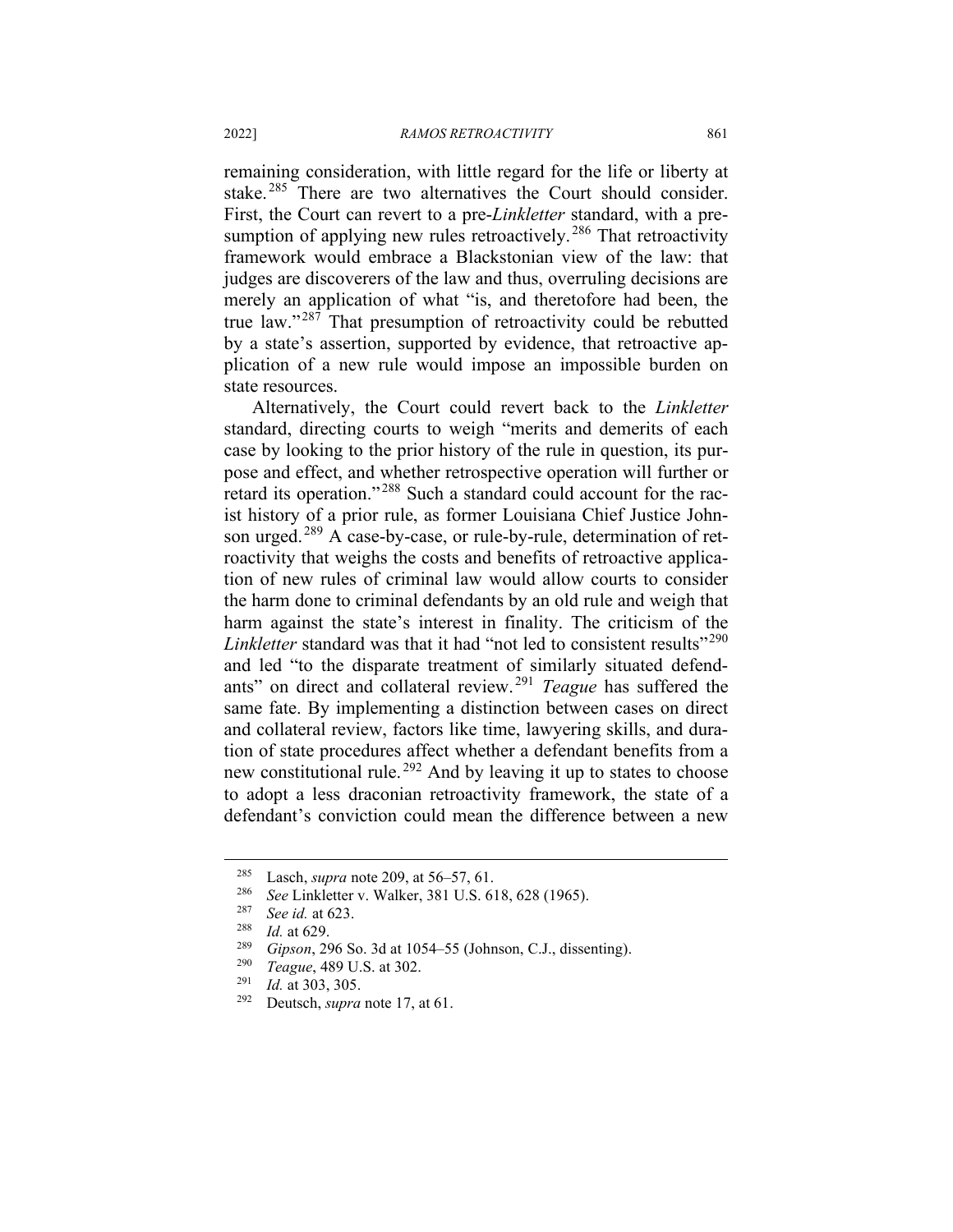constitutional trial and life in prison. A case-by-case analysis, as implemented under *Linkletter*, would better balance the state's interests in finality against a defendant's interest in life, liberty, and constitutional rights. A *Linkletter* standard would not burden states' resources; in fact, a number of key cases—*Mapp*, *Miranda*, *Batson*, and *Duncan*—were denied retroactive application under the *Linkletter*/*Stovall* regime. [293](#page-38-0)

### **CONCLUSION**

Writing for the majority in *Ramos*, Justice Gorsuch said: "[e]very judge must learn to live with the fact he or she will make some mistakes; it comes with the territory. But it is something else entirely to perpetuate something we all know to be wrong only because we fear the consequences of being right." [294](#page-38-1) The *Edwards*  opinion failed to live up to those words, perpetuating and affirming convictions known to be wrong, known to be racist in origin and impact, and known to violate one of the most fundamental constitutional rights.[295](#page-38-2) Why? Because the Court previously failed to correct prior harms by refusing to hold other criminal rules retroac-tive.<sup>[296](#page-38-3)</sup>

The *Edwards* opinion not only highlights the flaws of *Teague*'s retroactivity framework, it exacerbates it by eliminating the exception for watershed rules of criminal procedure—the sole piece of the doctrine that accounted for the fairness and accuracy of the underlying trial. [297](#page-38-4) The *Teague* retroactivity framework fails to account for the racist origins or impacts of a previous rule of criminal law, puts too much weight on states' interests in the finality of convictions, and ignores the importance of the constitutional rights at stake. [298](#page-38-5) Now, even the false promise of retroactivity is gone.

To acknowledge this country's racist past (and present) and correct the harms of systemic inequality, the Court ought to adopt a Blackstonian theory of the law by treating racist precedent as

<span id="page-38-1"></span><span id="page-38-0"></span><sup>&</sup>lt;sup>293</sup> *See supra* notes 260–263.<br><sup>294</sup> **B**amos v. Louisiana 140.

<sup>&</sup>lt;sup>294</sup> Ramos v. Louisiana, 140 S. Ct. 1390, 1408 (2020).

<span id="page-38-2"></span><sup>&</sup>lt;sup>295</sup> *Id.* at 1394–95.

<span id="page-38-4"></span><span id="page-38-3"></span><sup>296</sup> *See* Edwards v. Vannoy, 141 S. Ct. 1547, 1557–58 (2021).

<sup>297</sup> *See supra* section IV.

<span id="page-38-5"></span>See *supra* section IV.